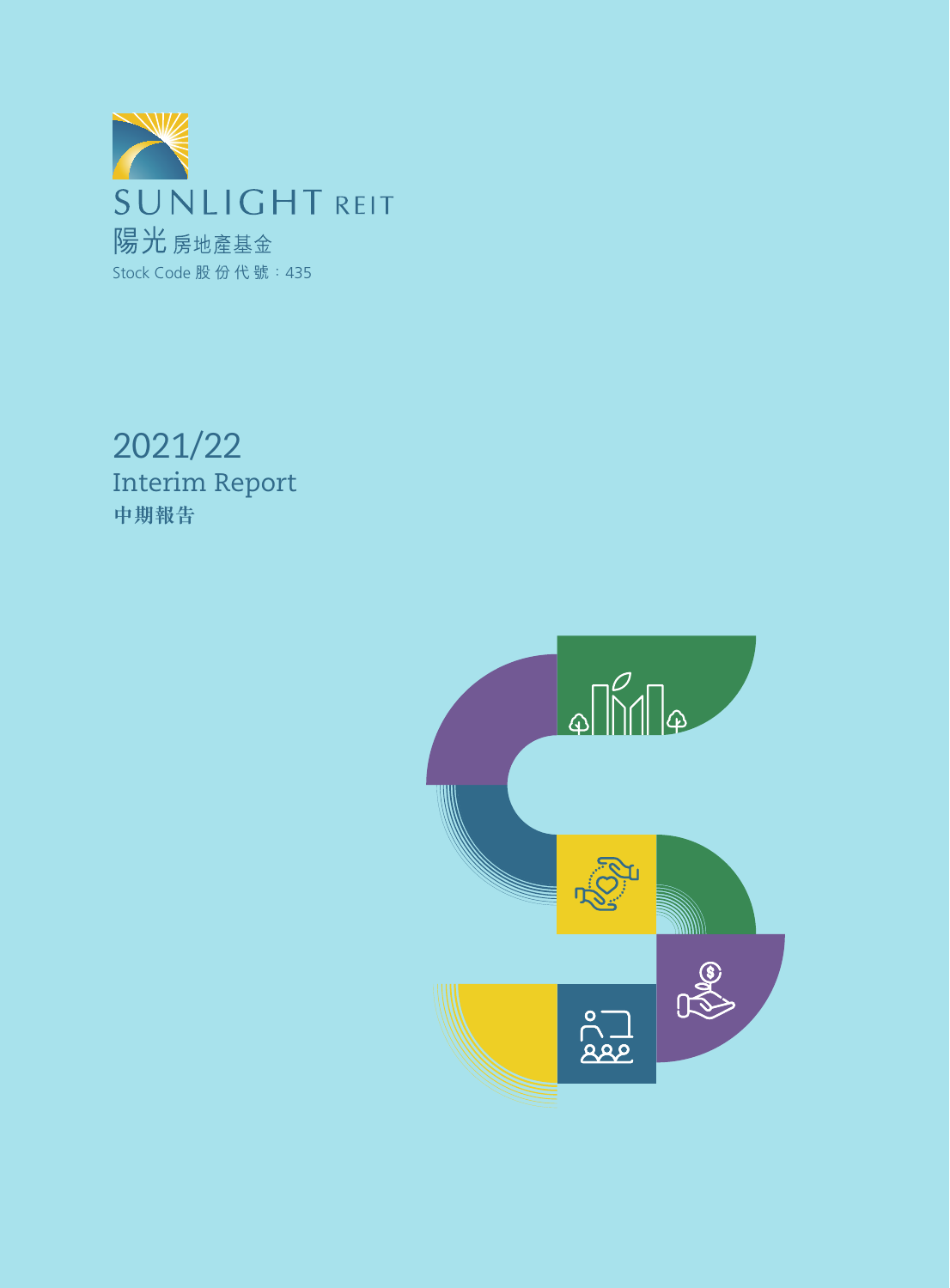# **Sunlight REIT**

Listed on The Stock Exchange of Hong Kong Limited (the "**Stock Exchange**") since 21 December 2006, Sunlight Real Estate Investment Trust ("**Sunlight REIT**") (stock code : 435) is a real estate investment trust authorized by the Securities and Futures Commission (the "**SFC**") and constituted by the amended and restated trust deed dated 10 May 2021 (the "**Trust Deed**"). It offers investors the opportunity to invest in a diversified portfolio of 11 office and five retail properties in Hong Kong with a total gross rentable area ("**GRA**") of over 1.2 million sq. ft. and an aggregate appraised value of HK\$18,396.9 million at 31 December 2021. The office properties are located in both core and decentralized business areas, while the retail properties are situated in regional transportation hubs, new towns and urban areas with high population density.

Sunlight REIT is managed by Henderson Sunlight Asset Management Limited (the "**Manager**") which is an indirect wholly-owned subsidiary of Henderson Land Development Company Limited ("**HLD**"). The Manager's main responsibility is to manage Sunlight REIT and all of its assets in accordance with the Trust Deed in the sole interest of its unitholders.

# **Performance Highlights**

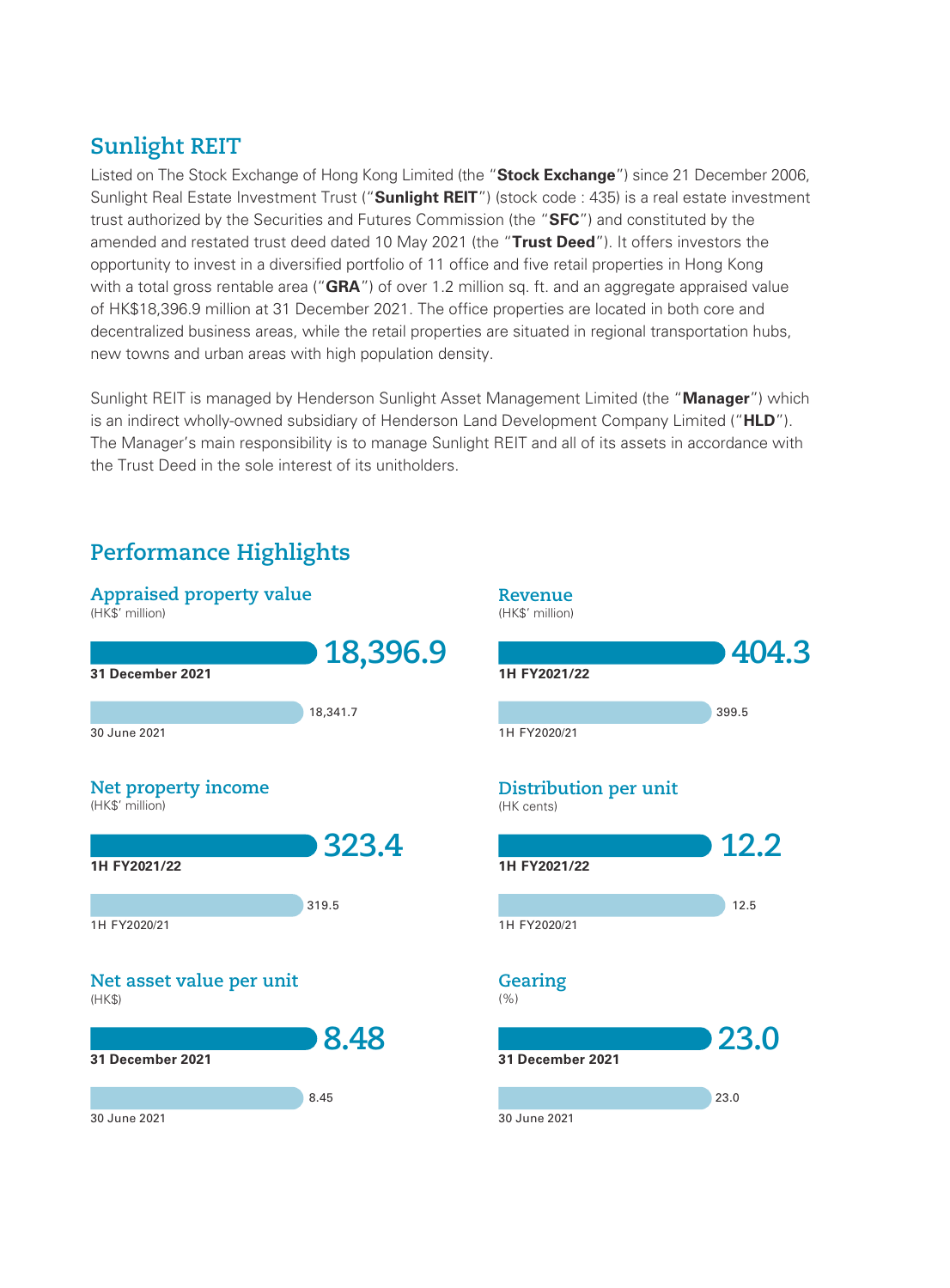# **Contents**

|    | <b>Management Discussion and Analysis</b>           |
|----|-----------------------------------------------------|
| 2  | Market and Operation Review                         |
| 4  | <b>Financial Review</b>                             |
| 7  | Outlook                                             |
| 8  | <b>Portfolio Statistics</b>                         |
| 10 | <b>Corporate Governance</b>                         |
| 14 | <b>Connected Party Transactions</b>                 |
| 17 | <b>Disclosure of Interests</b>                      |
| 20 | <b>Condensed Interim Financial Statements</b>       |
| 50 | <b>Auditor's Review Report</b>                      |
| 51 | <b>Performance Table</b>                            |
| 52 | <b>Corporate Information and Financial Calendar</b> |

# **Forward-looking Statements**

This interim report contains certain statements and terminologies that are forward-looking. These statements are made on the basis of the current beliefs, assumptions, expectations and projections of the board of directors (the "**Board**") and senior management of the Manager. They are subject to risks, uncertainties and other factors beyond the Manager's control, the emergence of which may cause actual results or performance to differ materially from those expressed or implied in such statements.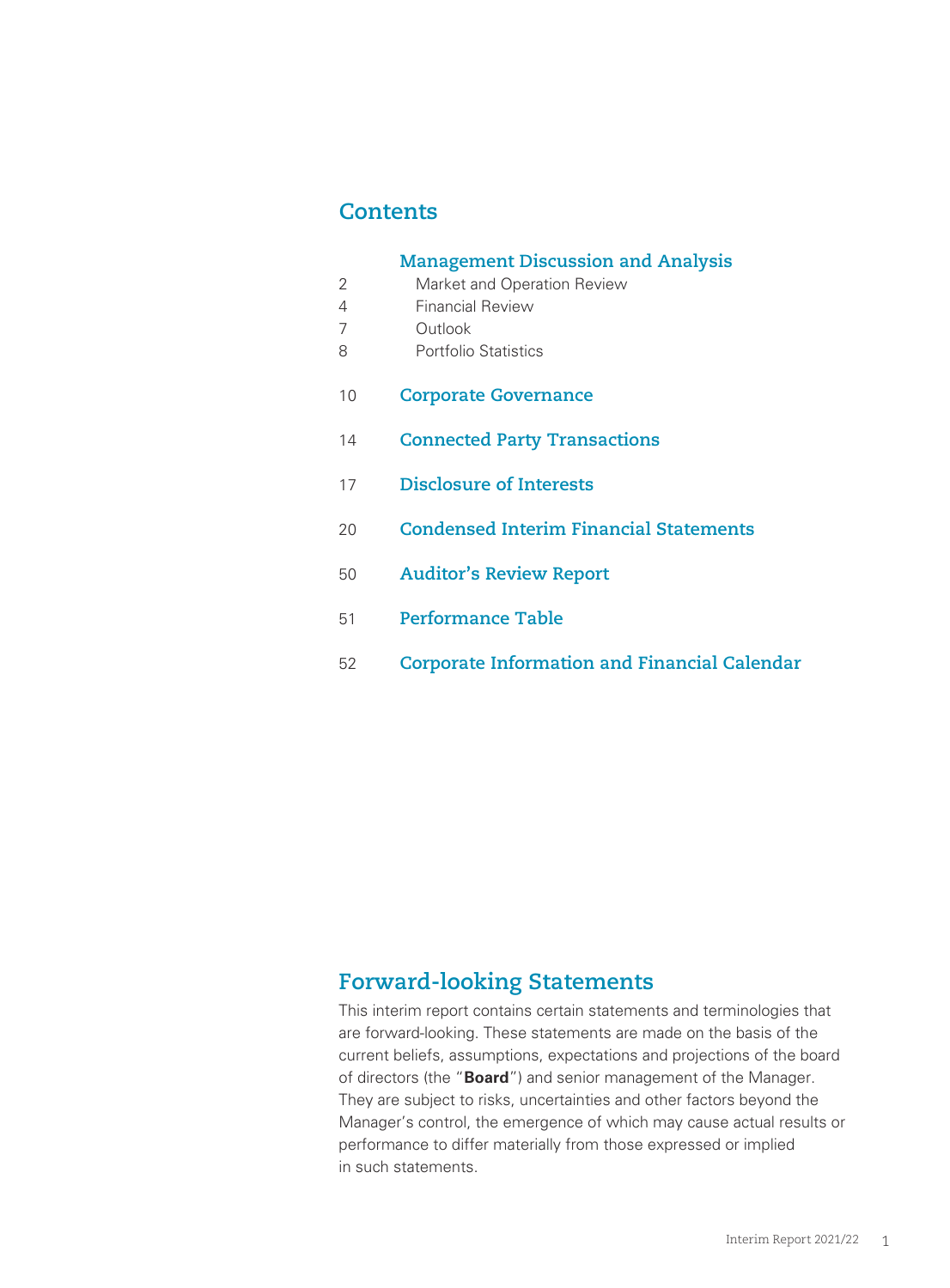# **Market and Operation Review**

The Hong Kong economy continued to stage a steady recovery for the six months ended 31 December 2021 (the "**Reporting Period**"), thanks to effective virus-control measures and a higher rate of vaccination which combined to induce a significant resumption of economic activities. Further spurred by the launch of a consumption voucher scheme by The Government of the HKSAR, retail sales in the second half of 2021 displayed an encouraging 7.9% rebound from the same period a year ago. Besides a clear business uptick for food and beverage operators, trades such as jewellery also recorded a strong recovery, likely attributable to increased celebratory activities in tandem with relaxed social restrictions in the territory. In contrast, according to statistics provided by CBRE Limited, the Grade A office market recorded a higher average vacancy rate of 11.2% in December 2021 (versus 10.8% six months ago), illustrating that net take-up remained in negative territory during the Reporting Period as most of the material leasing commitments were driven by downsizing initiatives.

The overall occupancy rate of Sunlight REIT's portfolio at 31 December 2021 was 94.5% as compared to 93.7% at 30 June 2021. Office occupancy rate rose to 93.3% (30 June 2021: 92.4%), principally due to a lower vacancy at Dah Sing Financial Centre ("**DSFC**"). Such positive impact was to some extent offset by a transitory drop in the occupancy rate of The Harvest.

### **Expiry profile by GRA**

(at 31 December 2021)

Meanwhile, occupancy rate for the retail portfolio increased to 97.1% (30 June 2021: 96.5%), with Metro City Phase I Property ("**MCPI**") achieving a high occupancy rate of 99.3%, while the corresponding rate for Sheung Shui Centre Shopping Arcade ("**SSC**") was 94.6%.

#### **Occupancy rate** 1



For the Reporting Period, the office and retail portfolios registered negative rental reversions of 4.5% and 4.9% respectively, while their corresponding passing rents at 31 December 2021 were down 3.5% and 2.8% from six months ago to HK\$35.4 per sq. ft. and HK\$68.4 per sq. ft. respectively.

|                                    |         | FY2021/22 |
|------------------------------------|---------|-----------|
|                                    | 1 H     | 2H        |
| Dah Sing Financial Centre          | $7.1\%$ | 8.9%      |
| Sheung Shui Centre Shopping Arcade | 15.1%   | 11.5%     |
| Metro City Phase I Property        | 22.6%   | 14.2%     |
| Office portfolio                   | 13.5%   | 18.0%     |
| Retail portfolio                   | 19.2%   | 16.6%     |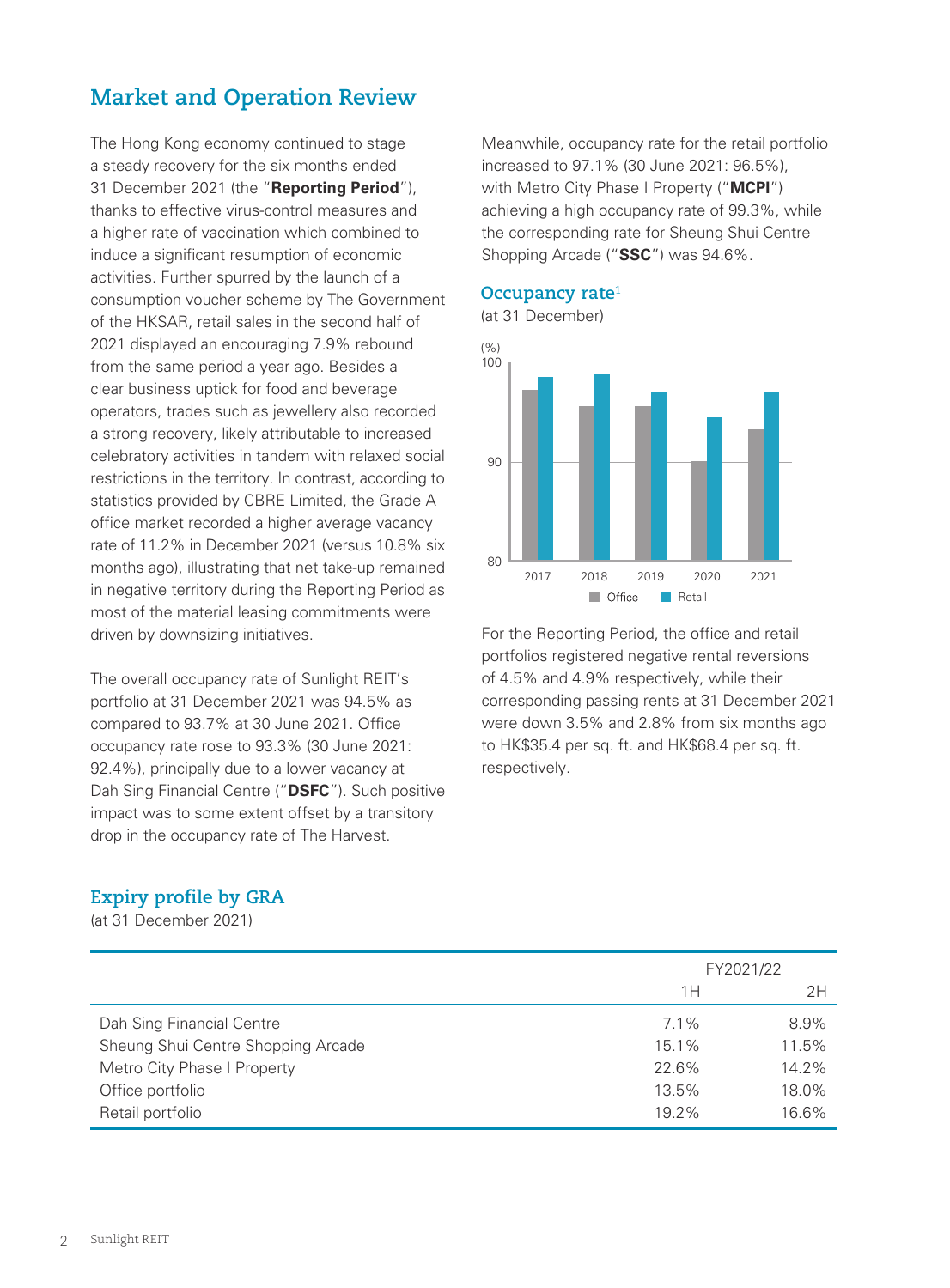

Despite the backdrop of a cautious business environment, performance of the office portfolio remained stable for the Reporting Period. Occupancy rate of DSFC has shown reasonable improvement to 91.6% at 31 December 2021, mainly driven by new letting commitments from domestic corporations. In addition, its net property income ("**NPI**") grew 4.8% year on year to HK\$87.6 million. Benefitting from a gradual recovery of the local economy, occupancy rates of certain Grade B office properties located in

Wan Chai and North Point were also at a higher level. On the Kowloon side, occupancy rate of The Harvest declined to 66.4% at 31 December 2021 as its retail bank tenant decided not to renew its tenancy upon expiry. The relevant vacant space will be reconfigured and refurbished with a view to enhancing its appeal to service trade tenants, and the Manager is pleased to report that two floors of the building have already been pre-committed to new beauty parlours prior to the end of 2021.

On the retail front, MCPI recorded a high occupancy rate of 99.3%, with a mild 1.5% year-on-year increase in NPI to HK\$67.4 million. In contrast, SSC saw a 4.1% year-on-year decline in NPI to HK\$69.9 million on the back of a lower occupancy rate of 94.6% and a decrease in passing rent given a diminished presence of high-margin trades.

Sunlight REIT had a total of 827 tenancies at 31 December 2021. The largest tenant accounted for 7.4% of total revenue for the Reporting Period and occupied 7.2% of total GRA at 31 December 2021, while the corresponding figures for the top five tenants were 17.7% and 14.9%.

### **Tenant mix2**

(at 31 December 2021)

|                           | Sheung Shui Centre<br>Shopping Arcade | Metro City<br>Phase I Property |
|---------------------------|---------------------------------------|--------------------------------|
| Food and beverage         | 25.4%                                 | 31.5%                          |
| Financial                 | 16.4%                                 | 12.1%                          |
| Fashion and jewellery     | 13.3%                                 | 5.1%                           |
| Healthcare and beauty     | 11.7%                                 | 11.7%                          |
| Education                 | 10.4%                                 | 12.3%                          |
| Supermarket and foodstuff | 10.2%                                 | 10.9%                          |
| Lifestyle                 | 3.0%                                  | 9.6%                           |
| Others                    | $4.2\%$                               | 6.1%                           |
| Vacant                    | 5.4%                                  | $0.7\%$                        |

Notes :

1. The occupancy rate and passing rent figures have been adjusted to exclude properties disposed of in prior years.

2. As a percentage of total GRA of the relevant property.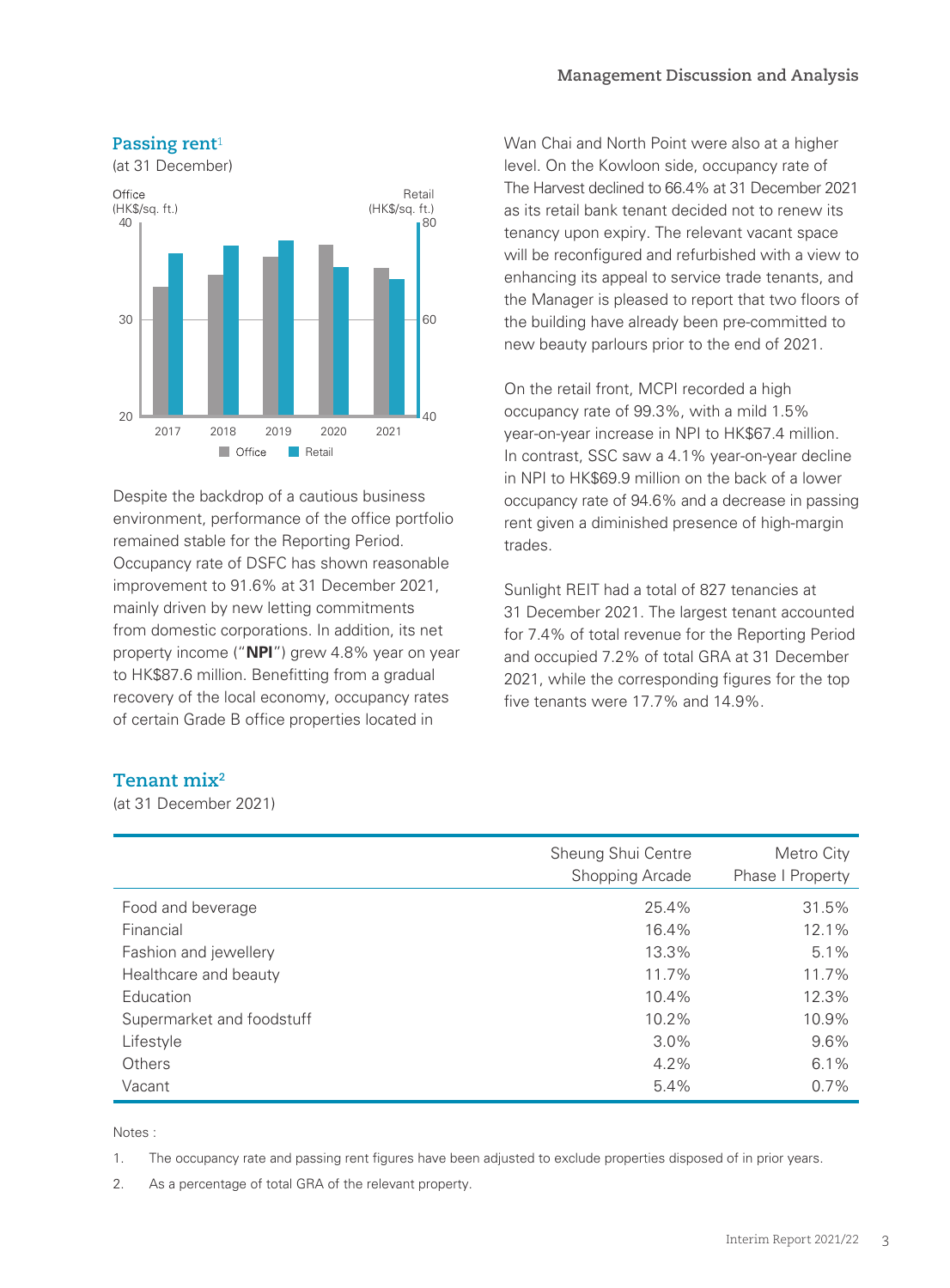# **Financial Review**

## **Financial highlights**

(in HK\$' million, unless otherwise specified)

|                                  | <b>Six months</b>  | Six months  |        |
|----------------------------------|--------------------|-------------|--------|
|                                  | ended              | ended       |        |
|                                  | <b>31 December</b> | 31 December | Change |
|                                  | 2021               | 2020        | (% )   |
| Revenue                          | 404.3              | 399.5       | 1.2    |
| Property operating expenses      | 80.9               | 80.0        | 1.1    |
| Net property income              | 323.4              | 319.5       | 1.2    |
| Cost-to-income ratio (%)         | 20.0               | 20.0        | N/A    |
| Profit/(loss) after taxation     | 234.2              | (194.1)     | N/A    |
| Distributable income             | 217.2              | 220.0       | (1.3)  |
| Distribution per unit (HK cents) | 12.2               | 12.5        | (2.4)  |
| Payout ratio (%)                 | 94.2               | 94.7        | N/A    |
|                                  |                    |             |        |
|                                  | At                 | At          |        |
|                                  | <b>31 December</b> | 30 June     | Change |
|                                  | 2021               | 2021        | (% )   |
| Portfolio valuation              | 18,396.9           | 18,341.7    | 0.3    |
| Gross assets                     | 19,209.1           | 19,199.7    | 0.1    |
| Gross liabilities                | 4,978.6            | 5,075.4     | (1.9)  |
| Net asset value                  | 14,230.5           | 14,124.3    | 0.8    |
| Net asset value per unit (HK\$)  | 8.48               | 8.45        | 0.4    |
| Gearing ratio (%)                | 23.0               | 23.0        | N/A    |

### **Operating results**

Reflecting a higher average occupancy rate and a lower amortized rental concession (of HK\$3.7 million), Sunlight REIT recorded a 1.2% year-on-year increase in revenue to HK\$404.3 million for the Reporting Period. After deducting property operating expenses of HK\$80.9 million, NPI was also up 1.2% to HK\$323.4 million.

Finance costs increased 9.9% year on year to HK\$50.1 million as a result of higher funding costs and increased borrowings as compared with the same period last year. Together with lower interest income due to a smaller bond portfolio and lower deposit rates, net cash interest expenses recorded a year-on-year increase of HK\$6.5 million to HK\$43.2 million.

Taking into account an increase in fair value of investment properties of HK\$49.7 million, a profit after taxation of HK\$234.2 million was reported, compared to a loss after taxation of HK\$194.1 million for the corresponding period a year earlier.

### **Distribution**

The Board has resolved to declare an interim distribution per unit ("**DPU**") of HK 12.2 cents, representing a payout ratio of 94.2% and an annualized distribution yield of 5.6% based on the closing price of HK\$4.34 on the last trading day of the Reporting Period.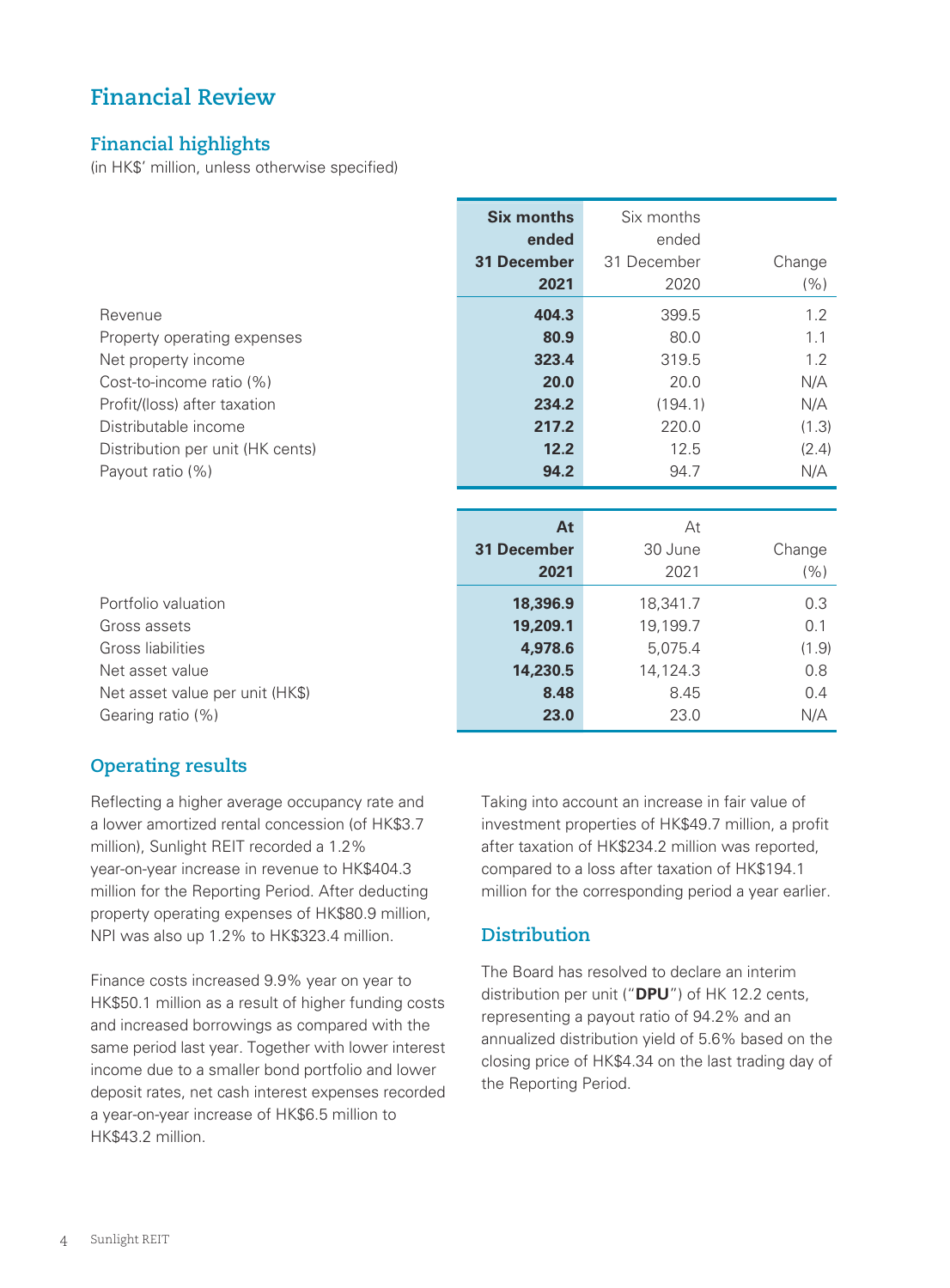

# **Interim DPU at a glance Interim DPU at a glance**

## **Financial position**

The portfolio of Sunlight REIT was appraised at HK\$18,396.9 million at 31 December 2021, representing a mild increase of 0.3% from 30 June 2021. Consequently, the gross assets and net assets of Sunlight REIT were HK\$19,209.1 million and HK\$14,230.5 million respectively (30 June 2021: HK\$19,199.7 million and HK\$14,124.3 million). Net asset value per unit was HK\$8.48 (30 June 2021: HK\$8.45).

At 31 December 2021, the gearing ratio of Sunlight REIT (defined as total borrowings as a percentage of gross assets) was 23.0% (30 June 2021: 23.0%), while the percentage of gross liabilities to gross assets was 25.9% (30 June 2021: 26.4%).

The EBITDA<sup>Note</sup> of Sunlight REIT grew 1.0% year on year to HK\$272.9 million. In light of a faster increase in cash interest expenses, interest

### **Maturity profile of total borrowings**

(at 31 December 2021)

(HK\$' million)

coverage ratio decreased to 5.8 times as compared with 6.5 times recorded in the same period a year ago.

### **Capital and interest rate management**

In November 2021, Sunlight REIT entered into a secured sustainability-linked loan ("**SLL**") of HK\$500 million with a tenure of 4.5 years. Drawdown of this facility is expected to take place around late February 2022 and apply towards the refinancing of bank loans due in June 2022.

At 31 December 2021, Sunlight REIT had total borrowings of HK\$4,418 million (30 June 2021: HK\$4,418 million), comprising secured loans of HK\$1,950 million and unsecured borrowings of HK\$2,468 million, with a weighted debt maturity period of 2.3 years.



Note : EBITDA represents net earnings before change in fair value of investment properties, interest expenses, taxation, depreciation and amortization. Gain on disposals of investment properties and subsidiaries is excluded from the calculation.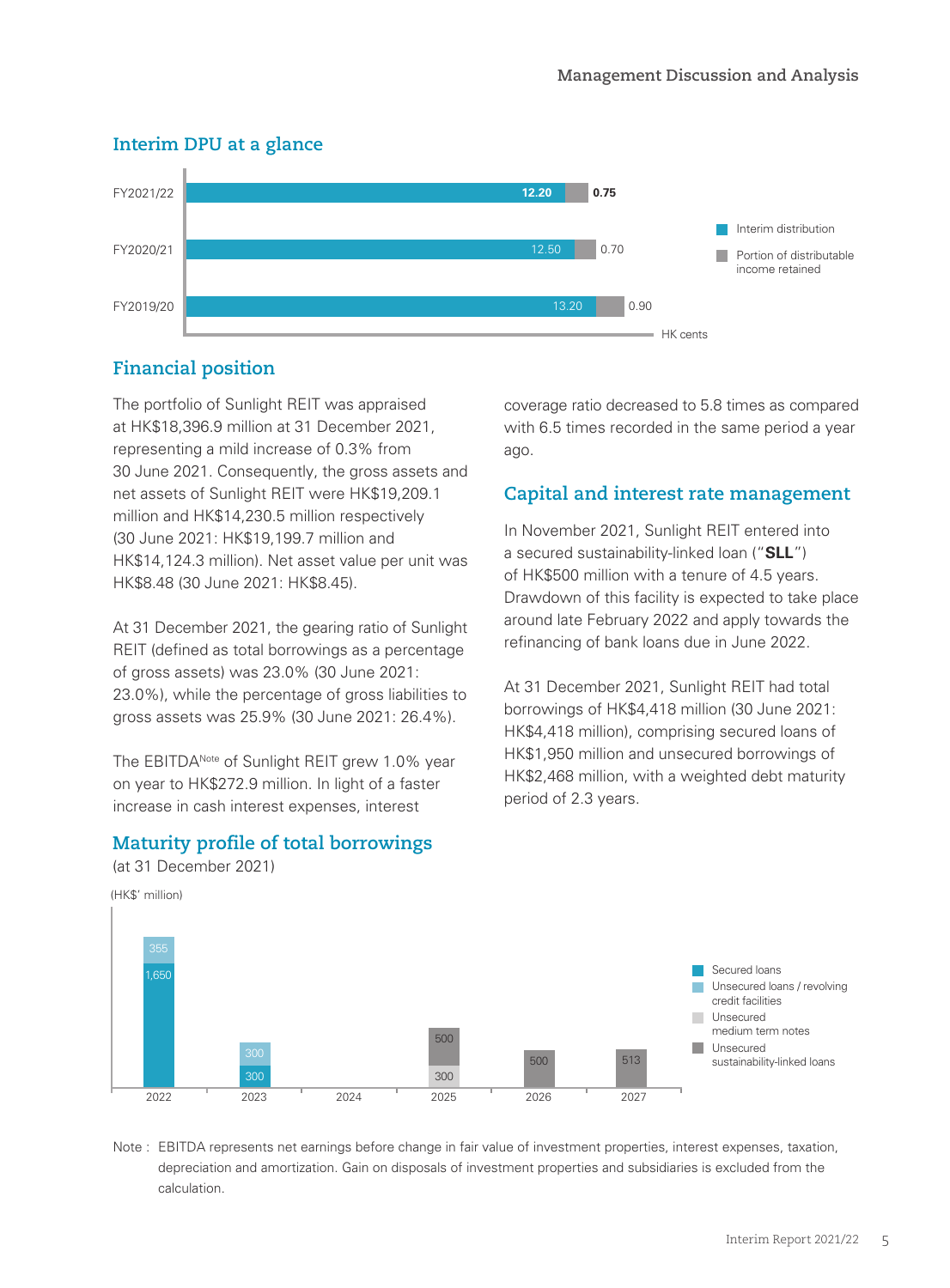# **Financial Review**

With the issuance of fixed rate notes and the arrangement of interest rate swaps, Sunlight REIT's portion of fixed rate borrowings stayed at approximately 80% of total indebtedness at 31 December 2021. The weighted average interest rate (including loan interest margin, if applicable) for the fixed rate borrowings was 2.42% per

annum, while the floating rate portion of the borrowings carried a blended interest margin of 0.74% per annum over Hong Kong Interbank Offered Rate. Weighted average funding cost for the Reporting Period was 2.09%, compared to 1.92% recorded in the same period last year.





(at 31 December)

### **Liquidity management and currency exposure**

The Manager is permitted to place funds as bank deposits and to invest in Relevant Investments<sup>Note</sup>, with an overall maturity profile compatible with projected funding requirements.

At 31 December 2021, Sunlight REIT had total cash and bank balances of HK\$617.0 million and maintained a portfolio of Relevant Investments with an aggregate book value of HK\$102.3 million. It also had revolving credit facilities of HK\$1,200 million, of which HK\$845 million remained undrawn at the end of the Reporting Period. Taking into consideration the recurrent income generated

from its operations, the current cash position and the sources of funding available, the Manager is of the view that Sunlight REIT has sufficient financial resources to meet its working capital, distribution payment and capital expenditure requirements.

Sunlight REIT has exposure to United States dollars through its portfolio of Relevant Investments while its exposure to Japanese yen (in relation to 7,000 million Japanese yen loan) has been fully hedged by swapping the position into Hong Kong dollars.

Note : As defined in paragraph 7.2B of the Code on Real Estate Investment Trusts.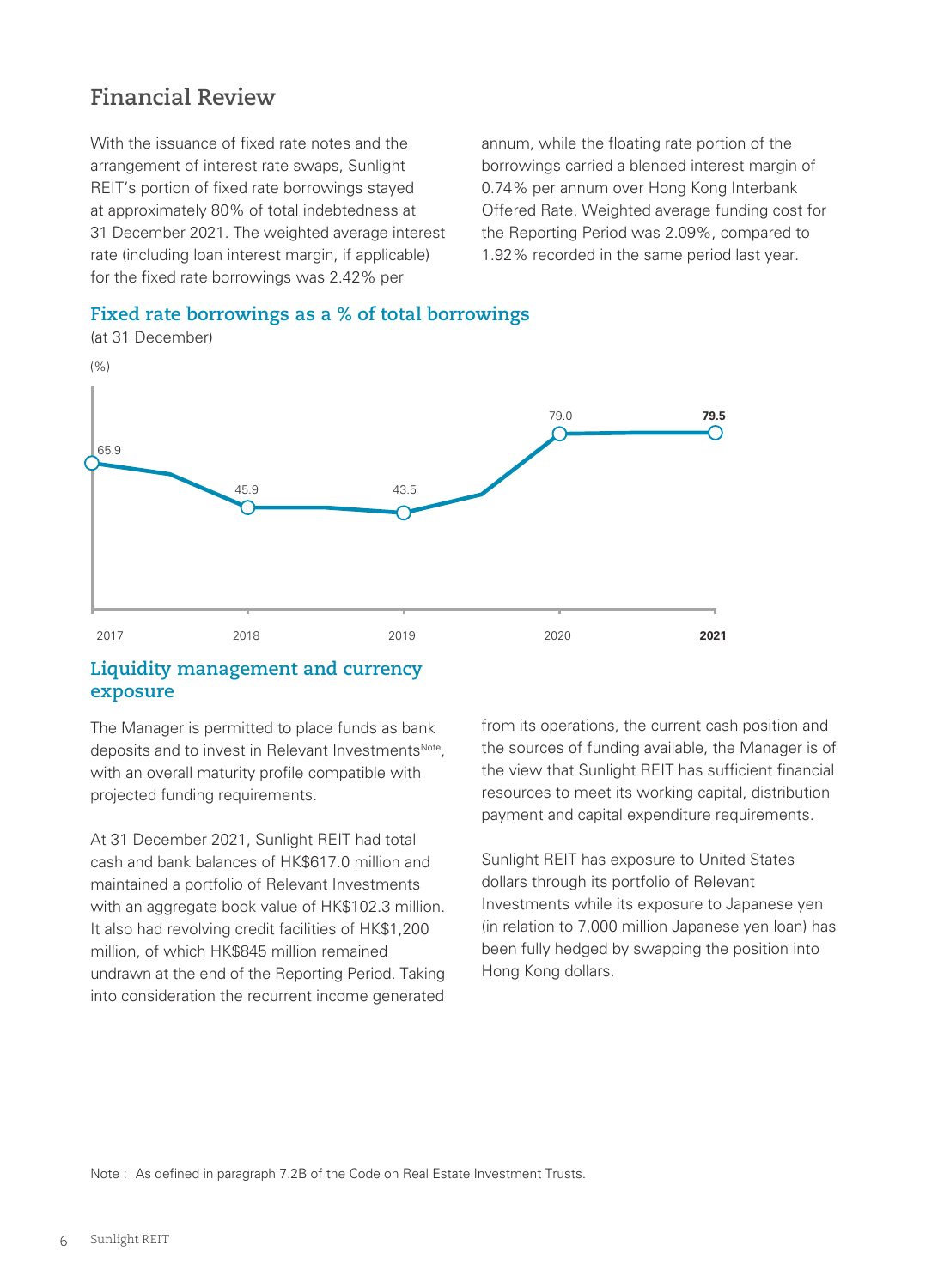# **Outlook**

The recent emergence of Omicron, a highly contagious COVID-19 variant, has sparked a new round of worries, with the rapid surge in infections necessitating the re-imposition of stringent lockdown measures, which may again derail the global economic recovery.

Given the seeming persistence of supply chain disruption and de-globalization, it remains to be seen whether international energy and commodity prices would sustain their uptrend and give key central banks a good excuse to adopt faster tapering measures to tame inflation. Meanwhile, combating the pandemic remains a challenging mission, implying that any reopening of Hong Kong's travel gateway will be prudent and gradual. A potential economic slowdown in China is also cause for concern, not least because there may be ramifications of deleveraging the real estate sector, although the Central government is expected to provide policy support to avert a hard landing of the economy.

Despite myriad uncertainties, it is not doom and gloom. Barring unforeseen circumstances, the Manager believes that the prospects for Sunlight REIT remain solid, while fully committed to caring about the health and safety of our tenants, customers and staff.

Given a diversified and quality asset base, Sunlight REIT is relatively well placed to withstand the impact of swinging market conditions. Retail and office leases expiring in the second half of this financial year will account for 16.6% and 18.0% of GRA respectively. The likelihood of a high tenant retention rate should help mitigate the risk

of negative rental reversion which may continue to feature as there remains a reasonable portion of leases committed prior to the coronavirus outbreak.

Moreover, the Manager reiterates that the refinancing exercise in respect of Sunlight REIT's term loans due by June 2022 will be shortly and favourably concluded. In the meantime, SLL as a proportion of total borrowings, which stood at 34% at 31 December 2021, is poised to surpass the 60% milestone by 30 June 2022.

On asset enhancement, we expect to start an extensive overhaul of MCPI, currently targeted to commence in the third quarter of 2022. The intention is to enhance the customer appeal of this community shopping mall with a view to capitalizing on the evolving retail landscape of the Tseung Kwan O district. More project and capital expenditure details will be provided in the next annual report.

While active asset enhancement and recycling shall remain our prime operational focus and priority, the Manager maintains its pledge to advance sustainability. In addition to achieving satisfactory progress on sustainable financing, the Sheung Wan-based Strand 50 has been awarded Excellent gradeNote under BEAM Plus V2.0 (Selective Scheme). Together with the successful renewal of DSFC as a BEAM Plus platinum-rated building (Comprehensive Scheme), this achievement amply illustrates our passion for managing a greener portfolio which forms an integral part of the sustainability endeavours of Sunlight REIT.

Note : In Materials and Waste, and Indoor Environmental Quality aspects.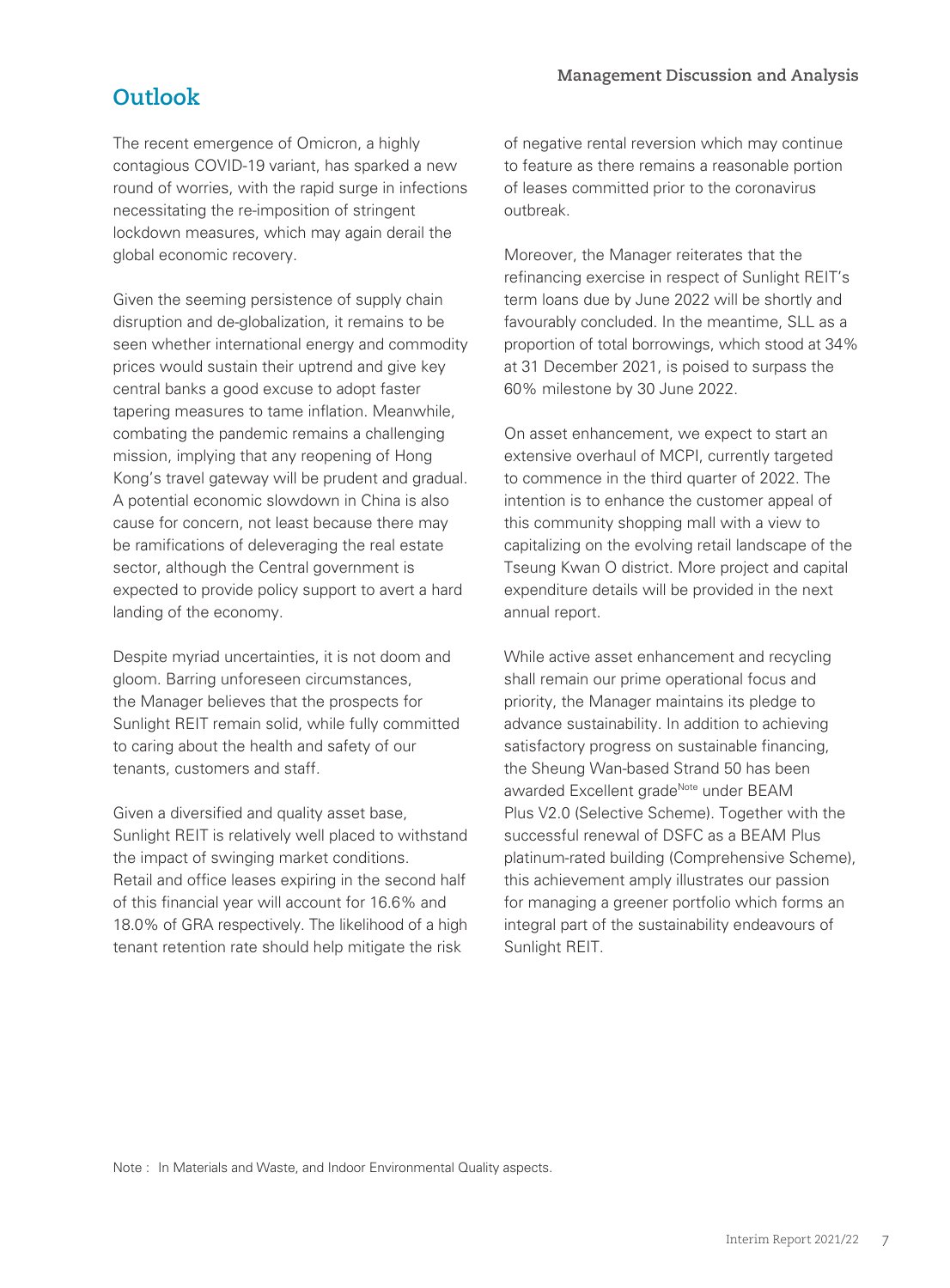# **Portfolio Statistics**

|                                                          | Property details |                   |                            |              |                         |           |                             |            |  |
|----------------------------------------------------------|------------------|-------------------|----------------------------|--------------|-------------------------|-----------|-----------------------------|------------|--|
| Property                                                 | <b>Location</b>  | completion spaces | No. of<br>Year of car park |              | <b>GRA</b><br>(sq. ft.) |           | <b>No. of leases</b>        |            |  |
|                                                          |                  |                   |                            | Office       | Retail                  | Total     | at<br>31 Dec 30 Jun<br>2021 | at<br>2021 |  |
| Office                                                   |                  |                   |                            |              |                         |           |                             |            |  |
| <b>Grade A</b>                                           |                  |                   |                            |              |                         |           |                             |            |  |
| Dah Sing Financial Centre <sup>3</sup><br><b>Grade B</b> | Wan Chai         | 1998              | 46                         | 369,891      | 6,490                   | 376,381   | 66                          | 61         |  |
| Strand 50                                                | Sheung Wan       | 1998              | $\overline{0}$             | 108,506      | 9,403                   | 117,909   | 63                          | 67         |  |
| The Harvest                                              | Mong Kok         | 1981              | $\overline{0}$             | 23,024       | 11,627                  | 34,651    | 15                          | 16         |  |
| 135 Bonham Strand Trade Centre<br>Property               | Sheung Wan       | 2000              | $\mathbf 0$                | 60,844       | 3,071                   | 63,915    | 69                          | 68         |  |
| Winsome House Property                                   | Central          | 1999              | $\overline{0}$             | 37,937       | 2,177                   | 40,114    | 25                          | 24         |  |
| <b>Righteous Centre</b>                                  | Mong Kok         | 1996              | $\overline{0}$             | 41,004       | 10,763                  | 51,767    | 64                          | 64         |  |
| 235 Wing Lok Street Trade Centre                         | Sheung Wan       | 2000              | $\overline{0}$             | 47,481       | 4,804                   | 52,285    | 70                          | 66         |  |
| Java Road 108 Commercial Centre                          | North Point      | 1998              | $\theta$                   | 35,694       | 2,229                   | 37,923    | 38                          | $36\,$     |  |
| On Loong Commercial Building                             | Wan Chai         | 1984              | $\mathbf 0$                | 25,498       | 1,708                   | 27,206    | 37                          | 37         |  |
| Sun Fai Commercial Centre Property                       | Mong Kok         | 1998              | $\overline{0}$             | 23,817       | 2,334                   | 26,151    | 48                          | 48         |  |
| Wai Ching Commercial Building<br>Property                | Yau Ma Tei       | 1997              | $\mathbf 0$                | 14,239       | 2,082                   | 16,321    | 33                          | 31         |  |
| Sub-total/Average                                        |                  |                   | 46                         | 787,935      | 56,688                  | 844,623   |                             | 528 518    |  |
|                                                          |                  |                   |                            |              |                         |           |                             |            |  |
| Retail                                                   |                  |                   |                            |              |                         |           |                             |            |  |
| <b>New Town</b>                                          |                  |                   |                            |              |                         |           |                             |            |  |
| Sheung Shui Centre Shopping Arcade                       | Sheung Shui      | 1993              | 297                        |              | 0 122,339               | 122,339   | 123                         | 123        |  |
| Metro City Phase I Property                              | Tseung Kwan O    | 1996              | 452                        | $\theta$     | 188,889                 | 188,889   | 117                         | 115        |  |
| Kwong Wah Plaza Property                                 | Yuen Long        | 1998              | $\overline{0}$             | 42,670       | 25,741                  | 68,411    | 37                          | 37         |  |
| <b>Urban</b>                                             |                  |                   |                            |              |                         |           |                             |            |  |
| <b>Beverley Commercial Centre Property</b>               | Tsim Sha Tsui    | 1982              | $\mathbf{0}$               | $\bigcap$    | 7,934                   | 7,934     | 20                          | 22         |  |
| Supernova Stand Property                                 | North Point      | 2001              | $\mathbf 0$                | $\mathbf{0}$ | 4,226                   | 4,226     | $\mathbf{2}$                | 2          |  |
| Sub-total/Average                                        |                  |                   | 749                        | 42,670       | 349,129                 | 391,799   |                             | 299 299    |  |
| Total/Average                                            |                  |                   | 795                        | 830,605      | 405,817                 | 1,236,422 | 827                         | 817        |  |

Notes :

1. Passing rent is calculated on the basis of average rent per sq. ft. for occupied GRA on the relevant date.

- 2. Rental reversion is calculated on the basis of change in effective rent of the leases renewed and commenced during the relevant period.
- 3. The property was previously known as Sunlight Tower.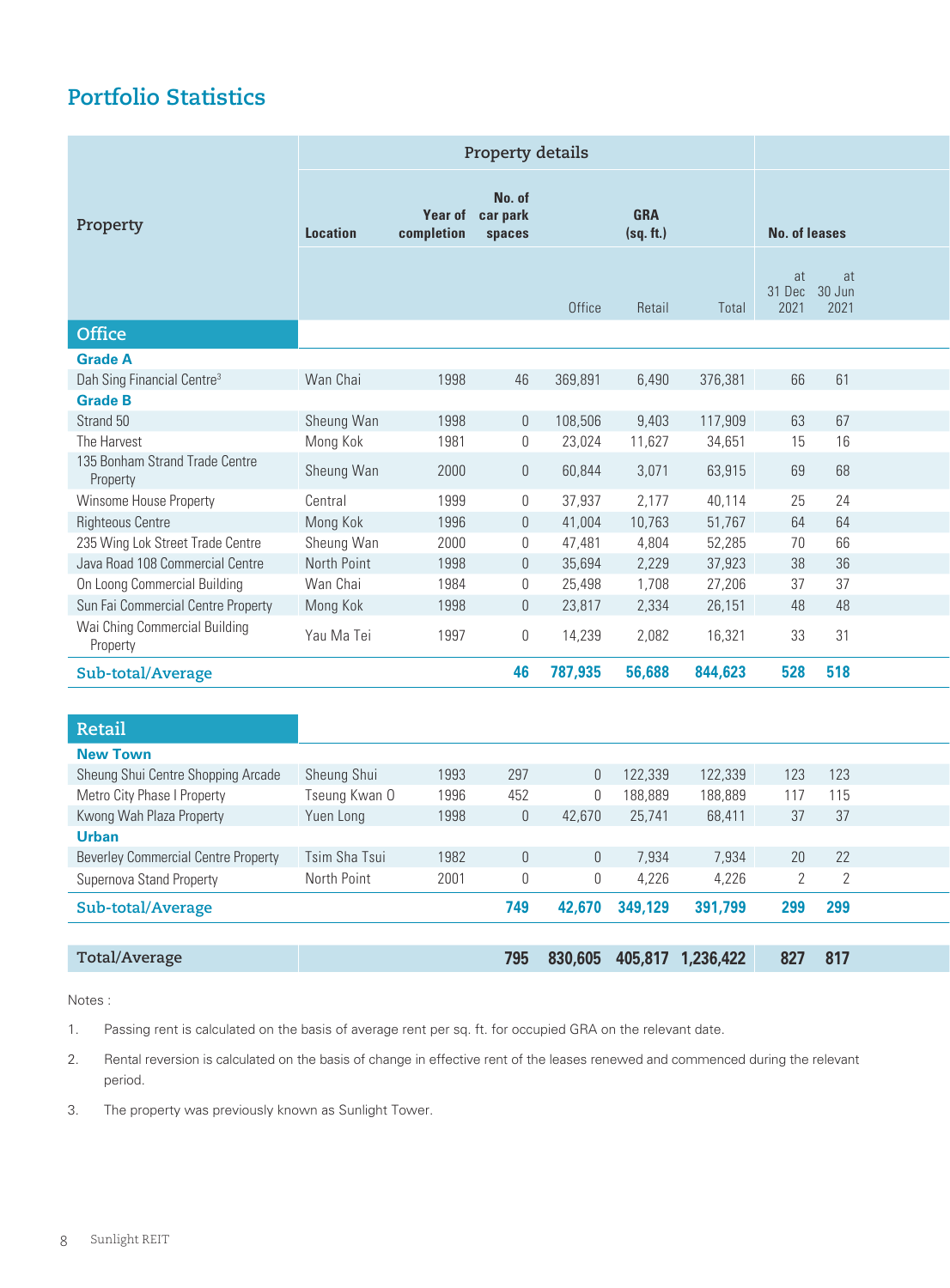|                                                           |              | <b>Property financials</b>                             |                                       |                                       |                         | <b>Operational statistics</b>                    |                |                      |               |                                                 |
|-----------------------------------------------------------|--------------|--------------------------------------------------------|---------------------------------------|---------------------------------------|-------------------------|--------------------------------------------------|----------------|----------------------|---------------|-------------------------------------------------|
| <b>Appraised</b><br>value at<br>31 Dec 2021<br>(HK\$'000) |              | <b>Capitalization</b><br>rate at<br>31 Dec 2021<br>(%) | (HK\$'000)                            | Net property income                   |                         | <b>Rental reversion<sup>2</sup></b><br>(%)       | (HK\$/sq. ft.) |                      |               | Occupancy rate Passing rent <sup>1</sup><br>(%) |
|                                                           | Retail       | Office                                                 | six months<br>ended<br>31 Dec<br>2020 | six months<br>ended<br>31 Dec<br>2021 | ended<br>30 Jun<br>2021 | six months six months<br>ended<br>31 Dec<br>2021 | at             | at<br>2021 2021 2021 | at            | at<br>31 Dec 30 Jun 31 Dec 30 Jun<br>2021       |
|                                                           |              |                                                        |                                       |                                       |                         |                                                  |                |                      |               |                                                 |
| 5,235,000                                                 | 3.65         | 3.75                                                   | 83,614                                | 87,619                                | (5.0)                   | (5.0)                                            | 44.0           | 43.0                 | 88.3          | 91.6                                            |
| 1,317,500<br>614,000                                      | 3.80<br>3.10 | 3.45<br>3.30                                           | 18,672<br>9,920                       | 21,204<br>9,341                       | (13.5)<br>(10.7)        | 0.4<br>(4.4)                                     | 32.1<br>53.2   | 32.2<br>36.3         | 95.8<br>100.0 | 94.1<br>66.4                                    |
| 584,300                                                   | 3.80         | 3.55                                                   | 9,238                                 | 8,731                                 | (13.0)                  | (7.8)                                            | 27.9           | 27.5                 | 93.1          | 94.7                                            |
| 565,400                                                   | 3.60         | 3.55                                                   | 8,809                                 | 8,430                                 | (11.4)                  | (4.3)                                            | 42.7           | 39.5                 | 94.3          | 100.0                                           |
| 548,000                                                   | 3.50         | 3.75                                                   | 9,320                                 | 10,061                                | (5.0)                   | (1.8)                                            | 33.9           | 34.2                 | 100.0         | 100.0                                           |
| 369,600                                                   | 3.80         | 3.55                                                   | 5,305                                 | 5,619                                 | (10.8)                  | (6.5)                                            | 20.9<br>24.9   | 20.2<br>25.1         | 88.6<br>96.1  | 95.6                                            |
| 278,800<br>254,300                                        | 4.00<br>3.70 | 3.75<br>3.65                                           | 5,095<br>4,202                        | 4,998<br>4,128                        | (6.1)<br>(12.2)         | 1.9<br>(10.6)                                    | 31.2           | 30.3                 | 100.0         | 100.0<br>100.0                                  |
| 166,900                                                   | 4.05         | 3.80                                                   | 3,073                                 | 2,955                                 | (11.3)                  | (10.7)                                           | 21.4 21.7      |                      | 100.0         | 100.0                                           |
| 81,100                                                    | 3.90         | 3.55                                                   | 1,364                                 | 1,400                                 | (4.1)                   | (7.8)                                            | 17.4           | 17.3                 | 91.7          | 97.2                                            |
| 10,014,900                                                |              |                                                        | 158,612                               | 164,486                               | (7.3)                   | (4.5)                                            | 36.7           | 35.4                 | 92.4          | 93.3                                            |
|                                                           |              |                                                        |                                       |                                       |                         |                                                  |                |                      |               |                                                 |
| 3,861,000                                                 | 4.30         | N/A                                                    | 72,872                                | 69,871                                | (12.5)                  | (5.3)                                            | 104.2          | 100.8                | 95.3          | 94.6                                            |
| 3,189,000                                                 | 4.30         | N/A                                                    | 66,399                                | 67,363                                | (8.2)                   | (5.1)                                            | 56.7           | 55.2                 | 97.6          | 99.3                                            |
| 1,180,000                                                 | 3.60         | 3.60                                                   | 19,021                                | 19,336                                | (6.8)                   | (1.1)                                            | 53.5           | 53.6                 | 97.7          | 97.0                                            |
| 77,000                                                    | 4.10         | N/A                                                    | 1,218                                 | 952                                   | (31.8)                  | (16.7)                                           | 32.8           | 30.8                 | 77.5          | 82.5                                            |
| 75,000                                                    | 3.80         | N/A                                                    | 1,376                                 | 1,378                                 | (10.7)                  | N/A                                              | 57.2           | 57.2                 | 100.0         | 100.0                                           |
| 8,382,000                                                 |              |                                                        | 160,886                               | 158,900                               | (10.0)                  | (4.9)                                            | 68.4 70.4      |                      | 96.5          | 97.1                                            |
| 18,396,900                                                |              |                                                        | 319,498                               | 323,386                               | (8.3)                   | (4.7)                                            | 47.7           | 46.1                 | 93.7          | 94.5                                            |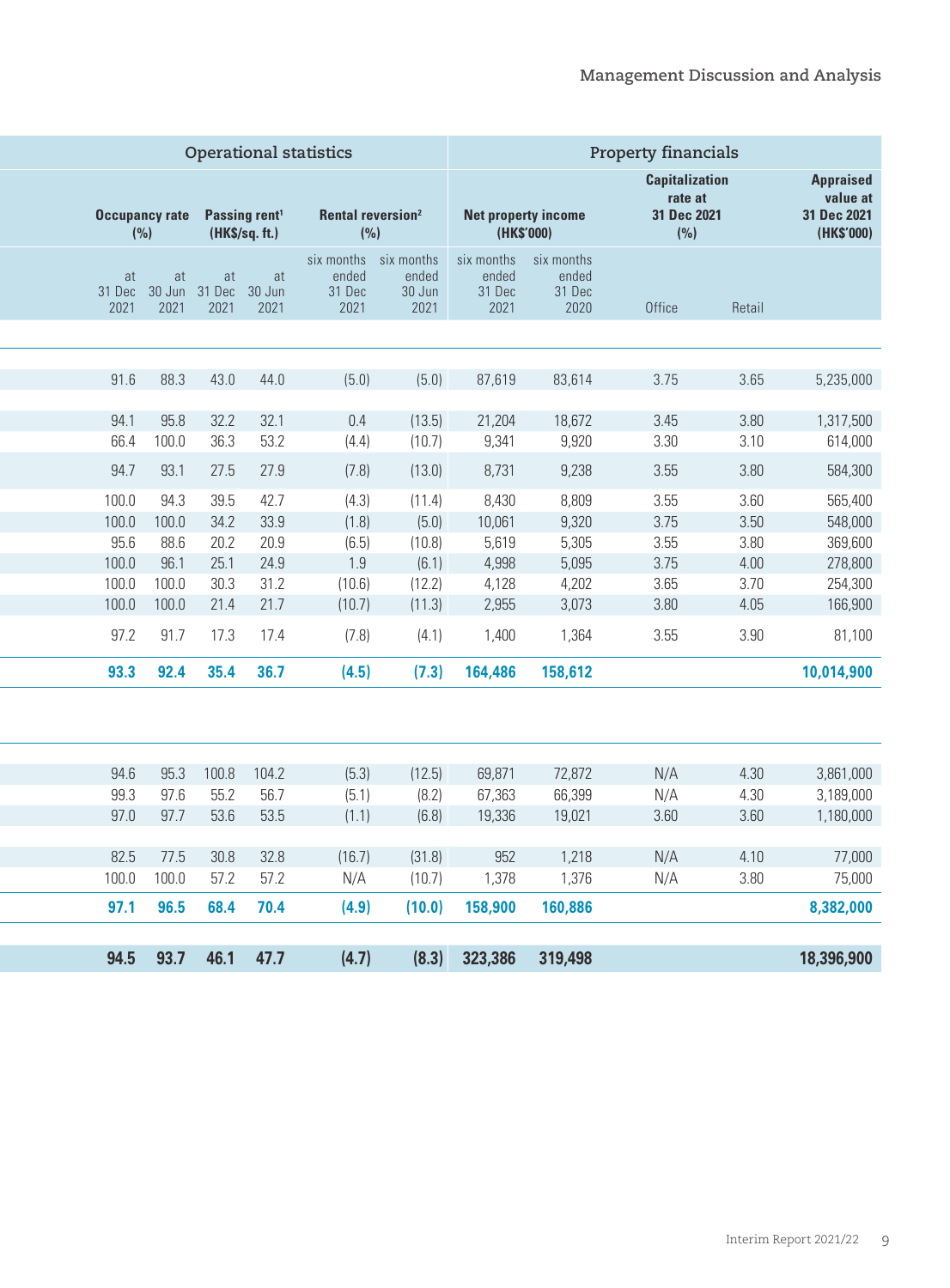# **Corporate Governance**

The Manager is committed to upholding a high standard of corporate governance. To ensure compliance with all relevant laws and regulations, it has established a robust corporate governance framework.

## **Structure of Sunlight REIT**

Sunlight REIT is a collective investment scheme authorized by the SFC under the Securities and Futures Ordinance (Chapter 571 of the Laws of Hong Kong) (the "**SFO**") and regulated by the provisions of the Code on Real Estate Investment Trusts (the "**REIT Code**"). The Manager is licensed under Part V of the SFO and approved by the SFC to manage Sunlight REIT.

The trustee of Sunlight REIT (the "**Trustee**") is a trust company registered under the Trustee Ordinance (Chapter 29 of the Laws of Hong Kong), and is qualified under the REIT Code to act as a trustee for collective investment schemes authorized under the SFO.

### **Board of the Manager and change in Directors' information**

The Board is responsible for the overall management and corporate governance of the Manager. It currently has six directors ("**Directors**"), including one Executive Director (who is also the Chief Executive Officer (the "**CEO**")), two Non-Executive Directors ("**NEDs**") (including the chairman of the Board (the "**Chairman**")) and three Independent Non-Executive Directors ("**INEDs**"). The roles of the Chairman and the CEO are separate and performed by two different individuals. The Board has established four Board committees with clear terms of reference, each of which is to assist the Board in supervising specific issues and functions of Sunlight REIT and the Manager, and to report back to the Board their findings, decisions and recommendations.

Subsequent to publication of the last annual report, the Manager has been informed that Dr. TSE Kwok Sang has resigned as an independent non-executive director of China Bozza Development Holdings Limited with effect from 31 January 2022. Save as aforesaid, the Manager has not been notified of any change in Directors' information.

### **Conflicts of interest and business competition**

The Manager and Henderson Sunlight Property Management Limited (the "**Property Manager**") are both indirect wholly-owned subsidiaries of HLD. Both NEDs of the Manager (including the Chairman) are directors of HLD and some of its subsidiaries, associates and/or related companies, which are/may be engaged in, among other things, the development, investment and management of retail, office and other properties in and outside Hong Kong.

Accordingly, the Manager may experience conflicts of interest with HLD when acquiring and disposing of investments, or in connection with transactions between Sunlight REIT and HLD. The Manager and the Property Manager may also experience conflicts of interest with HLD when identifying and competing for potential tenants.

To ensure that conflicts of interest relating to Sunlight REIT are properly managed, various control measures have been adopted, including but not limited to the following :

- 1. the Manager will not manage any real estate investment trust other than Sunlight REIT nor manage any other real estate assets other than those owned by Sunlight REIT;
- 2. the Manager has functional units and systems which operate independently of its shareholder(s);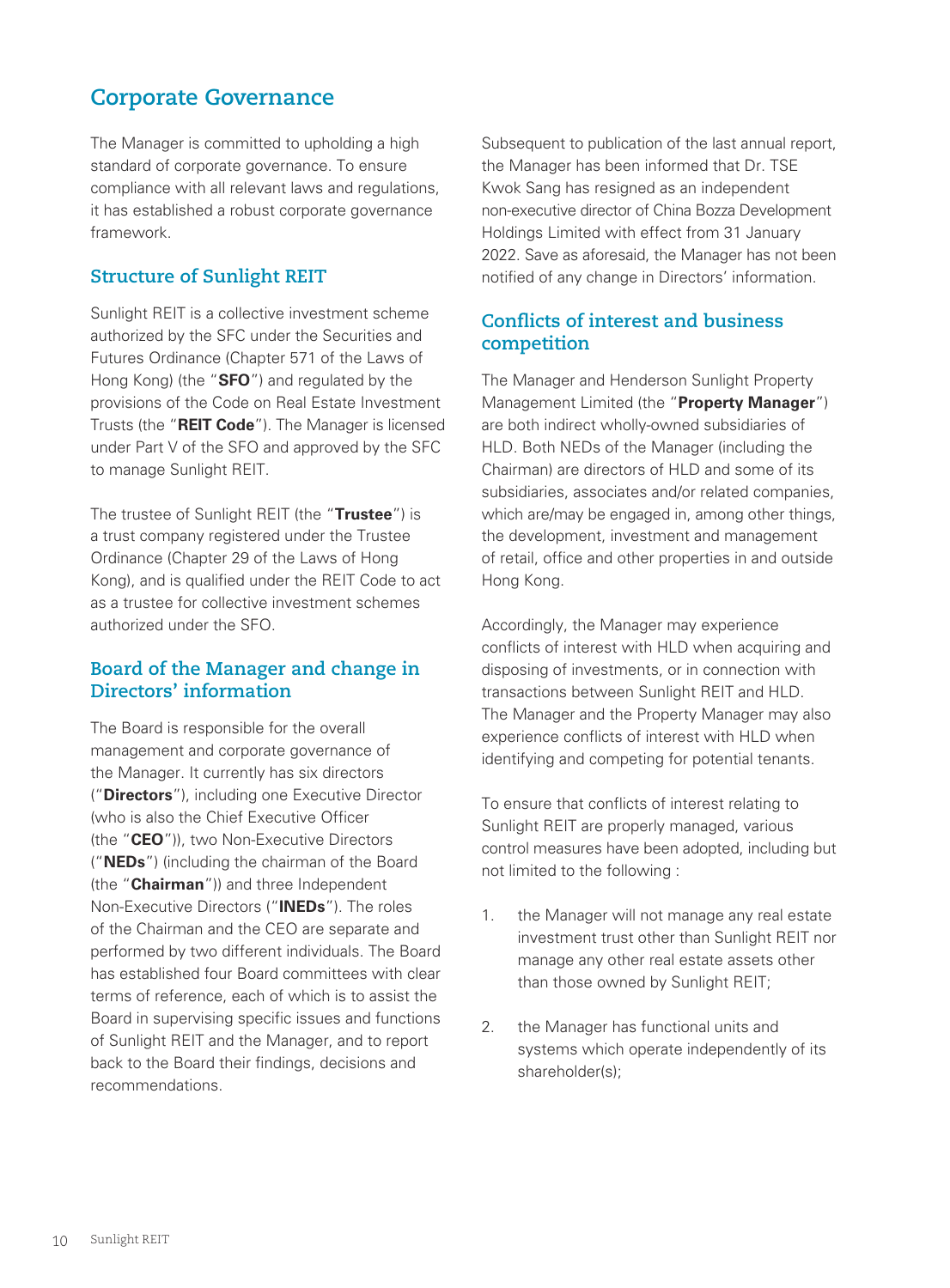- 3. the Manager has established internal control systems to ensure that connected party transactions of Sunlight REIT are monitored and undertaken in compliance with the REIT Code, the Rules Governing the Listing of Securities on the Stock Exchange (the "**Listing Rules**") and waivers granted by the SFC, whereas any other situations of potential conflicts of interest are reported and monitored;
- 4. a Director with potential conflicts of interest shall disclose his interest to the Board and abstain from voting on the relevant matter, as well as not to be counted in the quorum for that resolution; and
- 5. registers of other directorships and senior positions held by the Directors are maintained and updated from time to time.

The Manager assures that it is capable of performing, and shall continue to perform, its duties for Sunlight REIT in the best interests of Sunlight REIT and unitholders.

### **Compliance with the Compliance Manual and the Corporate Governance Code**

The Manager has adopted a compliance manual (the "**Compliance Manual**") which sets out the key processes, internal control and system, corporate governance policies as well as other policies and procedures governing the management and operations of Sunlight REIT.

During the Reporting Period, the Manager has in material terms complied with the provisions of the Compliance Manual. In addition, the Manager and Sunlight REIT have complied with, to the extent applicable, the code provisions in the Corporate Governance Code in Appendix 14 of the Listing Rules.

# **Compliance with the Dealings Code**

The Manager has adopted a code governing dealings in securities of Sunlight REIT by Directors (the "**Dealings Code**"), the terms of which are no less exacting than those set out in Appendix 10 of the Listing Rules. The Dealings Code is applicable to the Manager and its Directors, senior executives, officers and employees, and directors of the special purpose vehicles of Sunlight REIT. Certain restrictions and notification requirements as provided under the Listing Rules are adopted with modifications in the Dealings Code to apply to unit buy-back by the Manager on behalf of Sunlight REIT.

Specific enquiry had been made with all Directors and the Manager, and all of them confirmed that they had complied with the required standard as set out in the Dealings Code from time to time throughout the Reporting Period.

# **Buy-back, sale or redemption of units**

During the Reporting Period, there was no purchase, sale or redemption of units by Sunlight REIT or its wholly-owned and controlled entities.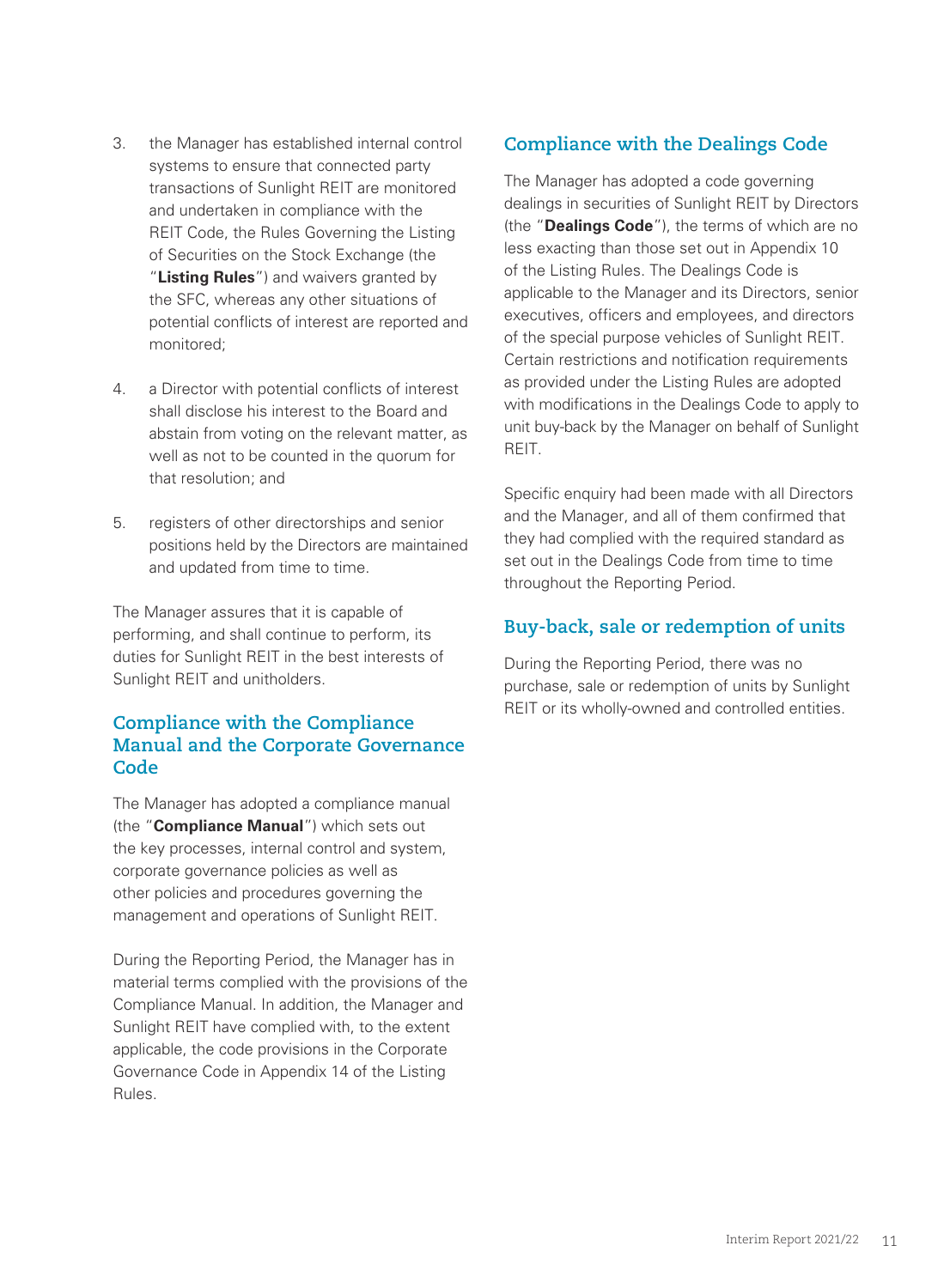# **Corporate Governance**

### **Relevant Investments**

The full investment portfolio of Relevant Investments, as defined in paragraph 7.2B of the REIT Code, of Sunlight REIT at 31 December 2021 is set out below :

| Financial instruments <sup>1</sup><br>& issuers                          | <b>Primary</b><br>listing        | <b>Currency</b> | <b>Total</b><br>cost<br>(HK\$'000) | Mark-to-<br>market<br>value<br>(HK\$'000) | $%$ of<br>gross asset<br>value of<br>Sunlight REIT <sup>2,3</sup> | <b>Credit rating</b>       |
|--------------------------------------------------------------------------|----------------------------------|-----------------|------------------------------------|-------------------------------------------|-------------------------------------------------------------------|----------------------------|
| CATHAY 4 1/8 08/17/26<br>Cathay Pacific MTN<br>Financing (HK) Limited    | Stock<br>Exchange                | <b>USD</b>      | 11,672                             | 11,611                                    | 0.06                                                              | N/A                        |
| COGARD 5.4 05/27/25<br><b>Country Garden Holdings</b><br>Company Limited | Singapore<br>Exchange<br>Limited | <b>USD</b>      | 14,452                             | 12,814                                    | 0.07                                                              | Fitch BBB-                 |
| COGARD 3 1/8 10/22/25<br>Country Garden Holdings<br>Company Limited      | Singapore<br>Exchange<br>Limited | <b>USD</b>      | 10,115                             | 8,973                                     | 0.05                                                              | Moody's Baa3<br>Fitch BBB- |
| GEELZ 3 03/05/25<br>Geely Finance (Hong<br>Kong) Limited                 | Singapore<br>Exchange<br>Limited | <b>USD</b>      | 15,373                             | 15,637                                    | 0.08                                                              | S&P BBB-                   |
| NWDEVL 5 09/06/22<br>New World Capital<br>Finance Limited                | Unlisted                         | <b>HKD</b>      | 10,400                             | 10,238                                    | 0.05                                                              | N/A                        |
| PCPDC 5 1/8 06/18/26<br><b>PCPD Capital Limited</b>                      | Singapore<br>Exchange<br>Limited | <b>USD</b>      | 11,639                             | 11,699                                    | 0.06                                                              | N/A                        |
| ZHONAN 3 1/8 07/16/25<br>ZhongAn Online P & C<br>Insurance Co., Ltd.     | <b>Stock</b><br>Exchange         | <b>USD</b>      | 28,743                             | 27,947                                    | 0.15                                                              | Moody's Baa2               |
| <b>Total</b>                                                             |                                  |                 | 102,394                            | 98,919                                    | 0.52                                                              |                            |

At 31 December 2021, the combined mark-to-market value of Relevant Investments, together with other ancillary investments of Sunlight REIT, represented approximately 4.3% of the gross asset value of Sunlight REIT.

The full investment portfolio of Relevant Investments is updated monthly within five business days of the end of each calendar month on the website of Sunlight REIT.

Notes :

- 1. All financial instruments are bonds and their descriptions are quoted from Bloomberg.
- 2. The percentages are arrived at by comparing the mark-to-market value of the investments with the gross asset value of Sunlight REIT at 31 December 2021.
- 3. Gross asset value refers to the total assets after adjusted for the interim distribution declared. Total assets and interim distribution are stated on page 22 and page 25 of this interim report respectively.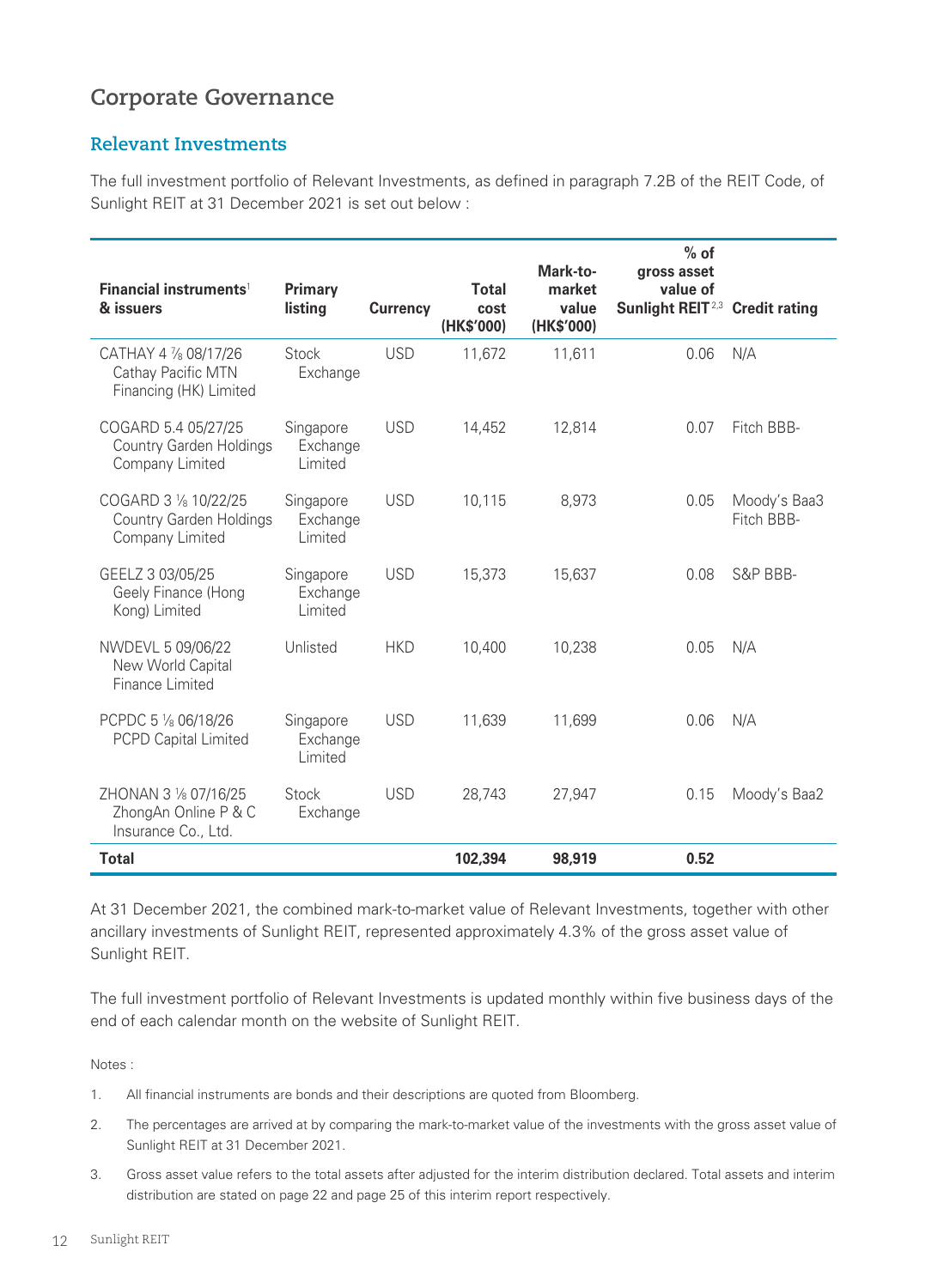### **New units issued**

Except for an aggregate of 5,038,298 new units issued to the Manager as payment of part of the Manager's fees, there were no other new units issued during the Reporting Period.

### **Public float**

Based on information that is publicly available and as far as the Manager is aware, not less than 25% of the outstanding units in issue of Sunlight REIT were held in public hands at the date of this interim report.

### **Review of interim report**

This interim report has been reviewed by the audit committee and the disclosures committee of the Manager in accordance with their respective terms of reference. The condensed interim financial statements have also been reviewed by the auditor of Sunlight REIT, KPMG, Certified Public Accountants, in accordance with Hong Kong Standard on Review Engagements 2410, *Review of interim financial information performed by the independent auditor of the entity*, issued by the Hong Kong Institute of Certified Public Accountants.

## **Employees**

Sunlight REIT is managed by the Manager and does not employ any staff itself.

### **Distribution entitlement and closure of register of unitholders**

The ex-distribution date and record date for the interim distribution are Wednesday, 2 March 2022 and Tuesday, 8 March 2022 respectively. The register of unitholders will be closed from Friday, 4 March 2022 to Tuesday, 8 March 2022, both days inclusive, during which period no transfer of units will be effected. In order to qualify for the interim distribution, completed transfer forms accompanied by the relevant unit certificates must be lodged for registration with the unit registrar of Sunlight REIT, Tricor Investor Services Limited, at Level 54, Hopewell Centre, 183 Queen's Road East, Hong Kong, no later than 4:30 p.m. on Thursday, 3 March 2022. Payment of the interim distribution will be made to unitholders on Wednesday, 16 March 2022.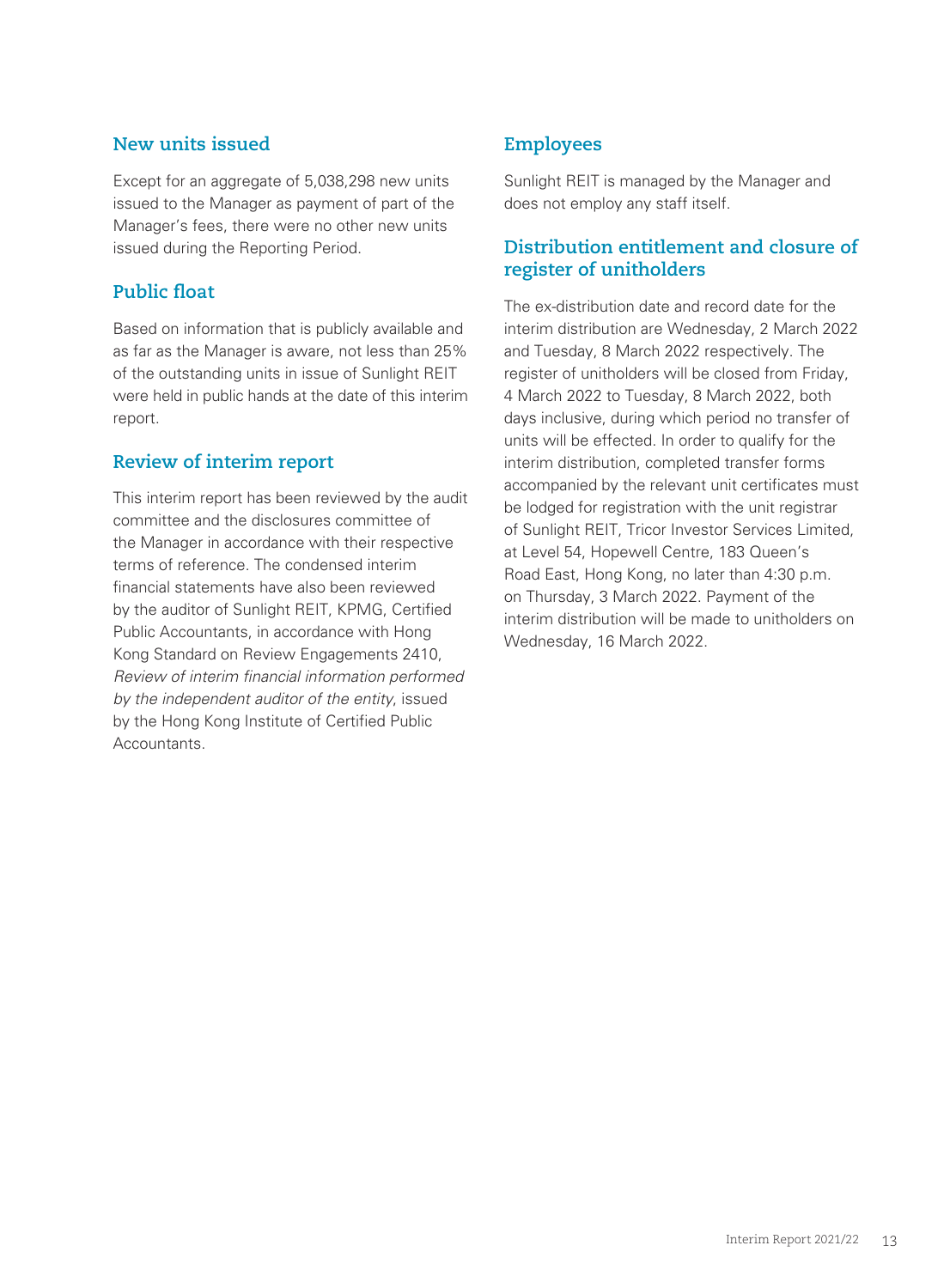# **Connected Party Transactions**

Information in respect of the transactions entered into between Sunlight REIT and its connected persons (as defined in paragraph 8.1 of the REIT Code) during the Reporting Period, other than those transactions that are excluded pursuant to waivers granted by the SFC and/or exempted from the reporting requirements (if any), is set out in this section. All the transactions are continuing connected party transactions.

### **Connected party transactions with the HLD Related Group**

HLD and its subsidiaries ("**HLD Group**") hold an aggregate of approximately 18.7% of units in issue of Sunlight REIT. The Manager is an indirect wholly-owned subsidiary of HLD. Therefore, HLD and its subsidiaries and associates (has meaning as ascribed to it under the REIT Code) ("**HLD Related Group**") are connected persons of Sunlight REIT. Accordingly, the transactions made between Sunlight REIT, special purpose vehicles owned and controlled by Sunlight REIT ("**Sunlight REIT Group**") and members of the HLD Related Group constitute connected party transactions of Sunlight REIT.

Pursuant to the amended REIT Code which came into effect on 4 December 2020, the following agreements were entered into on 31 March 2021 by or on behalf of Sunlight REIT with members of the HLD Related Group, for a term of three years from 1 July 2021 to 30 June 2024:

- (i) master leasing agreement to govern all leasing and licensing transactions made with members of the HLD Related Group in respect of premises owned by the Sunlight REIT Group (the "**Master Leasing Agreement**");
- (ii) joint effort carparking agreement in respect of sharing of fees and costs among the owners of Metro City Phases I, II and III relating to free parking provided to customers thereof (the "**Joint Effort Carparking Agreement**");
- (iii) renewed property management agreement to extend the term of appointment of the Property Manager under the Property Management Agreement (such term as defined in the announcement of Sunlight REIT dated 31 March 2021) (the "**Renewed Property Management Agreement**"); and
- (iv) master services agreement to govern all service transactions related to the management and operation of properties of the Sunlight REIT Group to be provided by the HLD Related Group (the "**Master Services Agreement"**).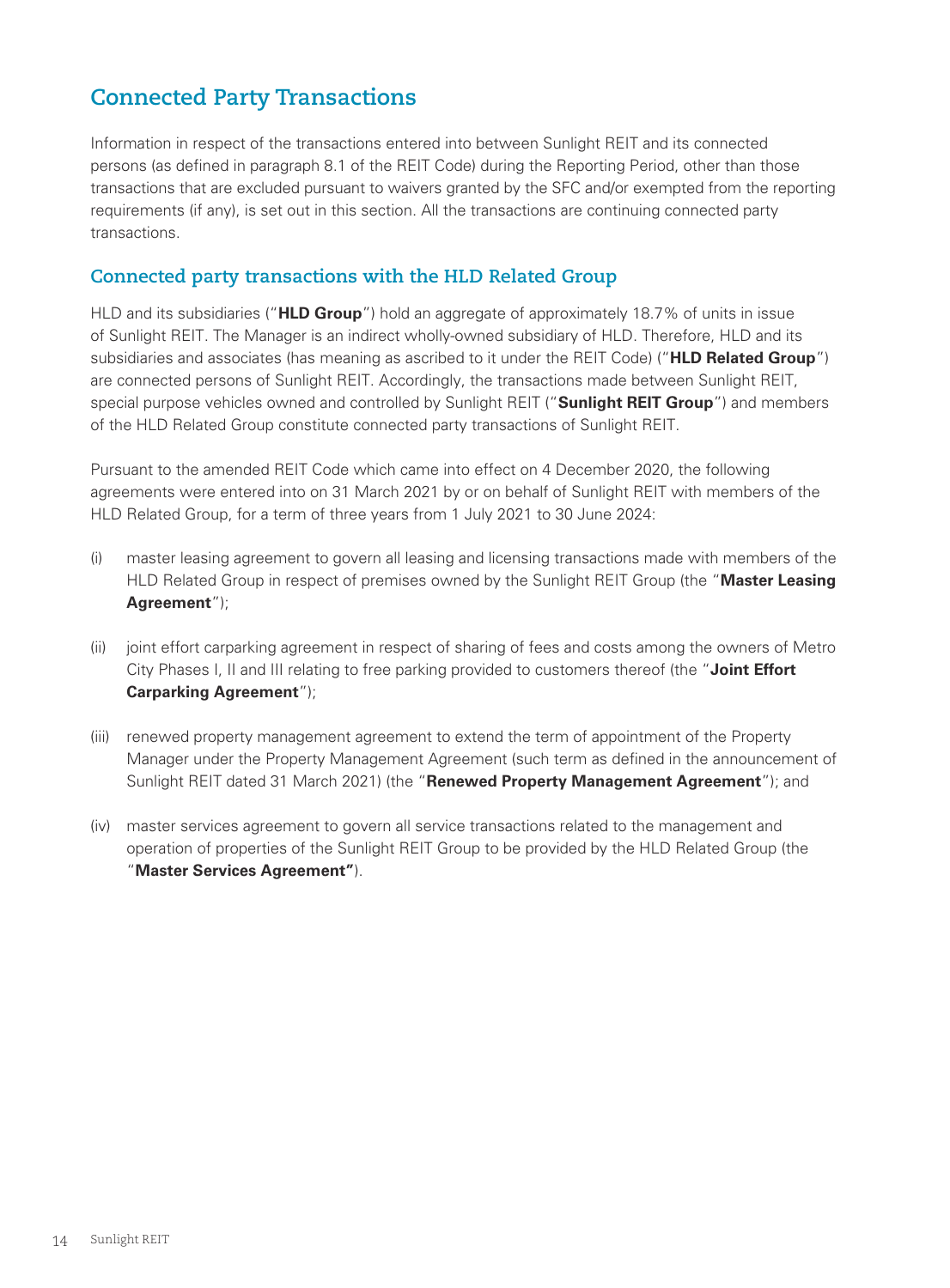In addition, transactions with the DMC managers (which are members of the HLD Group) of certain properties of the Sunlight REIT Group currently appointed under the relevant deeds of mutual covenant, for maintenance and management of common areas and facilities as shared among different owners of the relevant property, (the "**Connected Deeds of Mutual Covenant**") will continue to constitute continuing connected party transactions of Sunlight REIT under the amended REIT Code.

The income and expenses of Sunlight REIT derived from the transactions contemplated under the aforementioned agreements during the Reporting Period are summarized below :

| <b>Agreement</b>                          | Income/(Expenses) for<br>the Reporting Period <sup>1</sup><br>(HK\$'000) |
|-------------------------------------------|--------------------------------------------------------------------------|
| <b>Master Leasing Agreement</b>           | 5,223                                                                    |
| Joint Effort Carparking Agreement         | 1,785                                                                    |
| Renewed Property Management Agreement     | (23, 748)                                                                |
| Master Services Agreement                 | (303)                                                                    |
| <b>Connected Deeds of Mutual Covenant</b> | (6,634)                                                                  |

Further information about the above-mentioned agreements can be found in the announcement and circular of Sunlight REIT dated 31 March 2021 and 9 April 2021 respectively.

### **Connected party transactions with the Trustee Connected Persons**

Sunlight REIT has certain connected party transactions with the Trustee and Trustee related connected persons of Sunlight REIT (including without limitation, the HSBC Group<sup>2</sup> (collectively, the "Trustee **Connected Persons**")) during the Reporting Period, which include ordinary banking and financial services provided by the HSBC Group (such as interest expenses and security trustee fee on bank borrowings, net interest expenses on interest rate swaps and other bank charges) for which HK\$15.0 million has been paid or is payable by Sunlight REIT, and leasing or licensing of premises owned by the Sunlight REIT Group for which HK\$9.6 million has been received or to be received by Sunlight REIT.

Notes :

- 1. All of them were within the respective annual caps for the year ending 30 June 2022.
- 2. HSBC Group means HSBC and its subsidiaries and, unless otherwise expressly stated herein, excludes the Trustee and its proprietary subsidiaries (being the subsidiaries of the Trustee but excluding those subsidiaries formed in its capacity as the trustee of Sunlight REIT).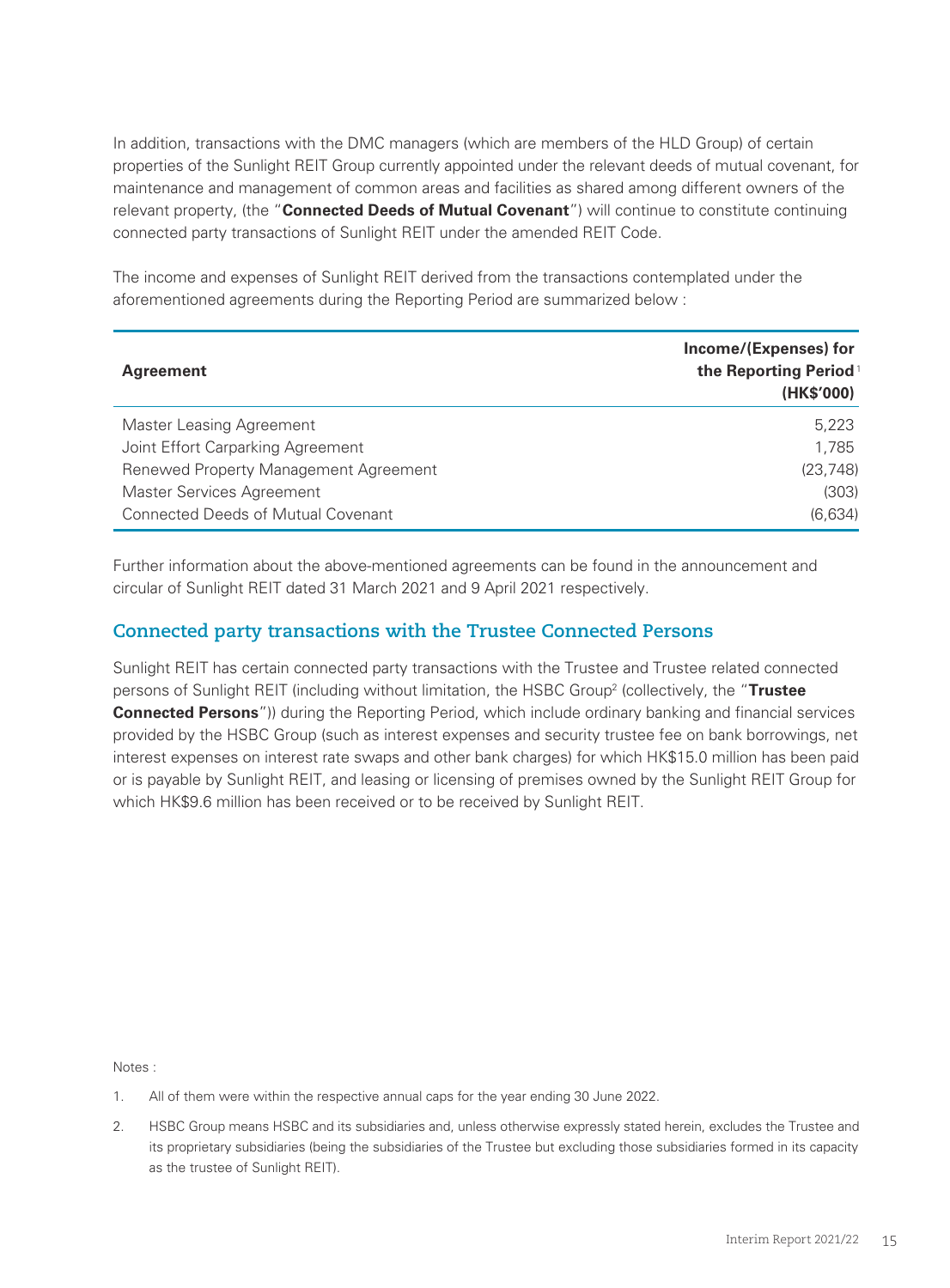# **Connected Party Transactions**

## **Other disclosures under the REIT Code**

Pursuant to the REIT Code, services provided to Sunlight REIT by the Manager and the Trustee as contemplated under the constitutive documents shall not be treated as connected party transactions but particulars of such services (except where any services transaction has a value of not more than HK\$1 million), such as terms and remuneration, shall be disclosed in the relevant interim or annual report.

During the Reporting Period, the aggregate amount of fees (in the form of cash and/or units) paid or payable by Sunlight REIT to the Manager and to the Trustee under the Trust Deed were approximately HK\$46.4 million and HK\$2.3 million respectively. Particulars of the services provided by the Manager and the Trustee are set out in notes 23(b)(i), (ii) and (iv) to the condensed interim financial statements.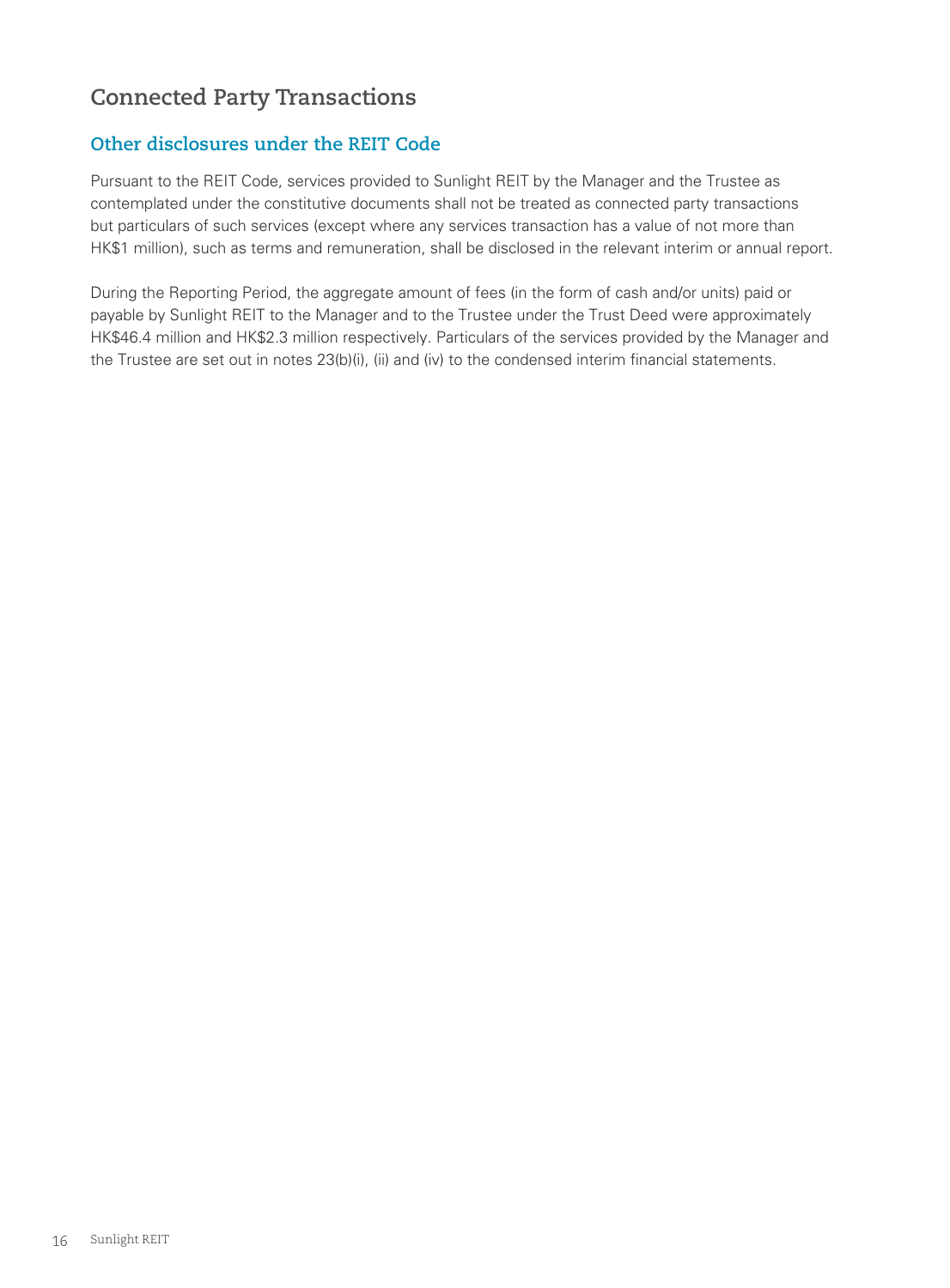# **Disclosure of Interests**

The REIT Code requires connected persons of Sunlight REIT to disclose their interests in units. Further, certain provisions of Part XV of the SFO in relation to disclosure of interests are deemed, pursuant to Schedule C of the Trust Deed, to apply to the Manager itself and the Directors or chief executive of the Manager, and persons interested in units (including short positions).

### **Holdings of the Manager and the Directors or chief executive of the Manager**

At 31 December 2021 and 30 June 2021, the interests in units of the Manager and the Directors or chief executive of the Manager as recorded in the register required to be kept by the Manager under Schedule C of the Trust Deed (the "**Register**"), were as follows :

|                                    | At 31 December 2021 |                       | At 30 June 2021  |                       |  |
|------------------------------------|---------------------|-----------------------|------------------|-----------------------|--|
|                                    | Number of           | % of interest         | Number of        | % of interest         |  |
| <b>Name</b>                        | units interested    | in units <sup>1</sup> | units interested | in units <sup>1</sup> |  |
| The Manager <sup>2</sup>           | 170,364,152         | 10.158                | 164,325,854      | 9.827                 |  |
| Au Siu Kee, Alexander <sup>3</sup> | 2,300,000           | 0.137                 | 2,300,000        | 0.138                 |  |
| Wu Shiu Kee, Keith <sup>4</sup>    | 930,000             | 0.055                 | 930,000          | 0.056                 |  |
| Kwok Tun Ho, Chester <sup>5</sup>  | 12,000              | 0.001                 | 12,000           | 0.001                 |  |

Notes :

- 1. The percentages are based on the total number of units in issue of 1,677,171,782 units at 31 December 2021 and 1,672,133,484 units at 30 June 2021 (as the case may be).
- 2. During the Reporting Period, the Manager received 5,038,298 units as payment of part of the Manager's fees; and acquired 1,000,000 units in the open market. The Manager beneficially owned 170,364,152 units at 31 December 2021 (30 June 2021: 164,325,854 units).
- 3. At 30 June 2021, of the 2,300,000 units in which Mr. Au Siu Kee, Alexander (being the Chairman and NED of the Manager) was interested, 201,000 units were directly held by Mr. Au, 1,999,000 units were jointly held by him and his deceased spouse, and the remaining 100,000 units were directly held under the estate of his deceased spouse (hence in which Mr. Au has deemed interest). On 25 August 2021, the aforesaid 1,999,000 units were registered under the sole name of Mr. Au by virtue of his succession rights and the aforesaid 100,000 units were transferred to him as beneficiary of his deceased spouse's estate. Accordingly, Mr. Au became the sole beneficial owner of a total of 2,300,000 units.
- 4. Mr. Wu Shiu Kee, Keith is the CEO and Executive Director of the Manager.
- 5. Mr. Kwok Tun Ho, Chester is an INED of the Manager.

There were no short positions in units held by the Manager and the Directors or chief executive of the Manager at 31 December 2021.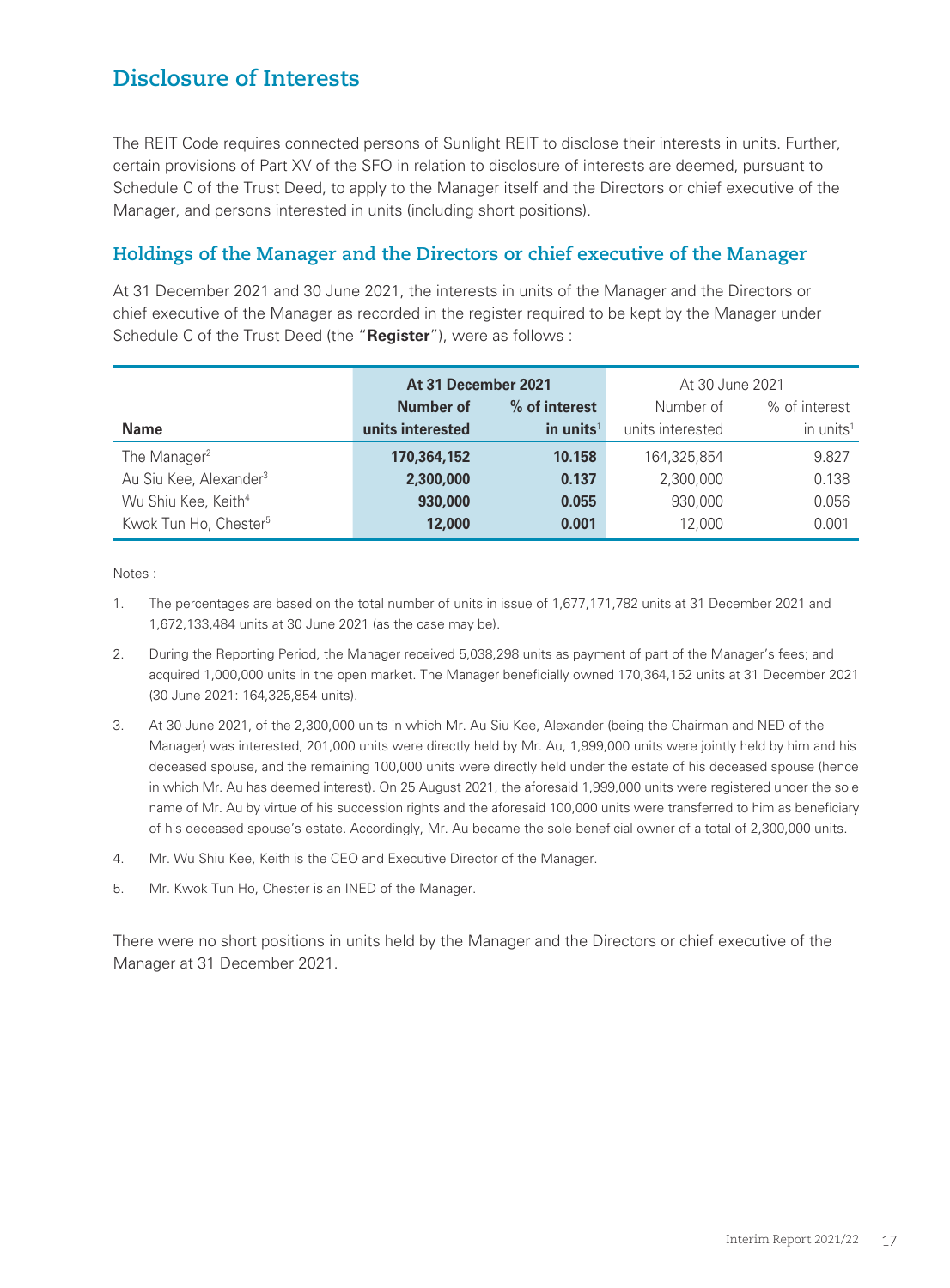# **Disclosure of Interests**

## **Holdings of substantial unitholders**

At 31 December 2021 and 30 June 2021, the interests in units of the substantial unitholders, as recorded in the Register, were as follows :

|                                                     | At 31 December 2021 |                       | At 30 June 2021  |                       |  |
|-----------------------------------------------------|---------------------|-----------------------|------------------|-----------------------|--|
|                                                     | <b>Number of</b>    | % of interest         | Number of        | % of interest         |  |
| <b>Name</b>                                         | units interested    | in units <sup>1</sup> | units interested | in units <sup>1</sup> |  |
| Lee Shau Kee <sup>2</sup>                           | 688,349,177         | 41.04                 | 662, 182, 758    | 39.60                 |  |
| Lee Financial (Cayman) Limited <sup>2</sup>         | 374,072,708         | 22.30                 | 374,072,708      | 22.37                 |  |
| Leesons (Cayman) Limited <sup>2</sup>               | 374,072,708         | 22.30                 | 374,072,708      | 22.37                 |  |
| Leeworld (Cayman) Limited <sup>2</sup>              | 374,072,708         | 22.30                 | 374,072,708      | 22.37                 |  |
| Shau Kee Financial Enterprises Limited <sup>2</sup> | 374,072,708         | 22.30                 | 374,072,708      | 22.37                 |  |
| Uplite Limited <sup>2</sup>                         | 224,443,625         | 13.38                 | 224,443,625      | 13.42                 |  |
| Wintrade Limited <sup>2</sup>                       | 149,629,083         | 8.92                  | 149,629,083      | 8.95                  |  |
| Henderson Development Limited <sup>2</sup>          | 300,569,511         | 17.92                 | 300,569,511      | 17.98                 |  |
| HLD <sup>2</sup>                                    | 300,569,511         | 17.92                 | 300,569,511      | 17.98                 |  |
| Hopkins (Cayman) Limited <sup>2</sup>               | 300,569,511         | 17.92                 | 300,569,511      | 17.98                 |  |
| Riddick (Cayman) Limited <sup>2</sup>               | 300,569,511         | 17.92                 | 300,569,511      | 17.98                 |  |
| Rimmer (Cayman) Limited <sup>2</sup>                | 300,569,511         | 17.92                 | 300,569,511      | 17.98                 |  |
| Silchester International Investors LLP <sup>3</sup> | 200,482,150         | 11.95                 | 232,364,150      | 13.90                 |  |
| Silchester International Investors                  | 100,231,922         | 5.98                  | 100,231,922      | 5.99                  |  |
| International Value Equity Trust <sup>3</sup>       |                     |                       |                  |                       |  |

Notes :

- 1. The percentages are based on the total number of units in issue of 1,677,171,782 units at 31 December 2021 and 1,672,133,484 units at 30 June 2021 (as the case may be).
- 2. At 31 December 2021, 224,443,625 units were owned by Uplite Limited and 149,629,083 units were owned by Wintrade Limited. Uplite Limited and Wintrade Limited are wholly-owned subsidiaries of Financial Enterprise Properties Limited, which in turn is wholly-owned by Shau Kee Financial Enterprises Limited ("**SKFE**"). SKFE is wholly-owned by Lee Financial (Cayman) Limited as the trustee of a unit trust, the units of which are held by Leesons (Cayman) Limited and Leeworld (Cayman) Limited as the respective trustees of two discretionary trusts. Therefore, each of Lee Financial (Cayman) Limited, Leesons (Cayman) Limited and Leeworld (Cayman) Limited was taken to be interested in the total of 374,072,708 units owned by Uplite Limited and Wintrade Limited.

Apart from the above, at 31 December 2021, 76,533,345 units were owned by Cobase Limited, 67,378,972 units were owned by Richful Resources Limited and 170,364,152 units were owned by the Manager. Cobase Limited and Richful Resources Limited are wholly-owned subsidiaries of Brightland Enterprises Limited. The Manager is a wholly-owned subsidiary of Latco Investment Limited. Brightland Enterprises Limited and Latco Investment Limited are wholly-owned subsidiaries of HLD. Henderson Development Limited ("**HD**") owned more than one-third of the issued share capital of HLD. HD is wholly-owned by Hopkins (Cayman) Limited ("**Hopkins**") as the trustee of a unit trust, the units of which are held by Rimmer (Cayman) Limited ("**Rimmer**") and Riddick (Cayman) Limited ("**Riddick**") as the respective trustees of two discretionary trusts. Therefore, as far as the Manager is aware, each of HD, HLD, Hopkins, Riddick and Rimmer was taken to be interested in the total of 314,276,469 units at 31 December 2021. Whereas in the Register, each of HD, HLD, Hopkins, Riddick and Rimmer was respectively recorded as having an interest in 300,569,511 units at 31 December 2021, as no notifiable interest arose on their parts subsequent to their last disclosure of interest notifications to the Stock Exchange.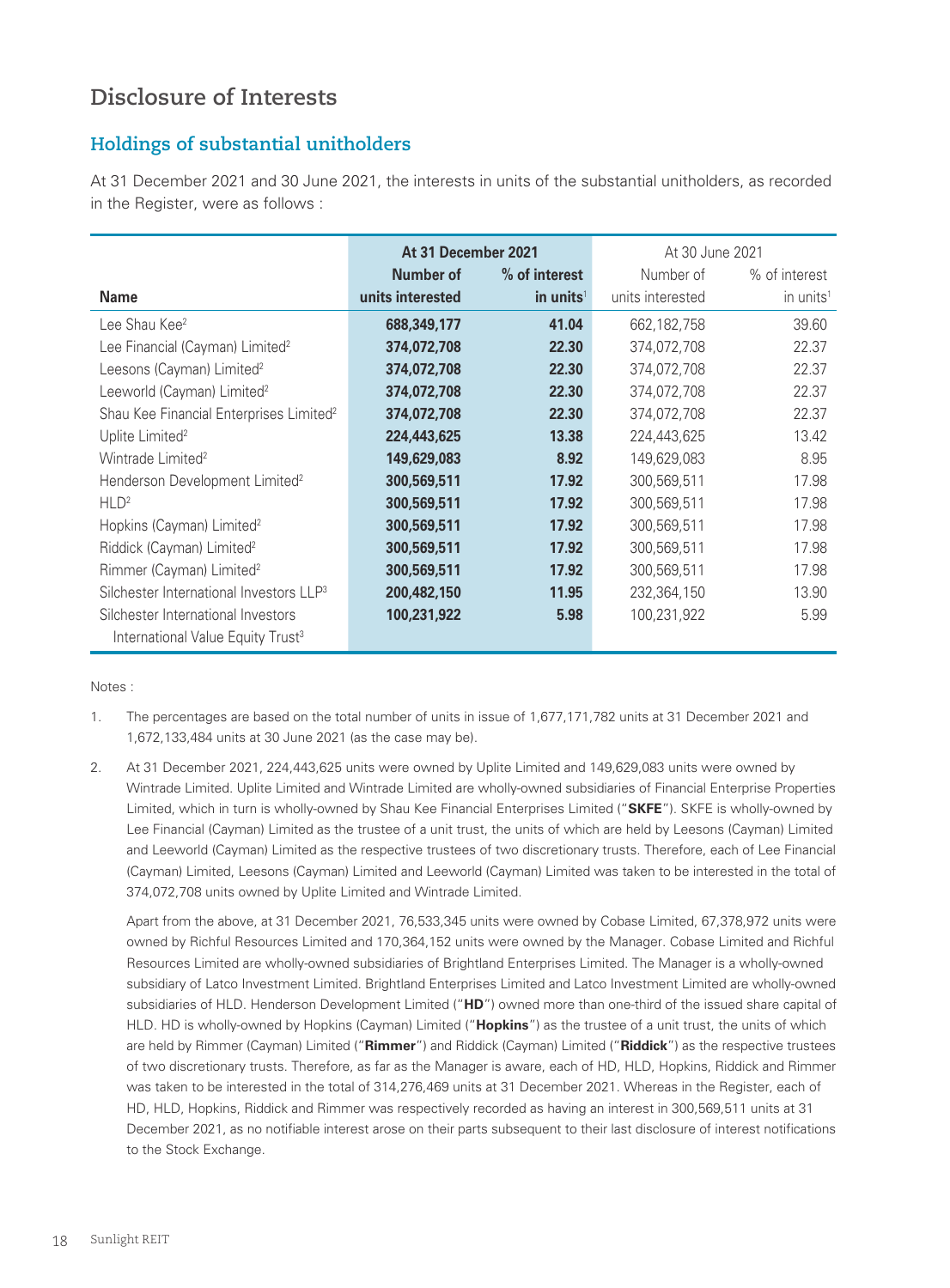Notes : (continued)

At 31 December 2021, under Part XV of the SFO, by virtue of being the beneficial owner of the entire issued share capital of the trustees of the aforementioned unit trusts and discretionary trusts, Dr. Lee Shau Kee was taken to be interested in the total of 688,349,177 units.

At 31 December 2021, the units mentioned under this note were beneficially held or interested in by connected persons of Sunlight REIT under the REIT Code.

3. At 31 December 2021, according to the Register, Silchester International Investors LLP ("**Silchester LLP**") in its capacity as investment manager, was interested in 200,482,150 units, and Silchester International Investors International Value Equity Trust ("**Silchester Trust**") beneficially owned 100,231,922 units. The Manager has subsequently been notified informally that at 31 December 2021, (i) Silchester LLP was interested in 199,718,150 units (representing approximately 11.91% of the total number of units in issue); and (ii) Silchester Trust was beneficially interested in 87,741,922 units (representing approximately 5.23% of the total number of units in issue), and such interest has been included as part of the interests (reported above) of Silchester LLP.

At 31 December 2021, the units mentioned under this note were beneficially held or interested in by connected persons of Sunlight REIT under the REIT Code.

Based on the Register, there were no short positions in units held by substantial unitholders at 31 December 2021.

### **Holdings of other connected persons**

Save as disclosed above and as far as the Manager is aware, the holding of units of other connected person of Sunlight REIT at 31 December 2021 was as follows :

| <b>Name</b>                       | Number of units held | % of unit holding <sup>1</sup> |
|-----------------------------------|----------------------|--------------------------------|
| Lo Yuk Fong, Phyllis <sup>2</sup> | 100,000              | 0.006                          |

Notes :

<sup>1.</sup> The percentage is based on the total number of units in issue of 1,677,171,782 units at 31 December 2021.

<sup>2.</sup> Ms. Lo Yuk Fong, Phyllis is a connected person of Sunlight REIT as she is a director of certain subsidiaries of Sunlight REIT. Ms. Lo held 100,000 units at 30 June 2021.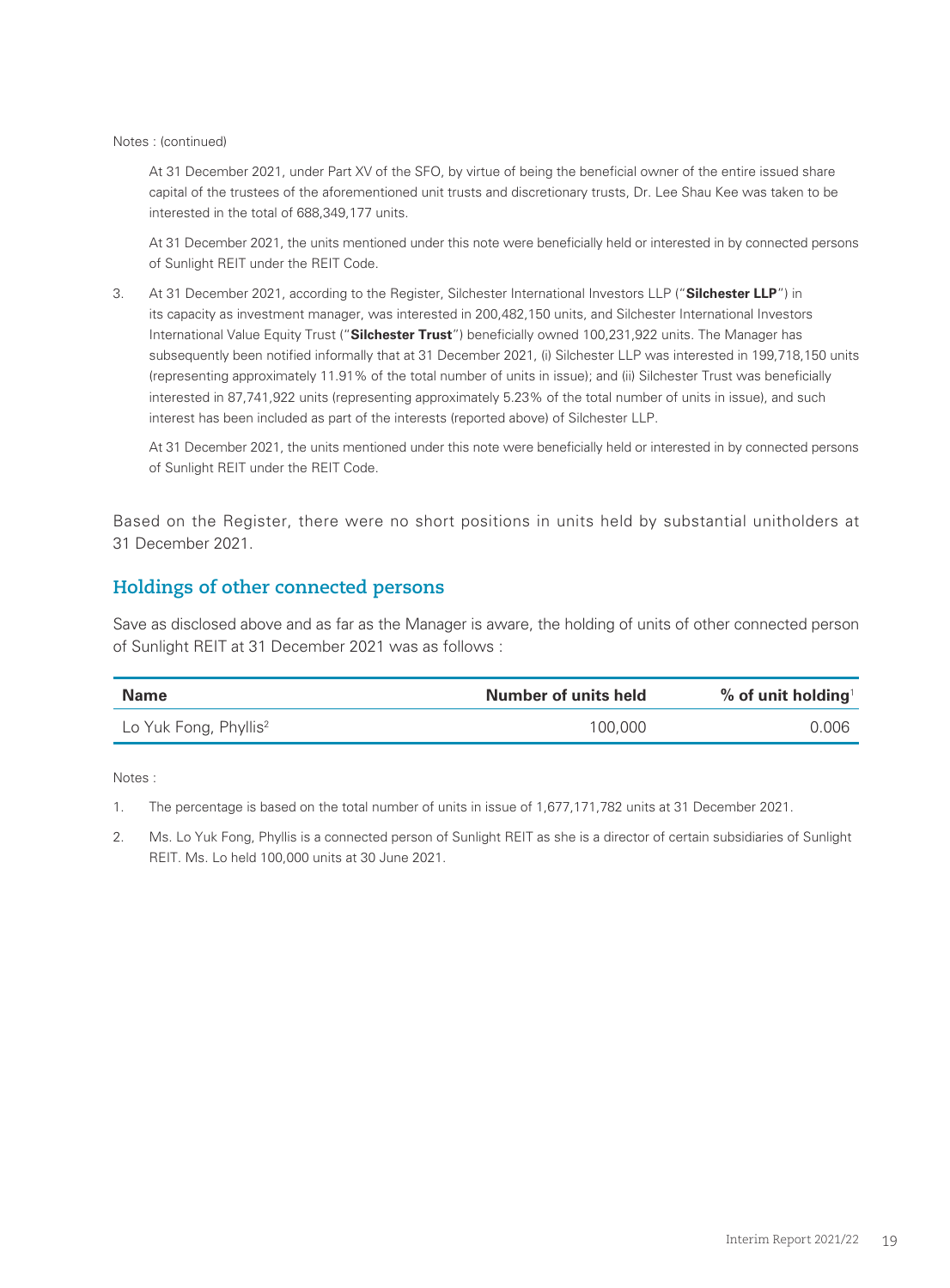# **Consolidated Statement of Profit or Loss**

**For the six months ended 31 December 2021 – unaudited (Expressed in Hong Kong dollars)**

|                                                               |       | <b>Six months ended 31 December</b> |            |
|---------------------------------------------------------------|-------|-------------------------------------|------------|
|                                                               |       | 2021                                | 2020       |
|                                                               | Note  | \$'000                              | \$'000     |
| <b>Revenue</b>                                                | 4 & 5 | 404,326                             | 399,534    |
| <b>Property operating expenses</b>                            | 4 & 6 | (80, 940)                           | (80,036)   |
| <b>Net property income</b>                                    |       | 323,386                             | 319,498    |
| Other income                                                  |       | 3,865                               | 4,780      |
| Administrative expenses                                       |       | (54, 309)                           | (54, 147)  |
| Net increase / (decrease) in fair value of investment         |       |                                     |            |
| properties                                                    | 10(a) | 49,712                              | (380, 209) |
| <b>Profit / (loss) from operations</b>                        |       | 322,654                             | (110, 078) |
| Finance costs on interest-bearing liabilities                 | 7(a)  | (50, 120)                           | (45, 619)  |
| <b>Profit / (loss) before taxation and transactions with</b>  |       |                                     |            |
| unitholders                                                   | 7     | 272,534                             | (155, 697) |
| Income tax                                                    | 8     | (38, 293)                           | (38, 429)  |
| <b>Profit / (loss) after taxation and before transactions</b> |       |                                     |            |
| with unitholders                                              |       | 234,241                             | (194, 126) |

The notes on pages 28 to 49 form part of these condensed interim financial statements.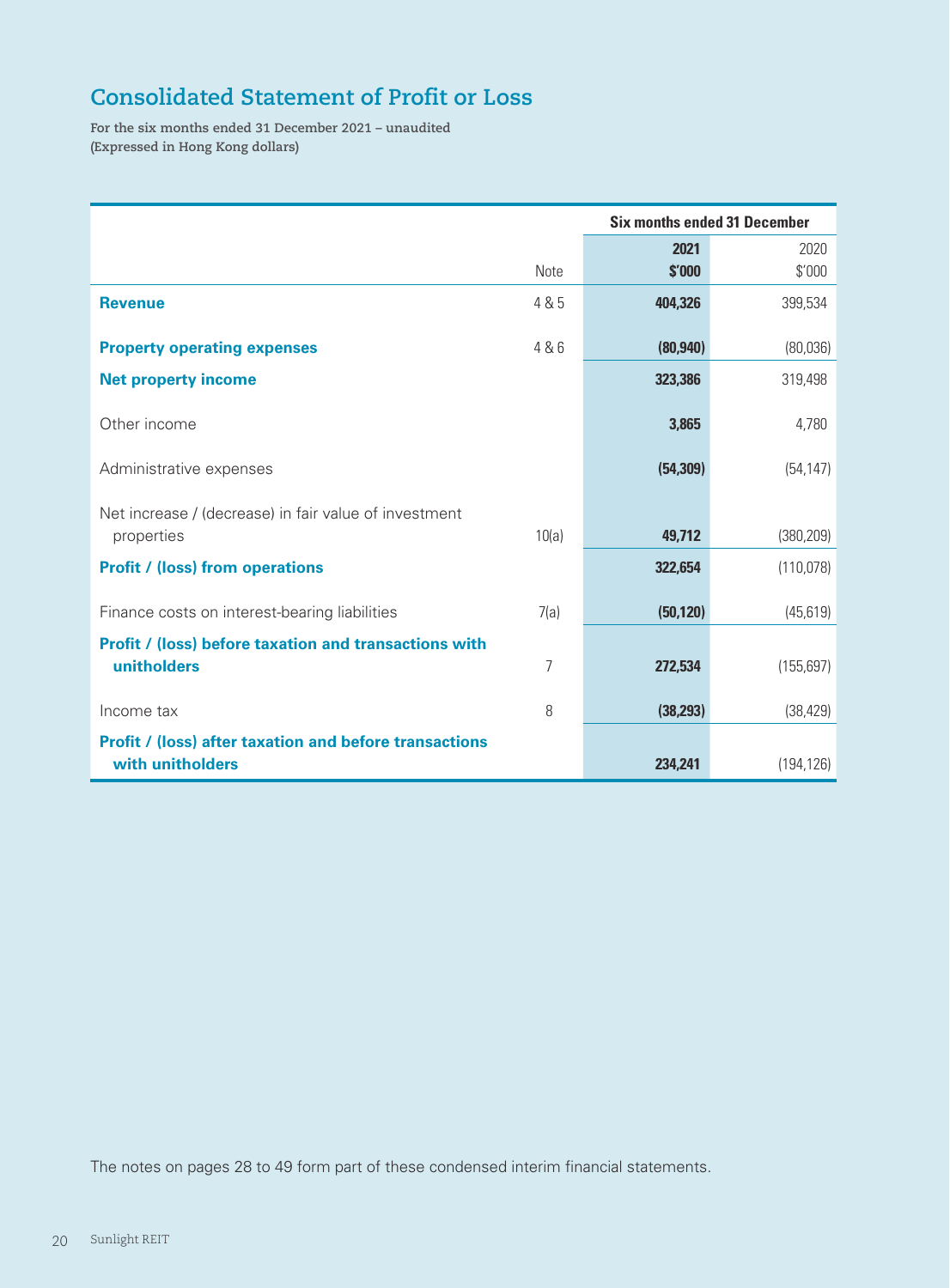# **Consolidated Statement of Profit or Loss and Other Comprehensive Income**

**For the six months ended 31 December 2021 – unaudited (Expressed in Hong Kong dollars)**

|                                                                                                                                                    |             | <b>Six months ended 31 December</b> |            |  |
|----------------------------------------------------------------------------------------------------------------------------------------------------|-------------|-------------------------------------|------------|--|
|                                                                                                                                                    |             | 2021                                | 2020       |  |
|                                                                                                                                                    | <b>Note</b> | \$'000                              | \$'000     |  |
| <b>Profit / (loss) after taxation and before transactions</b><br>with unitholders                                                                  |             | 234,241                             | (194, 126) |  |
| Other comprehensive income for the period                                                                                                          |             |                                     |            |  |
| Items that have been reclassified / may be reclassified<br>subsequently to profit or loss :                                                        | 12          |                                     |            |  |
| - Effective portion of changes in fair value of cash flow<br>hedges recognised during the period                                                   |             | 28.760                              | (22, 715)  |  |
| - Net reclassification adjustments for amounts<br>transferred to profit or loss in respect of :<br>- finance costs on interest-bearing liabilities |             |                                     | 483        |  |
| - unrealised exchange difference on foreign currency<br>borrowing                                                                                  |             | 39,108                              |            |  |
|                                                                                                                                                    |             | 67,868                              | (22, 232)  |  |
| Total comprehensive income / (loss) for the period                                                                                                 |             | 302,109                             | (216, 358) |  |

The notes on pages 28 to 49 form part of these condensed interim financial statements.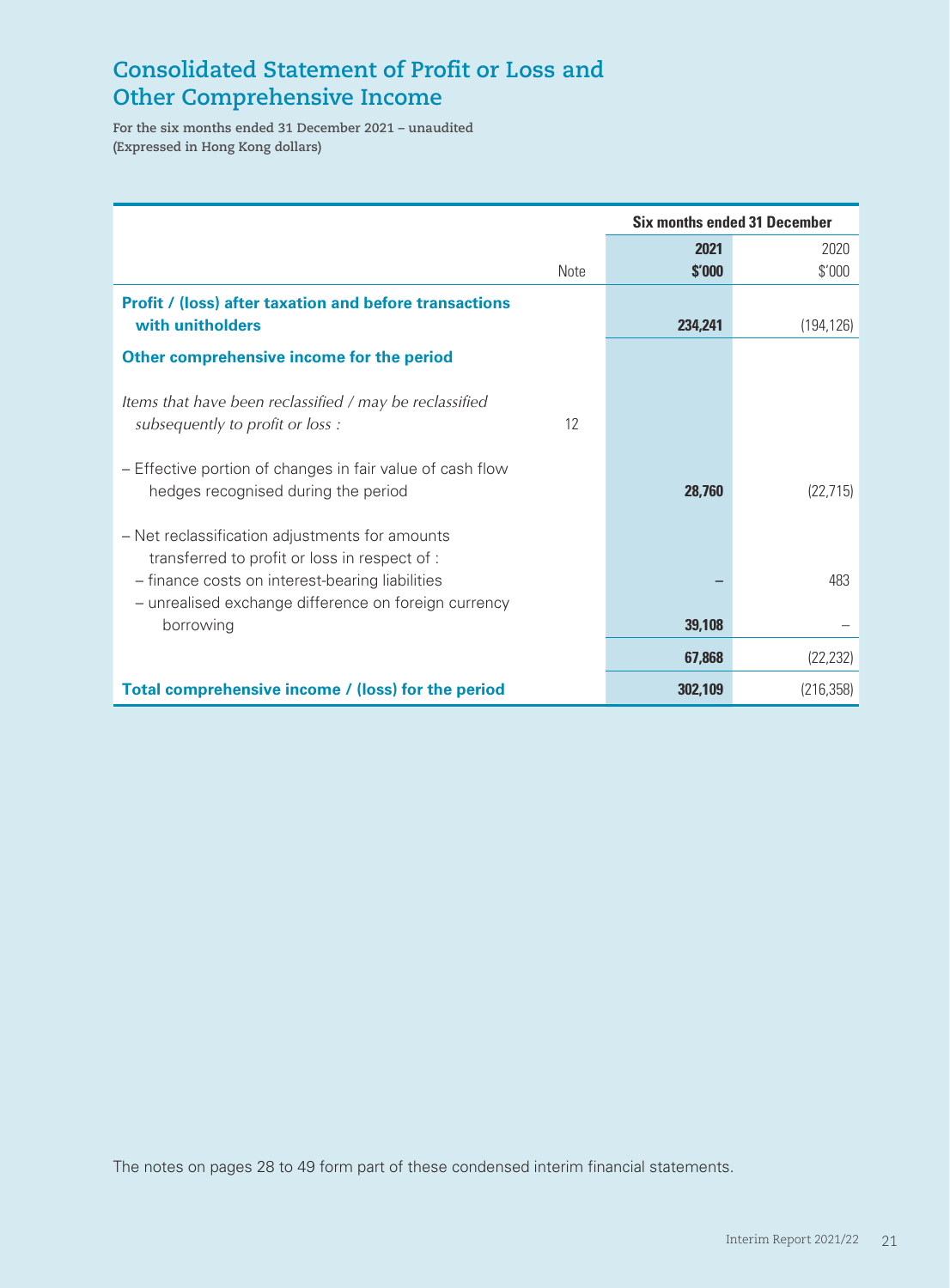# **Consolidated Statement of Financial Position**

**At 31 December 2021 (Expressed in Hong Kong dollars)**

|                                                       | Note     | <b>31 December</b><br>2021<br>(Unaudited)<br>\$'000 | 30 June<br>2021<br>(Audited)<br>\$'000 |
|-------------------------------------------------------|----------|-----------------------------------------------------|----------------------------------------|
| <b>Non-current assets</b>                             |          |                                                     |                                        |
| Fixed assets                                          |          |                                                     |                                        |
| - Investment properties<br>- Other fixed assets       | 10       | 18,396,900<br>94                                    | 18,341,700<br>93                       |
|                                                       |          | 18,396,994                                          | 18,341,793                             |
| Deferred tax assets                                   |          | 527                                                 | 343                                    |
| Derivative financial instruments                      | 12       | 451                                                 |                                        |
| Reimbursement rights                                  | 11       | 37,436                                              | 37,436                                 |
| Other financial assets                                | 13       | 102,272                                             | 140,893                                |
| Other non-current assets                              | 14       | 443                                                 | 967                                    |
|                                                       |          | 18,538,123                                          | 18,521,432                             |
| <b>Current assets</b>                                 |          |                                                     |                                        |
| Trade and other receivables<br>Cash and bank balances | 15<br>16 | 54,024<br>616,952                                   | 54,946<br>623,301                      |
| Tax recoverable                                       |          |                                                     | 67                                     |
|                                                       |          | 670,976                                             | 678,314                                |
| <b>Total assets</b>                                   |          | 19,209,099                                          | 19,199,746                             |
| <b>Current liabilities</b>                            |          |                                                     |                                        |
| Tenants' deposits                                     |          | (198, 908)                                          | (201, 565)                             |
| Rent receipts in advance                              |          | (12, 620)                                           | (12, 348)                              |
| Trade and other payables                              | 17       | (70, 238)                                           | (71, 393)                              |
| Bank and other borrowings                             | 18<br>12 | (2,004,033)                                         | (2,002,645)                            |
| Derivative financial instruments<br>Tax payable       |          | (46, 111)<br>(34, 118)                              | (52, 964)<br>(70, 152)                 |
|                                                       |          | (2,366,028)                                         | (2,411,067)                            |
| <b>Net current liabilities</b>                        |          | (1,695,052)                                         | (1,732,753)                            |
| <b>Total assets less current liabilities</b>          |          | 16,843,071                                          | 16,788,679                             |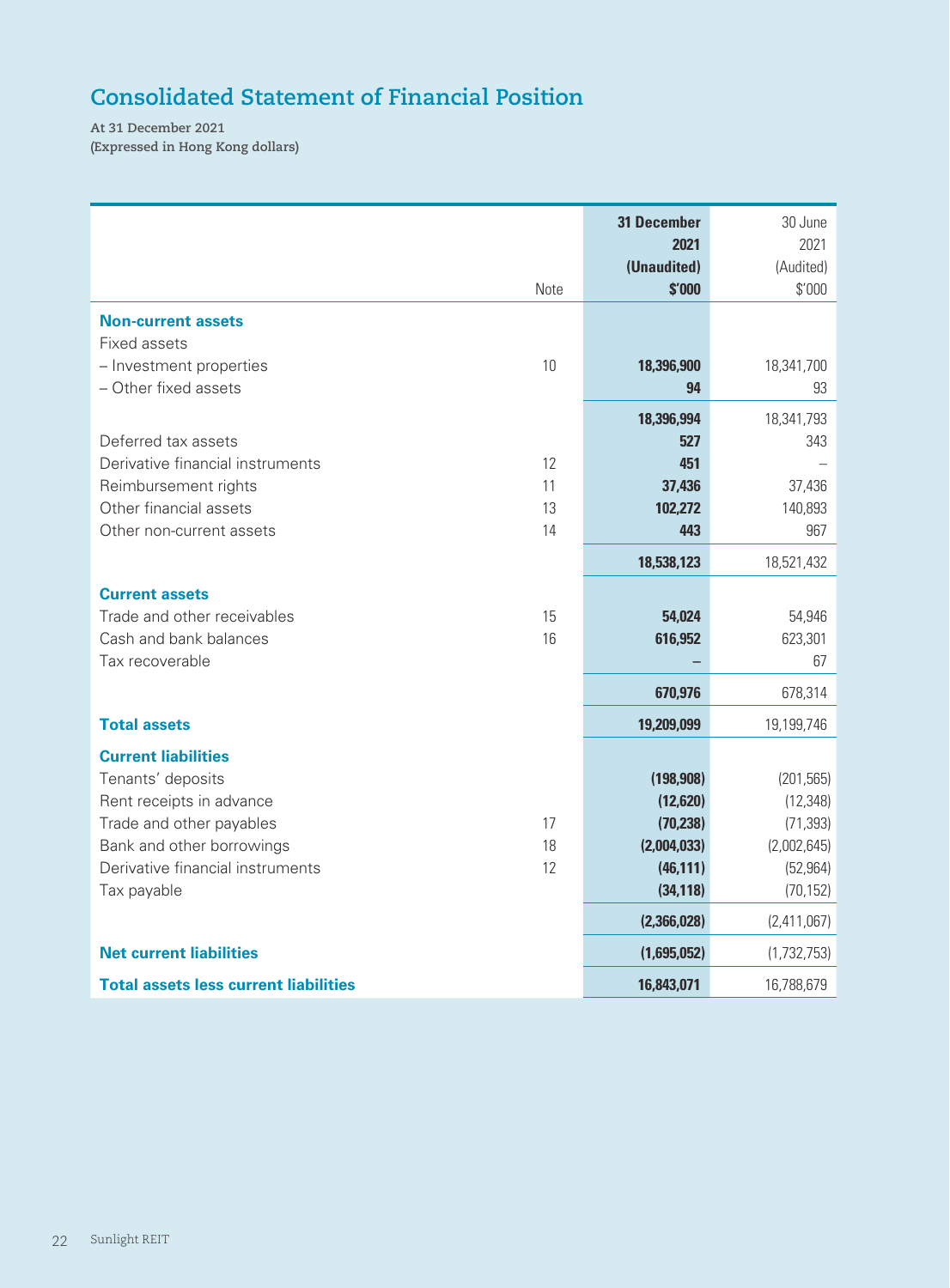# **Consolidated Statement of Financial Position (continued)**

**At 31 December 2021 (Expressed in Hong Kong dollars)**

|                                                                                     | <b>31 December</b><br>2021 | 30 June<br>2021 |
|-------------------------------------------------------------------------------------|----------------------------|-----------------|
|                                                                                     | (Unaudited)                | (Audited)       |
| Note                                                                                | \$'000                     | \$'000          |
| <b>Non-current liabilities, excluding net assets</b><br>attributable to unitholders |                            |                 |
| 18<br>Bank and other borrowings                                                     | (2,360,967)                | (2,398,145)     |
| Deferred tax liabilities                                                            | (211, 283)                 | (205, 107)      |
| Derivative financial instruments<br>12                                              | (40, 346)                  | (61, 174)       |
|                                                                                     | (2,612,596)                | (2,664,426)     |
| Total liabilities, excluding net assets attributable to<br>unitholders              | (4,978,624)                | (5,075,493)     |
| <b>NET ASSETS ATTRIBUTABLE TO UNITHOLDERS</b>                                       | 14,230,475                 | 14,124,253      |
| <b>Number of units in issue</b><br>19                                               | 1,677,171,782              | 1,672,133,484   |
| Net asset value attributable to unitholders per unit                                | \$8.48                     | \$8.45          |

The notes on pages 28 to 49 form part of these condensed interim financial statements.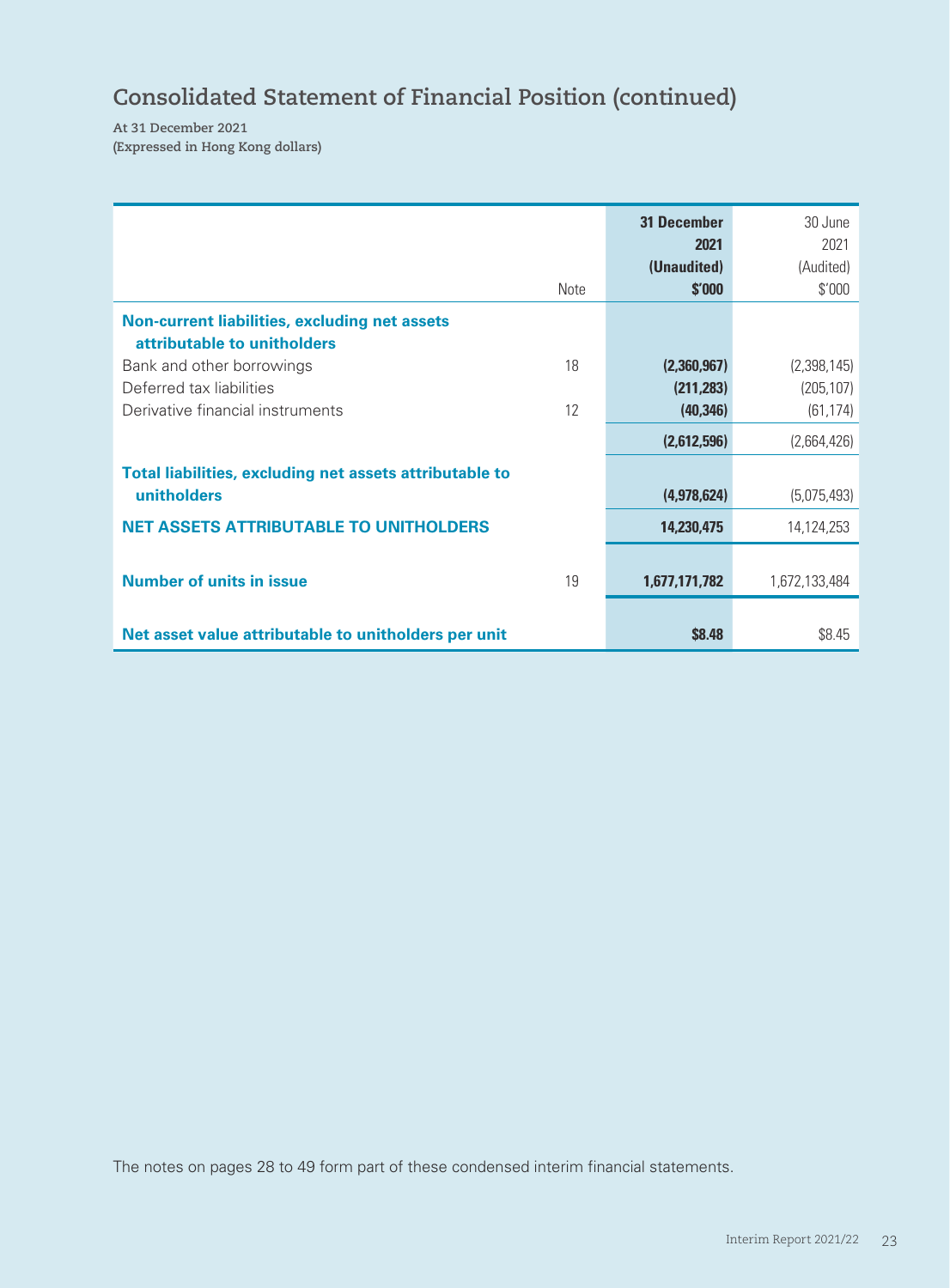# **Consolidated Statement of Changes in Net Assets Attributable to Unitholders**

**For the six months ended 31 December 2021 – unaudited (Expressed in Hong Kong dollars)**

|                                                        |      | <b>Six months ended 31 December</b> |            |  |
|--------------------------------------------------------|------|-------------------------------------|------------|--|
|                                                        |      | 2021                                | 2020       |  |
|                                                        | Note | \$'000                              | \$'000     |  |
| At the beginning of the period                         |      | 14,124,253                          | 14,771,156 |  |
|                                                        |      |                                     |            |  |
| Profit / (loss) after taxation and before transactions |      |                                     |            |  |
| with unitholders                                       |      | 234,241                             | (194, 126) |  |
| Other comprehensive income / (loss)                    |      | 67,868                              | (22, 232)  |  |
| Total comprehensive income / (loss) for the period     |      | 302,109                             | (216, 358) |  |
|                                                        |      |                                     |            |  |
| Distribution paid to unitholders                       |      | (219,050)                           | (225, 955) |  |
| Issuance of units to the Manager                       | 19   | 23,163                              | 23,790     |  |
| Units bought back                                      | 19   |                                     | (2,919)    |  |
| Units buy-back expenses                                | 19   |                                     | (9)        |  |
|                                                        |      | (195, 887)                          | (205,093)  |  |
| At the end of the period                               |      | 14,230,475                          | 14,349,705 |  |

The notes on pages 28 to 49 form part of these condensed interim financial statements.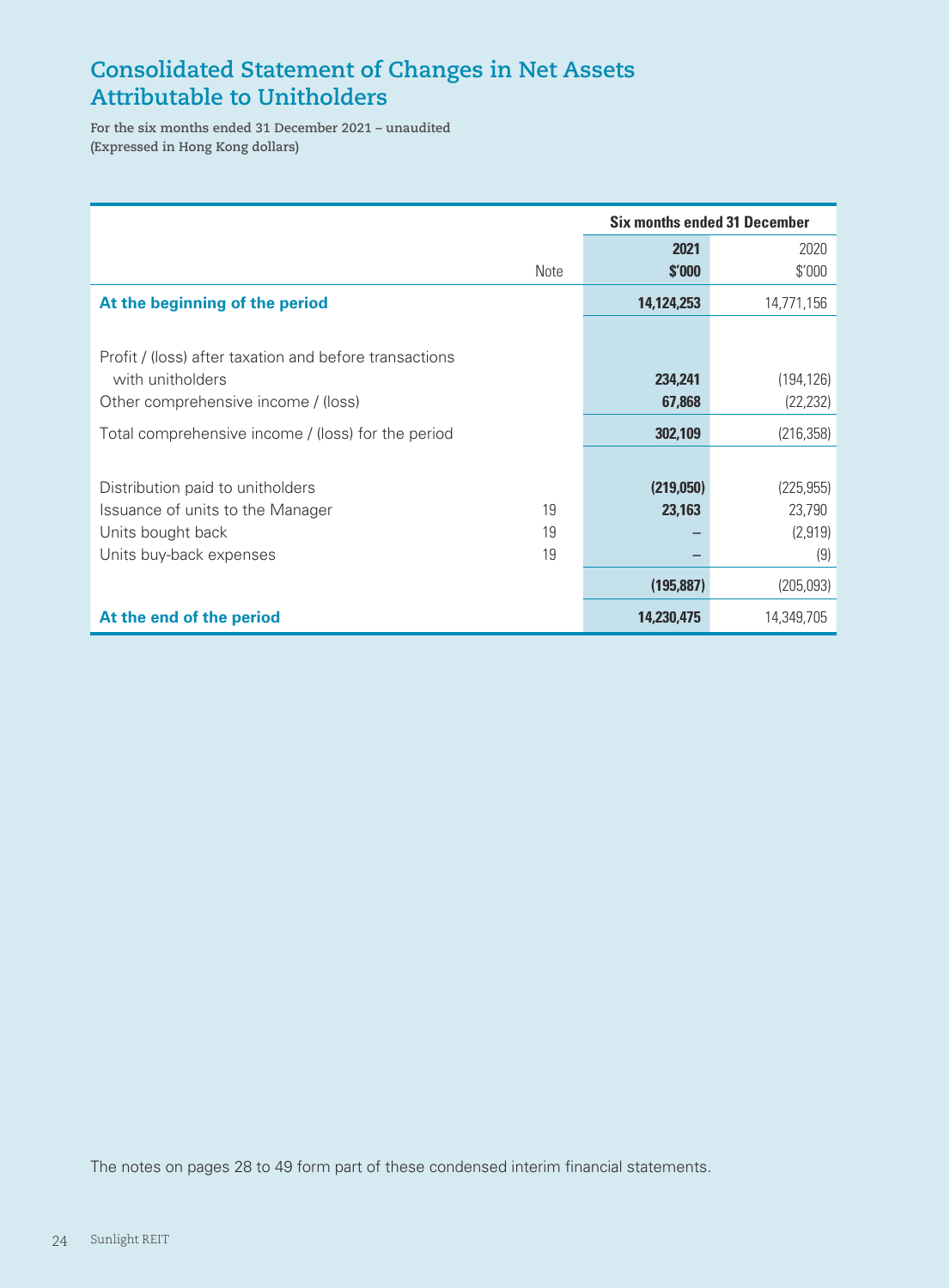# **Distribution Statement**

**For the six months ended 31 December 2021 – unaudited (Expressed in Hong Kong dollars)**

|                                                               |       | <b>Six months ended 31 December</b> |            |  |
|---------------------------------------------------------------|-------|-------------------------------------|------------|--|
|                                                               |       | 2021                                | 2020       |  |
|                                                               | Note  | \$'000                              | \$'000     |  |
| <b>Profit / (loss) after taxation and before transactions</b> |       |                                     |            |  |
| with unitholders                                              |       | 234,241                             | (194, 126) |  |
| Adjustments (note (i)) :                                      |       |                                     |            |  |
| - Net (increase) / decrease in fair value of investment       |       |                                     |            |  |
| properties                                                    | 10(a) | (49, 712)                           | 380,209    |  |
| - Manager's fees paid or payable in the form of units         |       | 23,220                              | 23,528     |  |
| - Interest rate swaps - cash flow hedges                      | 7(a)  | 628                                 | 905        |  |
| - Non-cash finance costs on interest-bearing liabilities      |       | 2,773                               | 3,262      |  |
| - Deferred tax                                                | 8     | 5,993                               | 6,264      |  |
| - Depreciation                                                |       | 12                                  |            |  |
|                                                               |       | (17,086)                            | 414,168    |  |
| <b>Distributable income</b> (note (i))                        |       | 217,155                             | 220,042    |  |
|                                                               |       |                                     |            |  |
| Interim distribution (note (ii))                              |       | 204,615                             | 208,358    |  |
| Payout ratio (note (ii))                                      |       | 94.2%                               | 94.7%      |  |
| <b>Distribution per unit (note (ii))</b>                      |       | 12.2 cents                          | 12.5 cents |  |

#### Notes\* :

(i) Under the Code on Real Estate Investment Trusts issued by the Securities and Futures Commission of Hong Kong (the "**REIT Code**"), a real estate investment trust shall distribute to unitholders as dividends each year an amount not less than 90% of its audited annual net income after tax. Pursuant to the amended and restated trust deed dated 10 May 2021 under which Sunlight Real Estate Investment Trust ("**Sunlight REIT**") is constituted (the "**Trust Deed**"), the total amounts distributed or distributable to unitholders shall be no less than 90% of annual distributable income for each financial year.

Distributable income means the amount calculated by the Manager as representing the consolidated profit / loss after taxation and before transactions with unitholders of Sunlight REIT for the relevant financial period, as adjusted to eliminate the effects of certain adjustments which have been recorded in the consolidated statement of profit or loss for the relevant financial period.

In arriving at the amount available for distribution for the current period, adjustments have been made, among others, to add back the finance costs relating to amortisation of debt establishment fees for bank and other borrowings and discount on issuance of medium term notes of \$2,773,000, or 0.17 cent per unit (2020 : \$3,262,000, or 0.20 cent per unit) (which is an effective return of capital), and to eliminate the effect of increase / decrease in fair value of investment properties.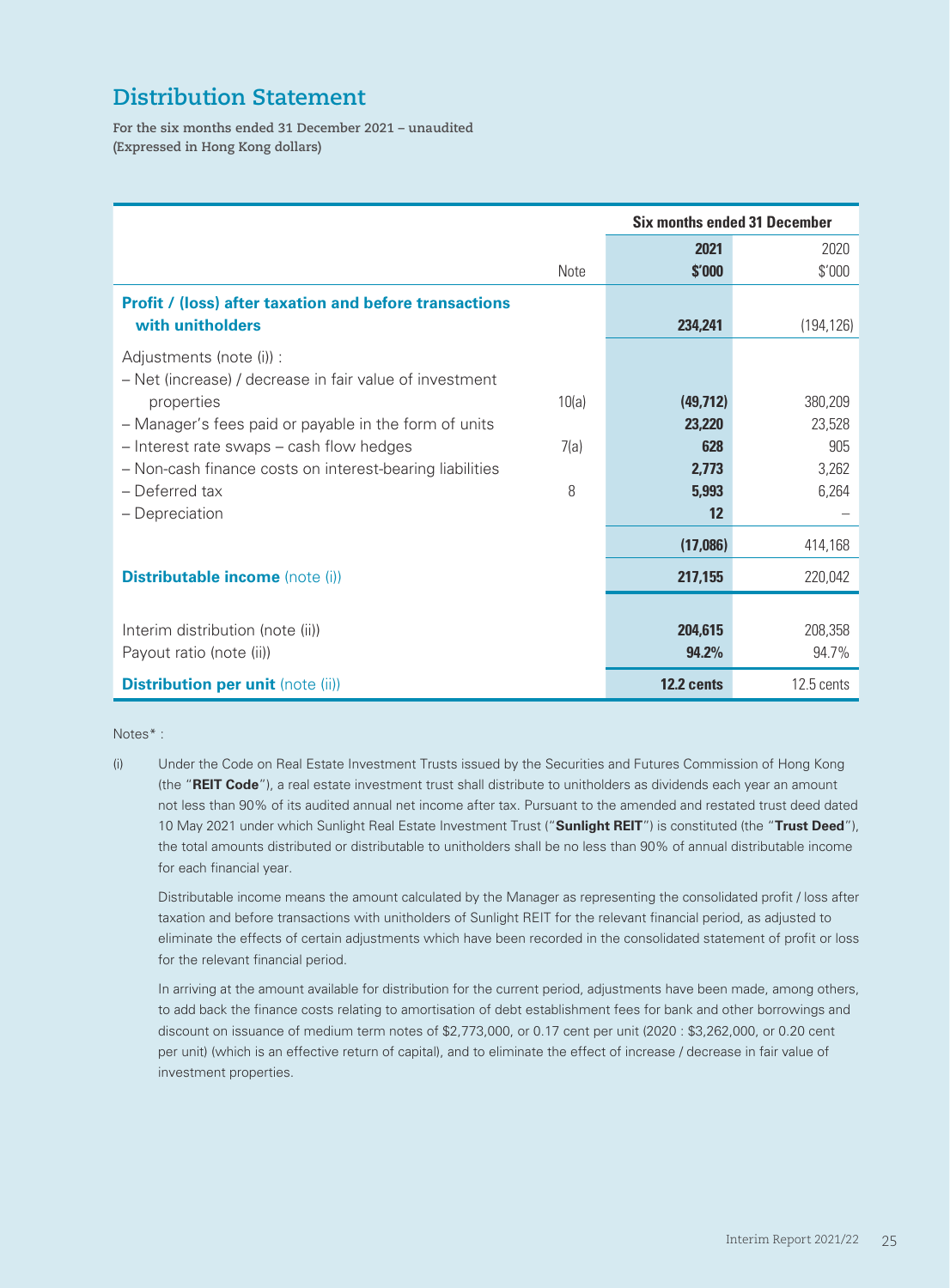# **Distribution Statement (continued)**

**For the six months ended 31 December 2021 – unaudited (Expressed in Hong Kong dollars)**

#### Notes\* : (continued)

- (ii) The interim distribution of \$204,615,000 for the six months ended 31 December 2021 (2020 : \$208,358,000), representing a payout ratio of 94.2% (2020 : 94.7%), is calculated by multiplying the interim distribution per unit of 12.2 cents by 1,677,171,782 units\*\* anticipated to be in issue at 8 March 2022, the record date for FY2021/22 interim distribution (the "**Record Date**") (2020 : 12.5 cents by 1,666,867,824 units in issue at 3 March 2021, the record date for FY2020/21 interim distribution).
- (iii) The interim distribution is expected to be paid on 16 March 2022 to unitholders whose names appear on the register of unitholders on the Record Date.
- (iv) The interim distribution declared after the end of the reporting period has not been recognised as a liability at the end of the reporting period.
- Certain figures in these notes to distribution statement have been rounded to the nearest thousand.
- \*\* It is anticipated that no additional units will be cancelled, if bought back, before the Record Date.

The notes on pages 28 to 49 form part of these condensed interim financial statements.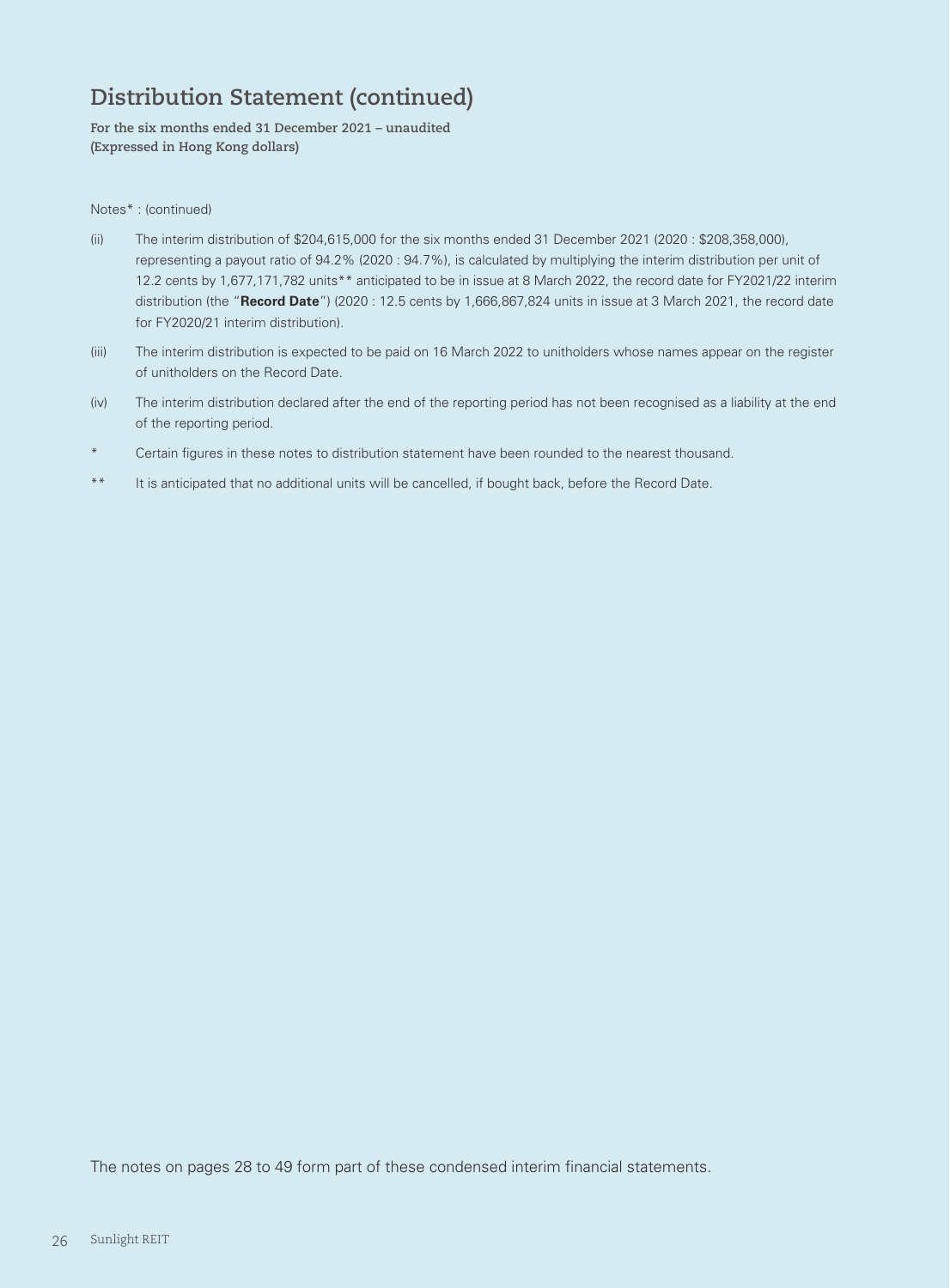# **Condensed Consolidated Cash Flow Statement**

**For the six months ended 31 December 2021 – unaudited (Expressed in Hong Kong dollars)**

|                                                            |      | <b>Six months ended 31 December</b> |            |
|------------------------------------------------------------|------|-------------------------------------|------------|
|                                                            |      | 2021                                | 2020       |
|                                                            | Note | \$'000                              | \$'000     |
| <b>Operating activities</b>                                |      |                                     |            |
| Cash generated from operations                             |      | 292,437                             | 261,918    |
| Tax paid                                                   |      |                                     |            |
| - Hong Kong Profits Tax paid                               |      | (68, 267)                           | (69, 601)  |
| Net cash generated from operating activities               |      | 224,170                             | 192,317    |
| <b>Investing activities</b>                                |      |                                     |            |
| Payment for expenditure incurred for investment properties |      | (7, 912)                            | (3,396)    |
| Payment for acquisition of investment properties           |      |                                     | (8, 343)   |
| Payment for purchase of debt securities                    |      |                                     | (29, 826)  |
| Proceeds from redemption of matured debt securities        |      | 38,832                              | 19,381     |
| Decrease in bank deposits with original maturity over      |      |                                     |            |
| three months                                               |      | 264,728                             | 5,835      |
| Other cash flows arising from investing activities         |      | 3,782                               | 5,547      |
| Net cash generated from / (used in) investing activities   |      | 299,430                             | (10, 802)  |
| <b>Financing activities</b>                                |      |                                     |            |
| Distribution paid to unitholders                           |      | (219,050)                           | (225, 955) |
| Payment for buy-back of units                              |      |                                     | (2,928)    |
| Proceeds from new bank borrowings                          |      | 355,000                             | 523,196    |
| Proceeds from issuance of medium term notes                |      |                                     | 297,525    |
| Repayment of bank borrowings                               |      | (355,000)                           | (755,000)  |
| Interest paid                                              |      | (46, 173)                           | (40, 297)  |
| Other borrowing cost paid                                  |      |                                     | (4, 348)   |
| Net cash used in financing activities                      |      | (265, 223)                          | (207, 807) |
| Net increase / (decrease) in cash and cash equivalents     |      | 258,377                             | (26, 292)  |
| Cash and cash equivalents at the beginning                 |      |                                     |            |
| of the period                                              | 16   | 233,373                             | 373,920    |
| Effect of foreign exchange rate changes                    |      | $\overline{2}$                      | 4          |
| Cash and cash equivalents at the end of the period         | 16   | 491,752                             | 347,632    |

The notes on pages 28 to 49 form part of these condensed interim financial statements.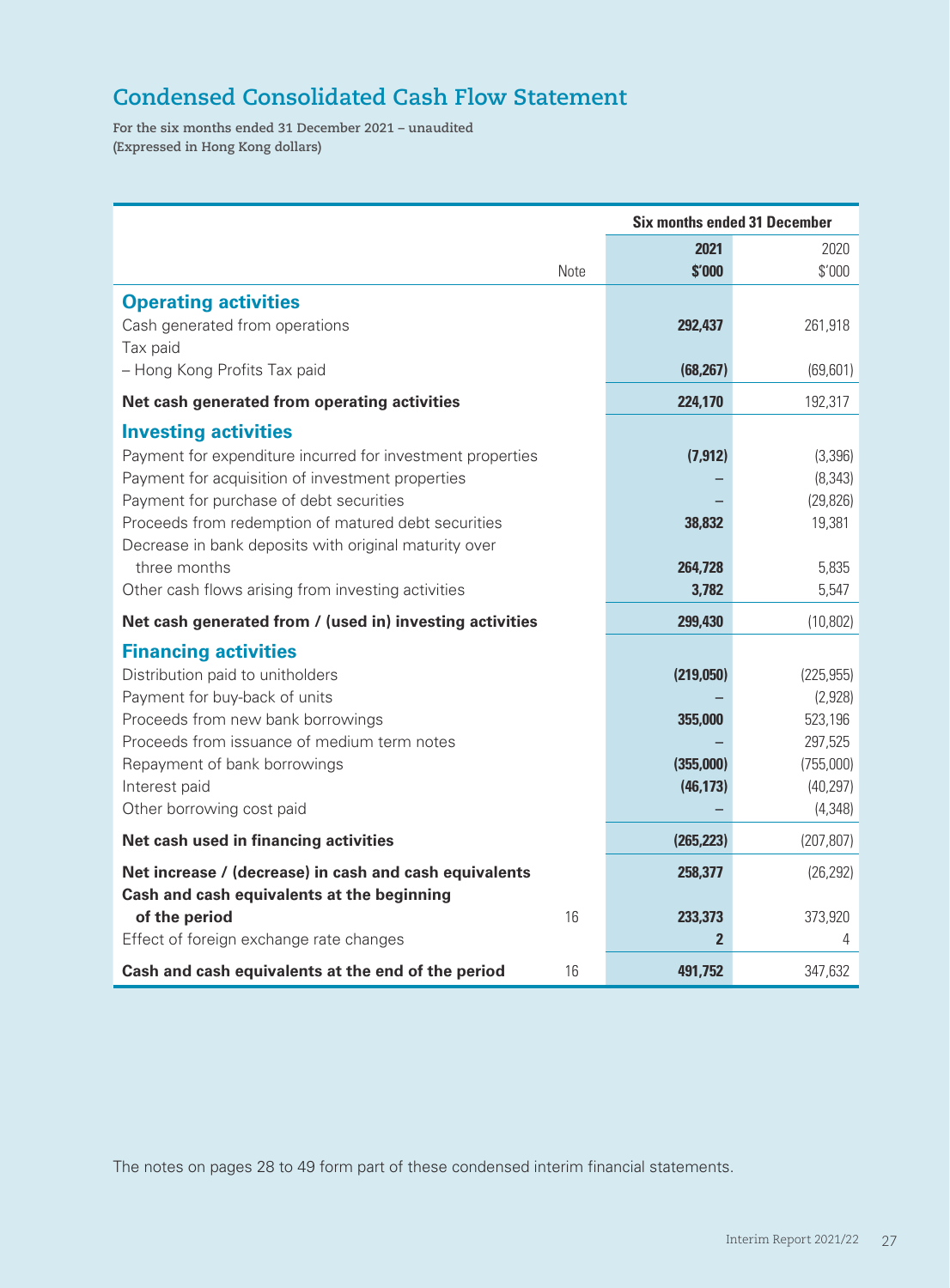# **Notes to the Condensed Interim Financial Statements**

**(Expressed in Hong Kong dollars)**

### **1 General**

Sunlight REIT is a Hong Kong collective investment scheme constituted as a unit trust by the Trust Deed and is authorised under section 104 of the Securities and Futures Ordinance. Sunlight REIT is listed on the Main Board of The Stock Exchange of Hong Kong Limited (the "**SEHK**").

The principal activity of Sunlight REIT and its subsidiaries (collectively referred to as the "**Group**") is to own and invest in income-producing office and retail properties in Hong Kong with the objective of providing unitholders with regular and stable cash distributions with the potential for sustainable long term growth of such distributions and enhancement in value of the property portfolio. It has its principal place of business at 30th Floor, Dah Sing Financial Centre, 248 Queen's Road East, Wan Chai, Hong Kong.

### **2 Basis of preparation**

These condensed interim financial statements have been prepared in accordance with the relevant disclosure provisions of the REIT Code and the Rules Governing the Listing of Securities on the SEHK (the "**Listing Rules**") as if the relevant disclosure provisions of the Listing Rules were applicable to Sunlight REIT, including compliance with Hong Kong Accounting Standard ("**HKAS**") 34, *Interim financial reporting*, issued by the Hong Kong Institute of Certified Public Accountants ("**HKICPA**"). It was authorised for issuance on 15 February 2022.

These condensed interim financial statements have been prepared in accordance with the same accounting policies adopted in the 2020/21 annual financial statements, except for the accounting policy changes that are expected to be reflected in the 2021/22 annual financial statements. Details of the changes in accounting policies are set out in note 3.

The preparation of the condensed interim financial statements in conformity with HKAS 34 requires management to make judgements, estimates and assumptions that affect the application of policies and reported amounts of assets and liabilities, income and expenses on a year to date basis. Actual results may differ from these estimates.

These condensed interim financial statements contain condensed consolidated financial statements and selected explanatory notes. The notes include an explanation of events and transactions that are significant to an understanding of the changes in financial position and performance of the Group since the 2020/21 annual financial statements. The condensed interim financial statements do not include all of the information required for full set of financial statements prepared in accordance with Hong Kong Financial Reporting Standards ("**HKFRSs**").

The condensed interim financial statements are unaudited, but have been reviewed by KPMG in accordance with Hong Kong Standard on Review Engagements 2410, *Review of interim financial information performed by the independent auditor of the entity*, issued by the HKICPA. KPMG's independent review report to the Board of Directors of Henderson Sunlight Asset Management Limited, the manager of Sunlight REIT (the "**Manager**"), is included on page 50.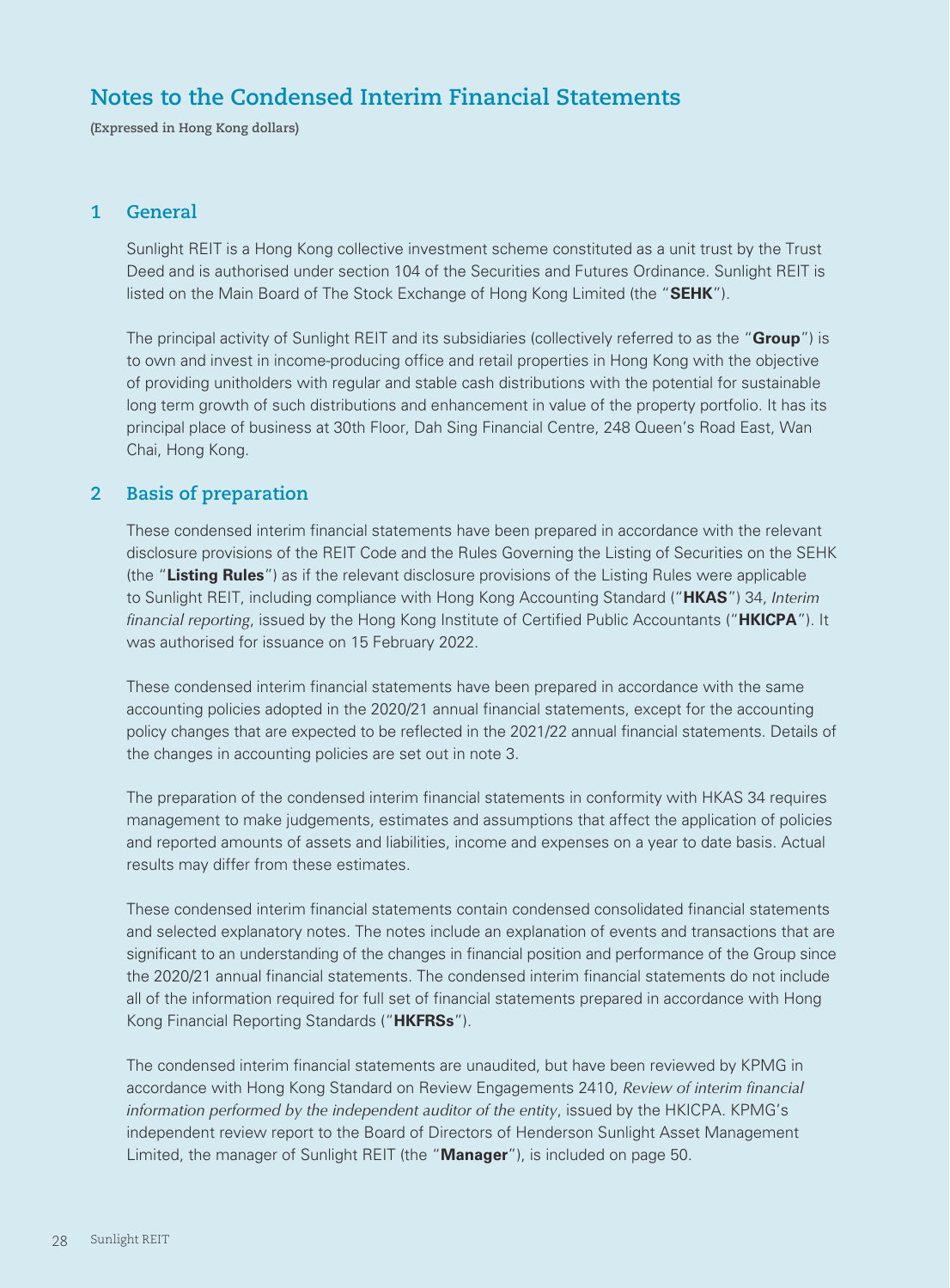### **2 Basis of preparation** (continued)

The financial information relating to the financial year ended 30 June 2021 that is included in the condensed interim financial statements as being previously reported information does not constitute Sunlight REIT's statutory financial statements for that financial year but is derived from those financial statements. Statutory financial statements for the year ended 30 June 2021 are available from Sunlight REIT's registered office. The auditors have expressed an unqualified opinion on those financial statements in their report dated 7 September 2021.

### **3 Changes in accounting policies**

The HKICPA has issued a number of amendments to HKFRSs that are first effective for the current accounting period of the Group, of which the following is relevant to the Group's condensed interim financial statements :

### **Amendments to HKFRS 9, HKAS 39, HKFRS 7, HKFRS 4 and HKFRS 16,** *Interest rate benchmark reform – phase 2*

The amendments provide targeted reliefs from (i) accounting for changes in the basis for determining the contractual cash flows of financial assets, financial liabilities and lease liabilities as modifications; and (ii) discontinuing hedge accounting when an interest rate benchmark is replaced by an alternative benchmark rate as a result of the reform of interbank offered rates ("**IBOR**") ("**IBOR reform**").

During the period ended 31 December 2021, the Group had an outstanding bank loan advanced from a bank (the "**Bank**") and which is hedged against interest rate risk and foreign currency risk by way of a cross currency interest rate swap contract. For any interest period commencing prior to 1 January 2022, interest expenses paid to the Bank on the bank loan and interest payments received from the Bank on the swap contract were calculated based on the Japanese Yen London Interbank Offered Rate ("**JPY LIBOR**"). On 21 December 2021, the Group and the Bank had agreed to select Tokyo Overnight Average Rate as the alternative benchmark rate (the "**Benchmark Rate**") under the IBOR reform. As a result, for any interest period commencing on or after 1 January 2022, the relevant interest expenses and interest payments will be calculated based on the Benchmark Rate. The Group has assessed the change of referencing rate from JPY LIBOR to the Benchmark Rate in respect of the bank loan and the swap contract, and considered that the mismatch risk is minimal and the change does not have any material impact on the Group's results and financial position for the current or prior periods.

The Group has not applied any new standard or interpretation that is not yet effective for the current accounting period.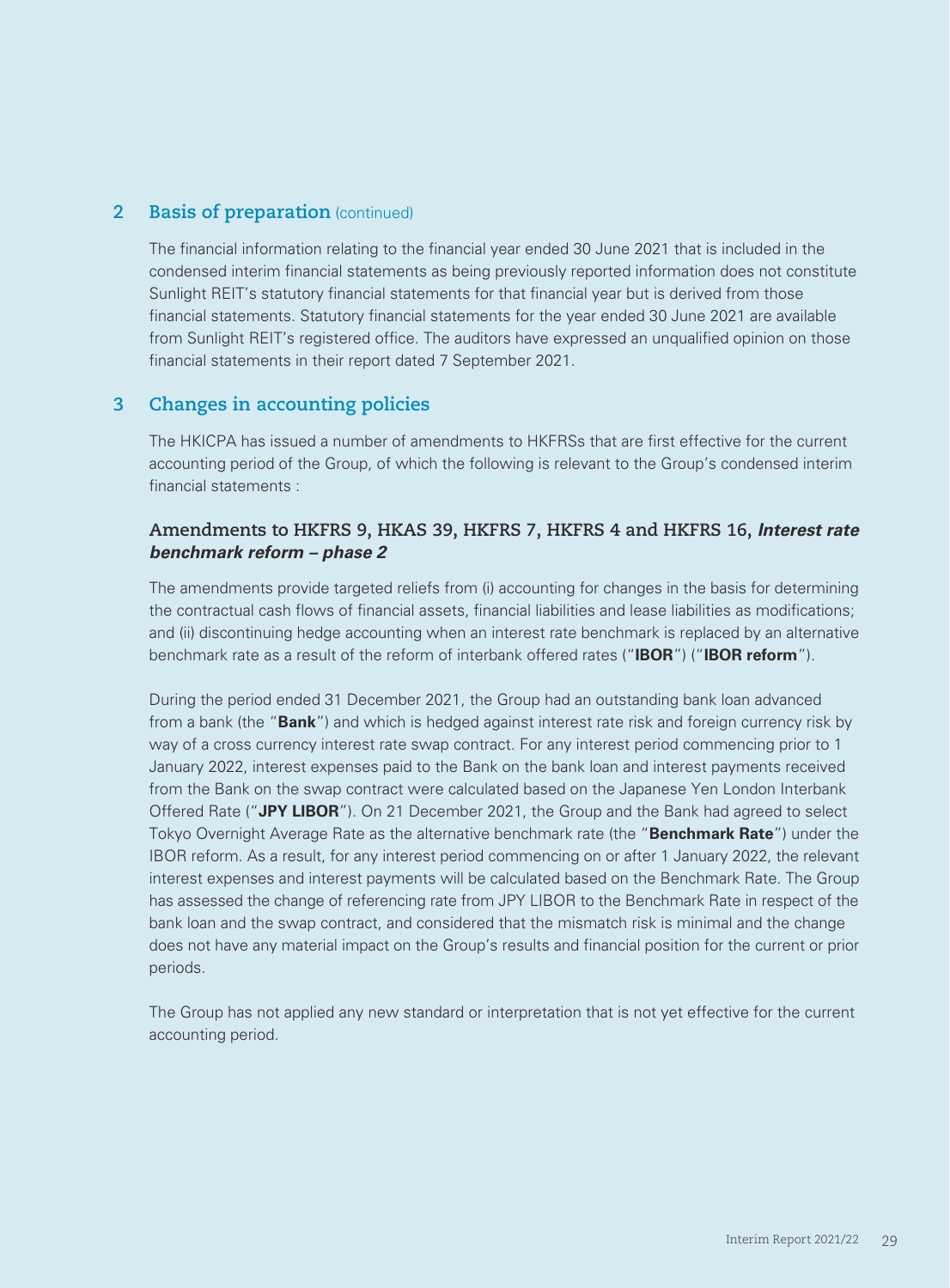# **Notes to the Condensed Interim Financial Statements (continued)**

**(Expressed in Hong Kong dollars)**

#### **4 Segment reporting**

The Manager manages the Group's business by divisions. In a manner consistent with the way in which information is reported internally to the Manager's most senior executive management for the purposes of resource allocation and performance assessment, the Manager has identified two reportable segments, which are "Office properties" and "Retail properties". As all of the Group's activities are carried out in Hong Kong, no geographical information is presented.

#### **Segment results**

For the purposes of assessing segment performance and allocating resources between segments, the senior executive management of the Manager monitors the results attributable to each reportable segment on the following bases :

Revenue and expenses are allocated to the reportable segments with reference to income generated and the expenses incurred by those segments.

The measure used for reporting segment performance is the "segment results" which exclude the increase / decrease in fair value of investment properties, finance costs on interest-bearing liabilities, income tax, interest income and the unallocated net expenses.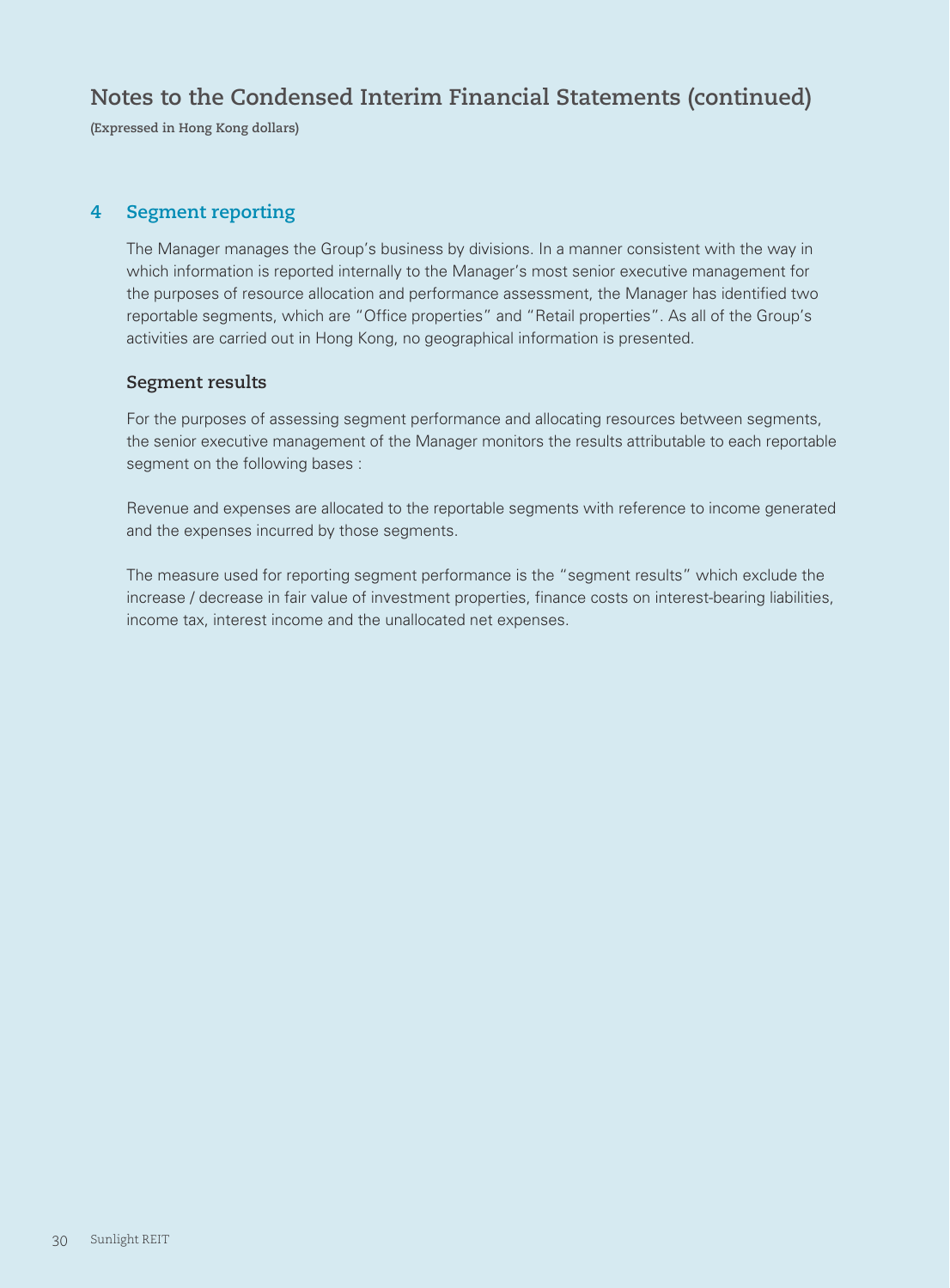## **4 Segment reporting** (continued)

### **Segment results** (continued)

Information regarding the Group's reportable segments as provided to the Manager's most senior executive management for the purposes of resource allocation and assessment of segment performance for the period is set out below :

| <b>Six months ended 31 December</b>                            |               |                  |              |            |                  |            |
|----------------------------------------------------------------|---------------|------------------|--------------|------------|------------------|------------|
|                                                                |               | 2021 (Unaudited) |              |            | 2020 (Unaudited) |            |
|                                                                | <b>Office</b> | <b>Retail</b>    |              | Office     | Retail           |            |
|                                                                | properties    | properties       | <b>Total</b> | properties | properties       | Total      |
|                                                                | \$'000        | \$'000           | \$'000       | \$'000     | \$'000           | \$'000     |
| Revenue                                                        |               |                  |              |            |                  |            |
| - Rental income                                                | 166,345       | 156,783          | 323,128      | 163,279    | 159,770          | 323,049    |
| - Car park income                                              | 2,351         | 15,260           | 17,611       | 1,920      | 14,122           | 16,042     |
| - Rental related income                                        | 31,710        | 31,877           | 63,587       | 28,993     | 31,450           | 60,443     |
|                                                                | 200,406       | 203,920          | 404,326      | 194,192    | 205,342          | 399,534    |
| Property operating                                             |               |                  |              |            |                  |            |
| expenses                                                       | (35, 920)     | (45, 020)        | (80, 940)    | (35,580)   | (44, 456)        | (80,036)   |
| Net property income                                            | 164,486       | 158,900          | 323,386      | 158,612    | 160,886          | 319,498    |
| Administrative expenses                                        | (25, 879)     | (22, 038)        | (47, 917)    | (26, 201)  | (22, 488)        | (48, 689)  |
| Segment results                                                | 138,607       | 136,862          | 275,469      | 132,411    | 138,398          | 270,809    |
| Net increase / (decrease) in fair                              |               |                  |              |            |                  |            |
| value of investment properties                                 | (8,623)       | 58,335           | 49,712       | (8, 119)   | (372,090)        | (380, 209) |
| Finance costs on interest-bearing                              |               |                  |              |            |                  |            |
| liabilities                                                    |               |                  | (50, 120)    |            |                  | (45, 619)  |
| Income tax                                                     |               |                  | (38, 293)    |            |                  | (38, 429)  |
| Interest income                                                |               |                  | 3,432        |            |                  | 4,740      |
| Unallocated net expenses                                       |               |                  | (5,959)      |            |                  | (5, 418)   |
| Profit / (loss) after taxation and<br>before transactions with |               |                  |              |            |                  |            |
| unitholders                                                    |               |                  | 234,241      |            |                  | (194, 126) |
|                                                                |               |                  |              |            |                  |            |
| Depreciation                                                   | 5             | $\overline{1}$   | 12           | 1          | $\overline{7}$   | 8          |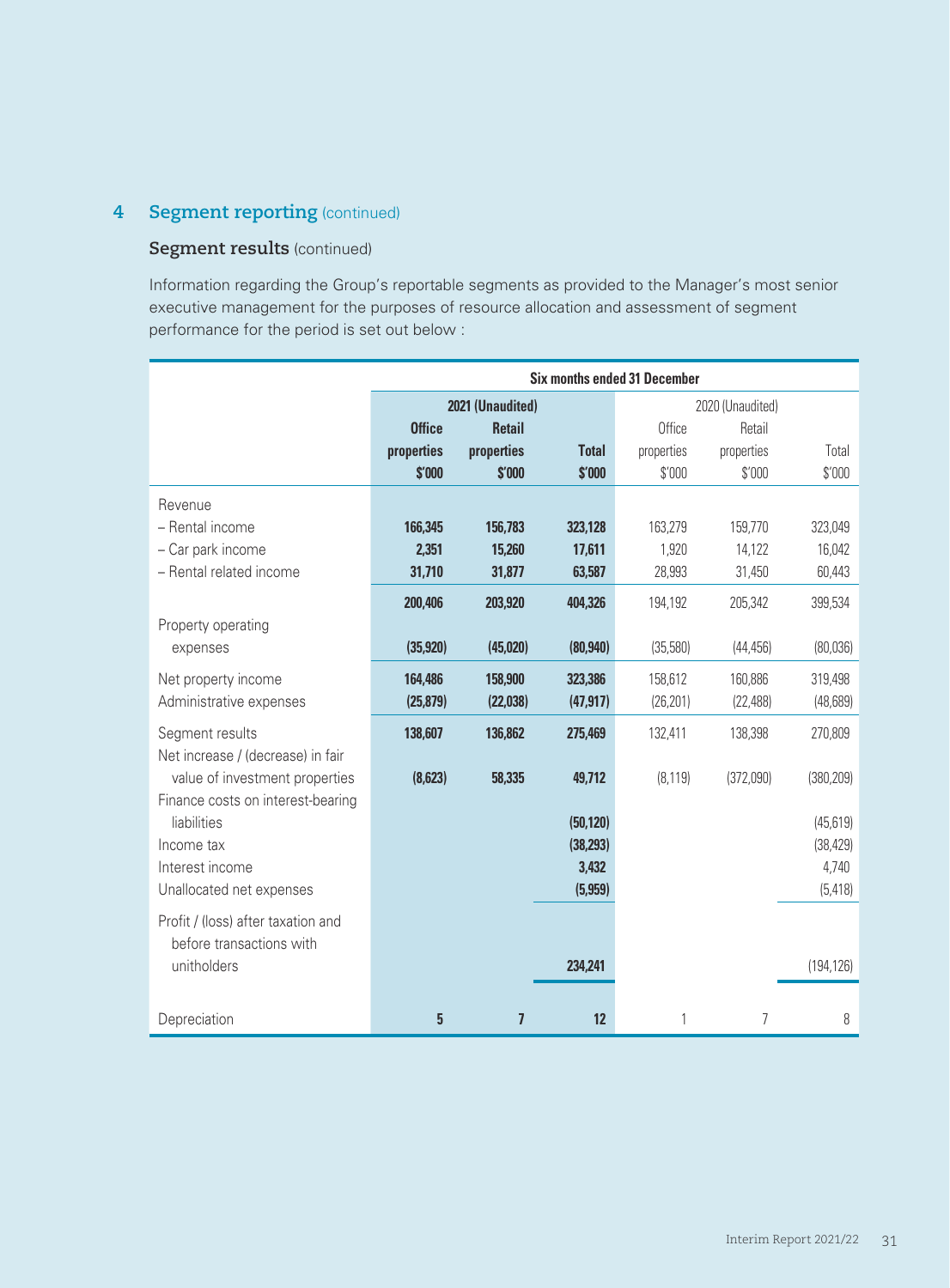# **Notes to the Condensed Interim Financial Statements (continued)**

**(Expressed in Hong Kong dollars)**

#### **5 Revenue**

Revenue represents gross income generated from leasing of investment properties. The amount of each significant category of revenue recognised during the period is as follows :

|                       | <b>Six months ended 31 December</b> |             |
|-----------------------|-------------------------------------|-------------|
|                       | 2021                                | 2020        |
|                       | (Unaudited)                         | (Unaudited) |
|                       | \$'000                              | \$'000      |
| Rental income         | 323,128                             | 323,049     |
| Car park income       | 17,611                              | 16,042      |
| Rental related income | 63,587                              | 60,443      |
|                       | 404,326                             | 399,534     |

# **6 Property operating expenses**

|                                  | <b>Six months ended 31 December</b> |             |
|----------------------------------|-------------------------------------|-------------|
|                                  | 2021                                | 2020        |
|                                  | (Unaudited)                         | (Unaudited) |
|                                  | \$'000                              | \$'000      |
| Building management fee          | 30,540                              | 30,149      |
| Property Manager's fees          | 23,748                              | 22,125      |
| Government rent and rates        | 15,076                              | 14,920      |
| Marketing and promotion expenses | 2,428                               | 3,463       |
| Car park operating costs         | 3.121                               | 3,244       |
| Other direct costs               | 6,027                               | 6,135       |
|                                  | 80,940                              | 80,036      |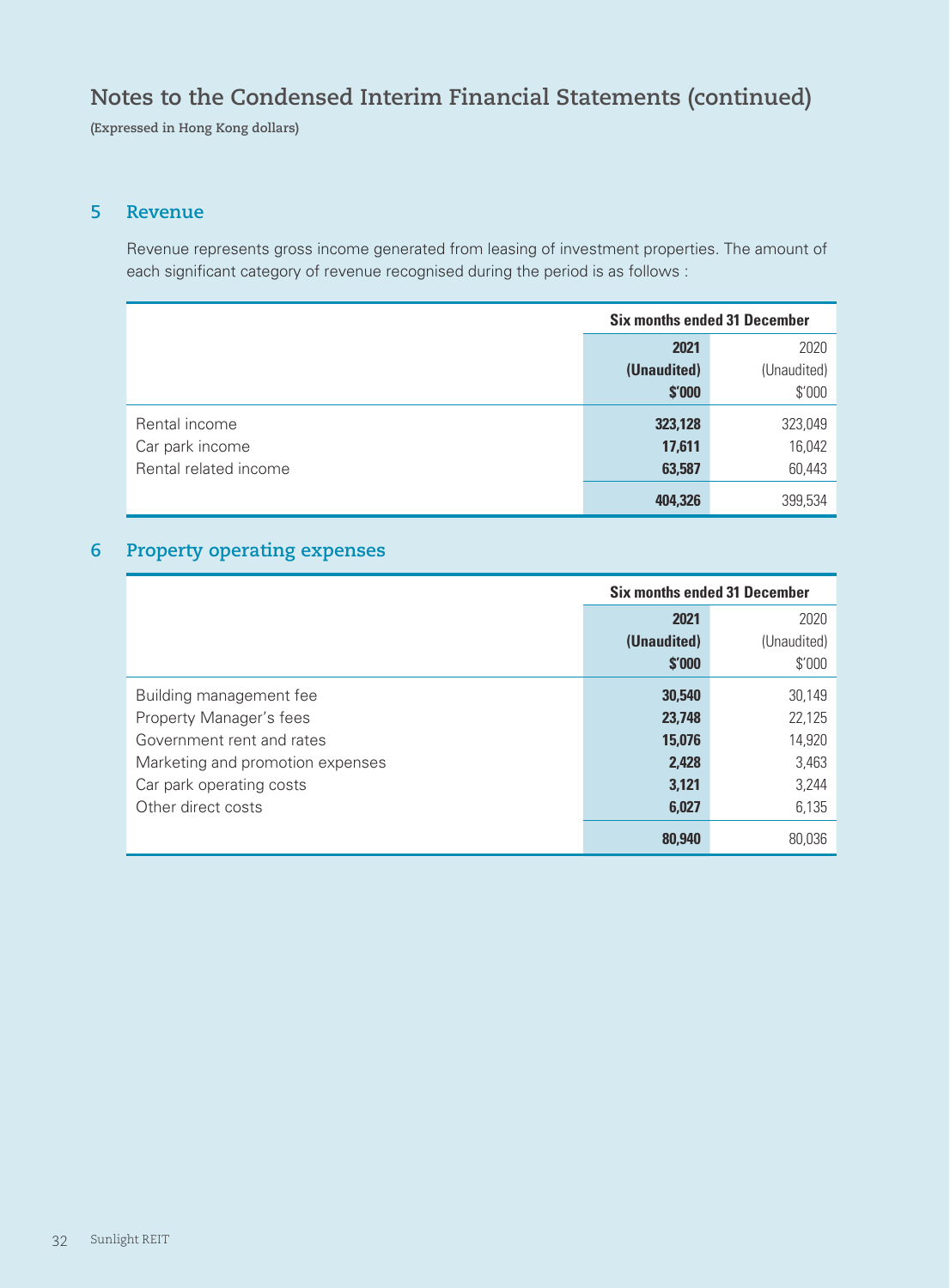## **7 Profit / (loss) before taxation and transactions with unitholders**

Profit / (loss) before taxation and transactions with unitholders is arrived at after charging / (crediting) :

|     |                                                                                                                                                               | <b>Six months ended 31 December</b> |                               |
|-----|---------------------------------------------------------------------------------------------------------------------------------------------------------------|-------------------------------------|-------------------------------|
|     |                                                                                                                                                               | 2021<br>(Unaudited)<br>\$'000       | 2020<br>(Unaudited)<br>\$'000 |
| (a) | <b>Finance costs on interest-bearing liabilities</b><br>Interest on bank and other borrowings<br>Other borrowing costs                                        | 46,650<br>2,842                     | 41,452<br>3,262               |
|     |                                                                                                                                                               | 49,492                              | 44,714                        |
|     | Interest rate swaps - cash flow hedges<br>- Reclassified from net assets attributable to unitholders<br>- Net fair value loss of ineffective cash flow hedges | 628                                 | 483<br>422                    |
|     |                                                                                                                                                               | 628                                 | 905                           |
|     |                                                                                                                                                               | 50,120                              | 45.619                        |

Other borrowing costs represent various financing charges and amortisation of debt establishment fees for bank and other borrowings and discount on issuance of medium term notes (see note 18).

|     |                                                                                                                                                                                                                                                                                                                                                                        | <b>Six months ended 31 December</b>                                                          |                                                                                          |
|-----|------------------------------------------------------------------------------------------------------------------------------------------------------------------------------------------------------------------------------------------------------------------------------------------------------------------------------------------------------------------------|----------------------------------------------------------------------------------------------|------------------------------------------------------------------------------------------|
|     |                                                                                                                                                                                                                                                                                                                                                                        | 2021<br>(Unaudited)<br>\$'000                                                                | 2020<br>(Unaudited)<br>\$'000                                                            |
| (b) | Other items<br>Interest income<br>Manager's fees<br>Property Manager's fees (notes (i) & (ii))<br>Trustee's remuneration and charges<br>Auditor's remuneration<br>- Audit services<br>- Other services<br>Valuation fee payable to principal valuer<br>Legal and other professional fees<br>Commission to property agents<br>Bank charges<br>Net foreign exchange gain | (3, 432)<br>46,440<br>23,748<br>2,310<br>753<br>750<br>224<br>1.892<br>2.031<br>153<br>(432) | (4,740)<br>47,057<br>22,125<br>2,339<br>752<br>497<br>206<br>2,159<br>741<br>150<br>(39) |

Notes :

- (i) Included rental commission of \$4,956,000 (2020 : \$6,344,000).
- (ii) During the period ended 31 December 2020, the property manager waived an amount of \$2,894,000 from the reimbursement of staff costs incurred for the Group, reflecting the subsidies received from the Employment Support Scheme set up by The Government of the Hong Kong Special Administrative Region.
- (iii) Sunlight REIT does not appoint any director and the Group does not engage any employee. No employee benefit expense was incurred in the period accordingly.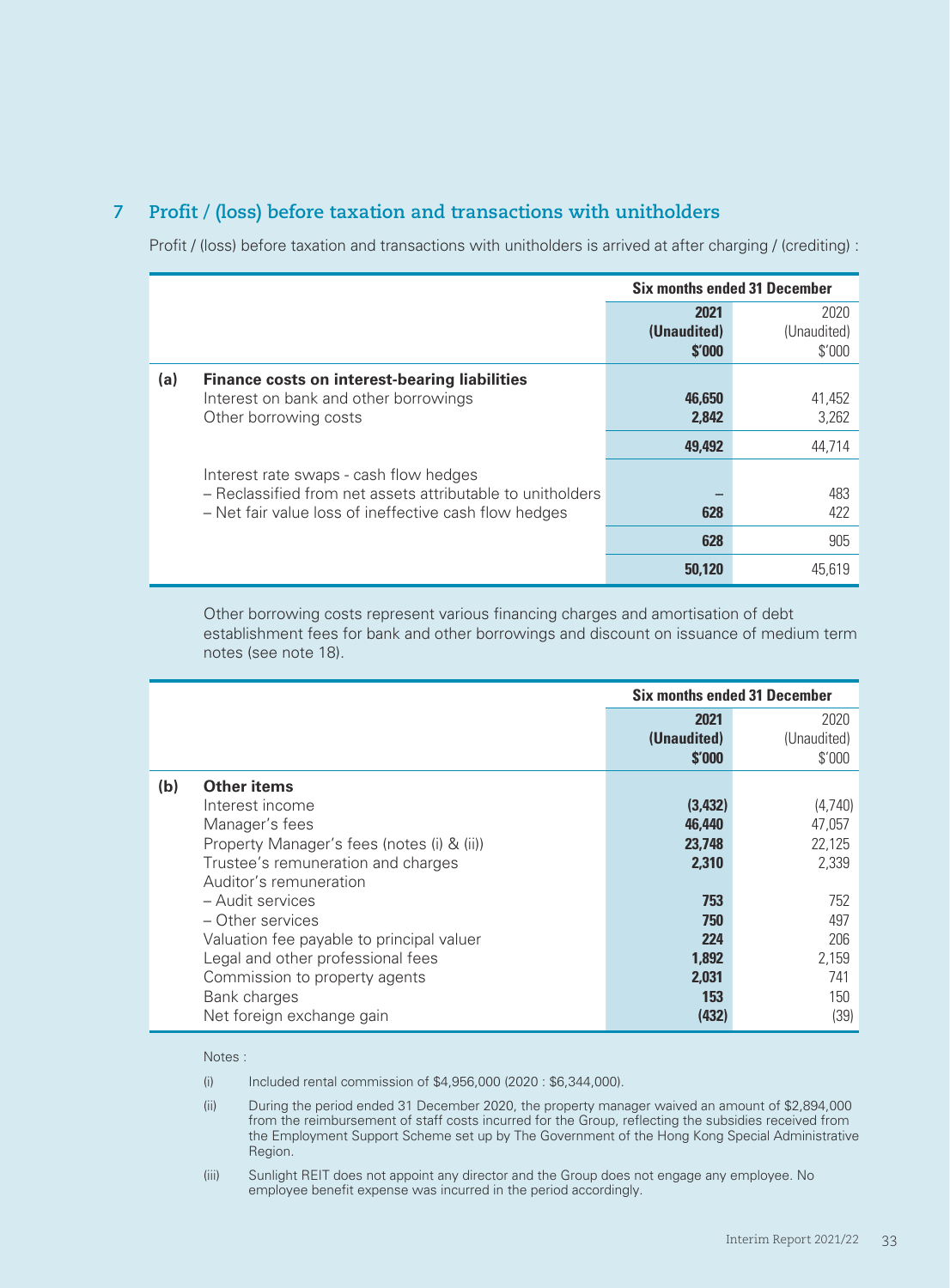# **Notes to the Condensed Interim Financial Statements (continued)**

**(Expressed in Hong Kong dollars)**

#### **8 Income tax**

|                                                                          | <b>Six months ended 31 December</b> |             |  |
|--------------------------------------------------------------------------|-------------------------------------|-------------|--|
|                                                                          | 2021                                | 2020        |  |
|                                                                          | (Unaudited)                         | (Unaudited) |  |
|                                                                          | \$'000                              | \$'000      |  |
| <b>Current tax - Hong Kong Profits Tax</b><br>Provision for the period   | 32,300                              | 32,165      |  |
| <b>Deferred tax</b><br>Origination and reversal of temporary differences | 5.993                               | 6,264       |  |
|                                                                          | 38,293                              | 38.429      |  |

Provision for Hong Kong Profits Tax has been made at 16.5% on the estimated assessable profits for the current and prior periods.

## **9 Earning / (loss) per unit before transactions with unitholders**

The basic earnings per unit before transactions with unitholders for the six months ended 31 December 2021 amounted to \$0.14 (2020 : basic loss per unit before transactions with unitholders of \$0.12). The calculation of basic earnings / (loss) per unit before transactions with unitholders is based on the Group's profit after taxation and before transactions with unitholders of \$234,241,000 (2020 : loss after taxation and before transactions with unitholders of \$194,126,000) and the weighted average of 1,673,913,317 units (2020 : 1,663,480,781 units) in issue during the period.

Diluted earnings / (loss) per unit before transactions with unitholders for the six months ended 31 December 2021 and 2020 are not presented as there was no potential dilution of earnings / (loss) per unit before transactions with unitholders.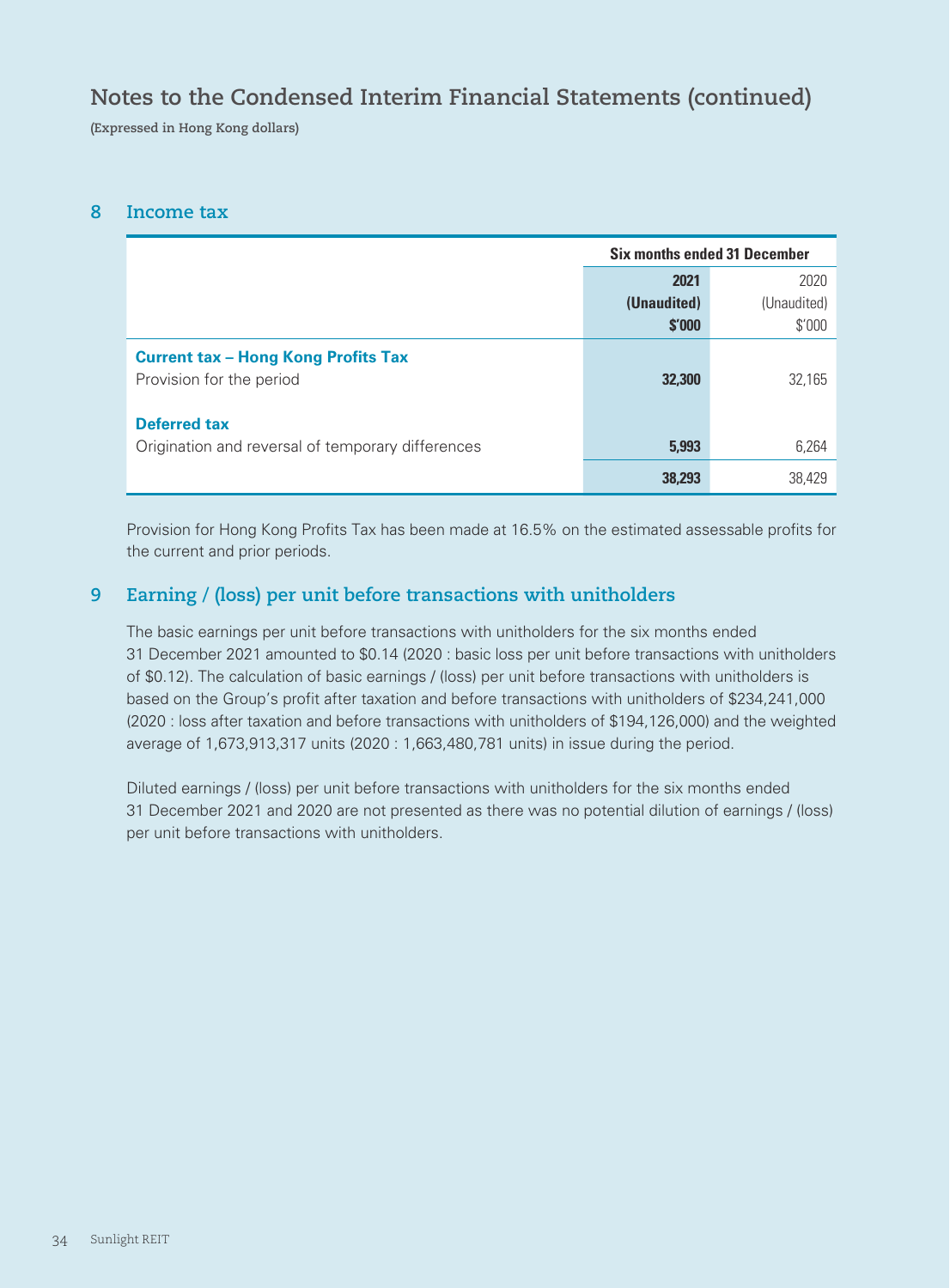#### **10 Investment properties**

|                                                                               | <b>31 December</b><br>2021<br>(Unaudited)<br>\$'000 | 30 June<br>2021<br>(Audited)<br>\$'000 |
|-------------------------------------------------------------------------------|-----------------------------------------------------|----------------------------------------|
| At 1 July 2021 / 1 July 2020<br>Movement during the period / year             | 18,341,700                                          | 18,918,000                             |
| - Additions through acquisition of investment properties<br>- Other additions | 5,488                                               | 17,226<br>11,634                       |
| - Net increase / (decrease) in fair value                                     | 49.712                                              | (605, 160)                             |
|                                                                               | 18,396,900                                          | 18.341.700                             |

#### **(a) Valuation**

The investment properties were appraised at 31 December 2021 by the Group's principal valuer, CBRE Limited ("**CBRE**"), an independent firm that has key personnel who are fellows or members of The Hong Kong Institute of Surveyors or the Royal Institute of Chartered Surveyors (Hong Kong Branch) with recent experience in the location and category of property being valued. Valuation methodologies adopted by CBRE were the same as those adopted by Colliers International (Hong Kong) Limited ("**Colliers**"), the Group's previous principal valuer, in carrying out the valuation for 30 June 2021. As a result of the valuation, a net gain of \$49,712,000 (2020 : net loss of \$380,209,000) has been recognised in profit or loss for the period in respect of investment properties.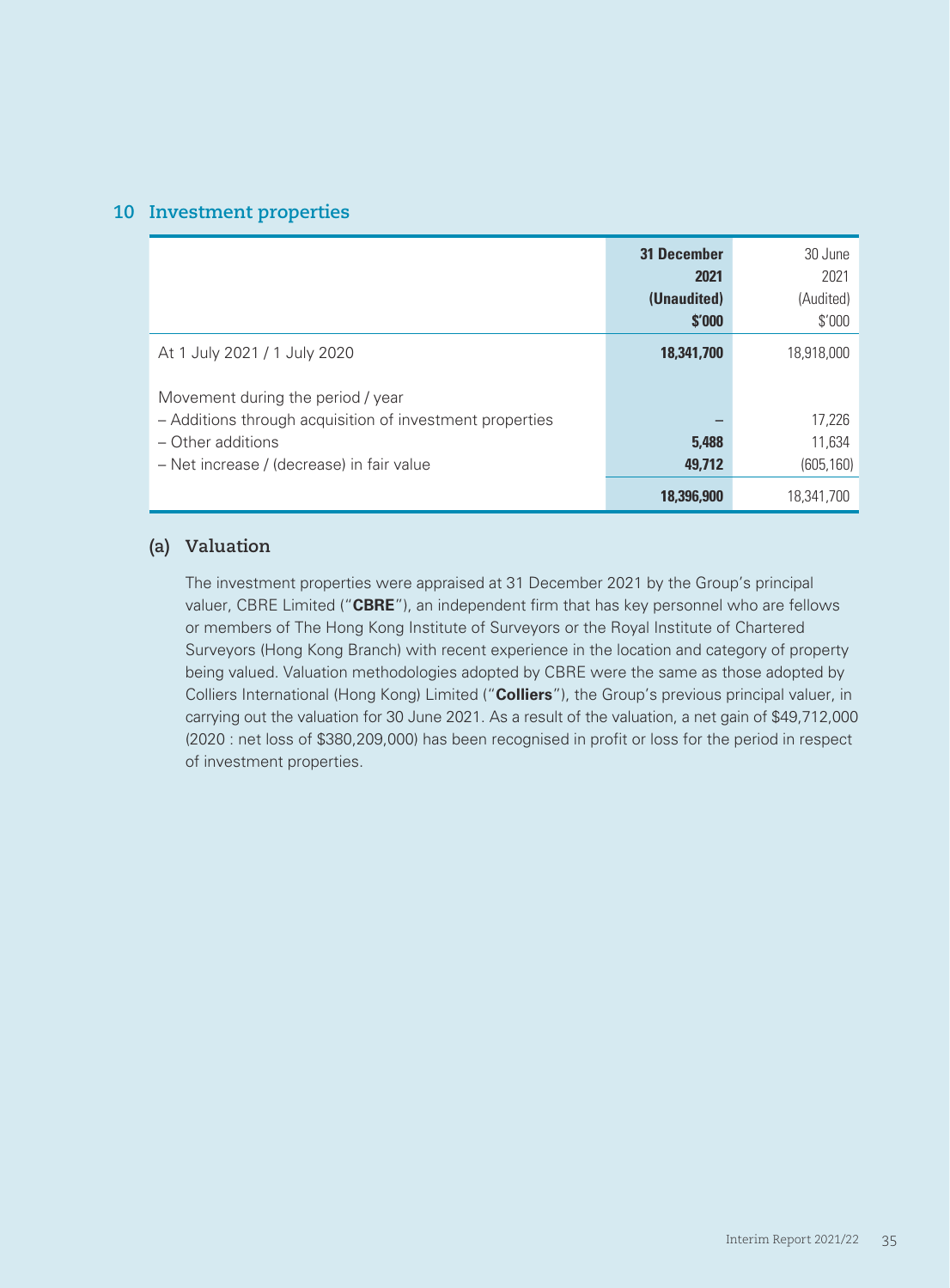**(Expressed in Hong Kong dollars)**

### **10 Investment properties** (continued)

### **(b) The analysis of the fair value of investment properties is as follows :**

|                      | <b>31 December</b> | 30 June    |
|----------------------|--------------------|------------|
|                      | 2021               | 2021       |
|                      | (Unaudited)        | (Audited)  |
|                      | \$'000             | \$'000     |
| In Hong Kong         |                    |            |
| - Long leases        | 8,679,900          | 8,680,300  |
| - Medium-term leases | 9,717,000          | 9,661,400  |
|                      | 18,396,900         | 18,341,700 |

**(c)** Certain investment properties of the Group have been mortgaged to secure banking facilities granted to the Group (see note 18).

### **11 Reimbursement rights**

The amount represents the reimbursement rights recognised pursuant to the tax indemnity under the relevant deeds of tax covenant dated 21 December 2006 provided by the vendors (comprising certain subsidiaries of Shau Kee Financial Enterprises Limited ("**SKFE**"), Henderson Land Development Company Limited ("**HLD**"), Henderson Investment Limited, Henderson Development Limited and Jetwin International Limited) (collectively referred to as the "**Vendors**") to the extent of the deferred tax liabilities in respect of possible clawback of depreciation allowances claimed by the Vendors prior to the date of acquisition in connection with the listing of Sunlight REIT in December 2006.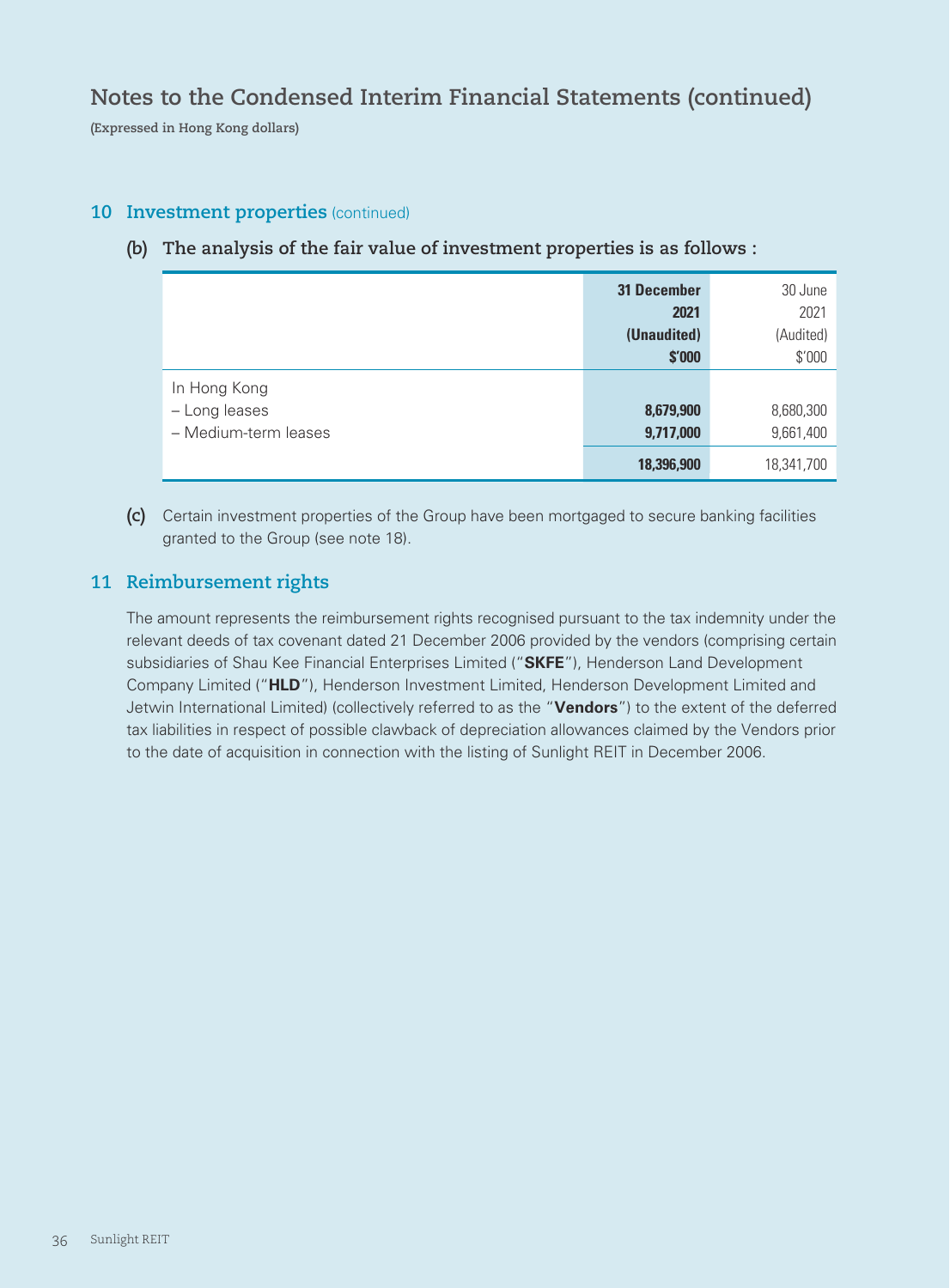|                                                                                       |               | 31 December 2021<br>(Unaudited) |                               |        | 30 June 2021<br>(Audited) |            |
|---------------------------------------------------------------------------------------|---------------|---------------------------------|-------------------------------|--------|---------------------------|------------|
|                                                                                       | <b>Assets</b> |                                 | <b>Liabilities Net amount</b> | Assets | <b>Liabilities</b>        | Net amount |
|                                                                                       | \$'000        | \$'000                          | \$'000                        | \$'000 | \$'000                    | \$'000     |
| Interest rate swaps<br>and cross currency<br>interest rate swap<br>- cash flow hedges |               |                                 |                               |        |                           |            |
| Current portion                                                                       |               | (46, 111)                       | (46, 111)                     |        | (52.964)                  | (52, 964)  |
| Non-current portion                                                                   | 451           | (40, 346)                       | (39, 895)                     |        | (61, 174)                 | (61, 174)  |
|                                                                                       | 451           | (86.457)                        | (86,006)                      |        | (114.138)                 | (114, 138) |

## **12 Derivative financial instruments**

The Group uses interest rate swaps ("**IRSs**") (2020 : supplemented by interest rate basis swaps ("**Basis Swaps**") in some cases) to hedge against the interest rate risk in relation to its floating rate term loans.

The Group also uses a cross currency interest rate swap ("**CCIRS**") to hedge against the interest rate risk and foreign currency risk in relation to its floating rate term loan denominated in Japanese yen.

At 31 December 2021, the Group assessed the effectiveness of its cash flow hedges and identified certain ineffectiveness. As a result, fair value loss of ineffective hedges amounting to \$628,000 (2020 : \$422,000) was charged to profit or loss for the period. During the six months ended 31 December 2020, the net unrealised losses on those IRSs redesignated upon entering into Basis Swaps in prior years amounting to \$120,000 and net cumulative unrealised losses of expired IRSs amounting to \$363,000 were reclassified from net assets attributable to unitholders to profit or loss.

For the six months ended 31 December 2021, the increase in the effective portion of changes in fair value of cash flow hedges of \$28,760,000 (2020 : a decrease of \$22,715,000) and a reclassification adjustment in respect of unrealised exchange difference on foreign currency borrowing of \$39,108,000 (2020 : nil) recognised in other comprehensive income were included in the net assets attributable to unitholders.

At 31 December 2021, the Group had IRSs with an aggregate notional amount of \$2,700,000,000 (30 June 2021 : \$2,700,000,000) and CCIRS with notional amount of \$513,196,000 (30 June 2021 : \$513,196,000) and their net cumulative unrealised fair value changes were included in the net assets attributable to unitholders. These swaps will mature between September 2022 to October 2027 (30 June 2021 : between September 2022 to October 2027).

The above derivatives are measured at fair value at the end of the reporting period. Their fair values are determined based on the discounted cash flow model.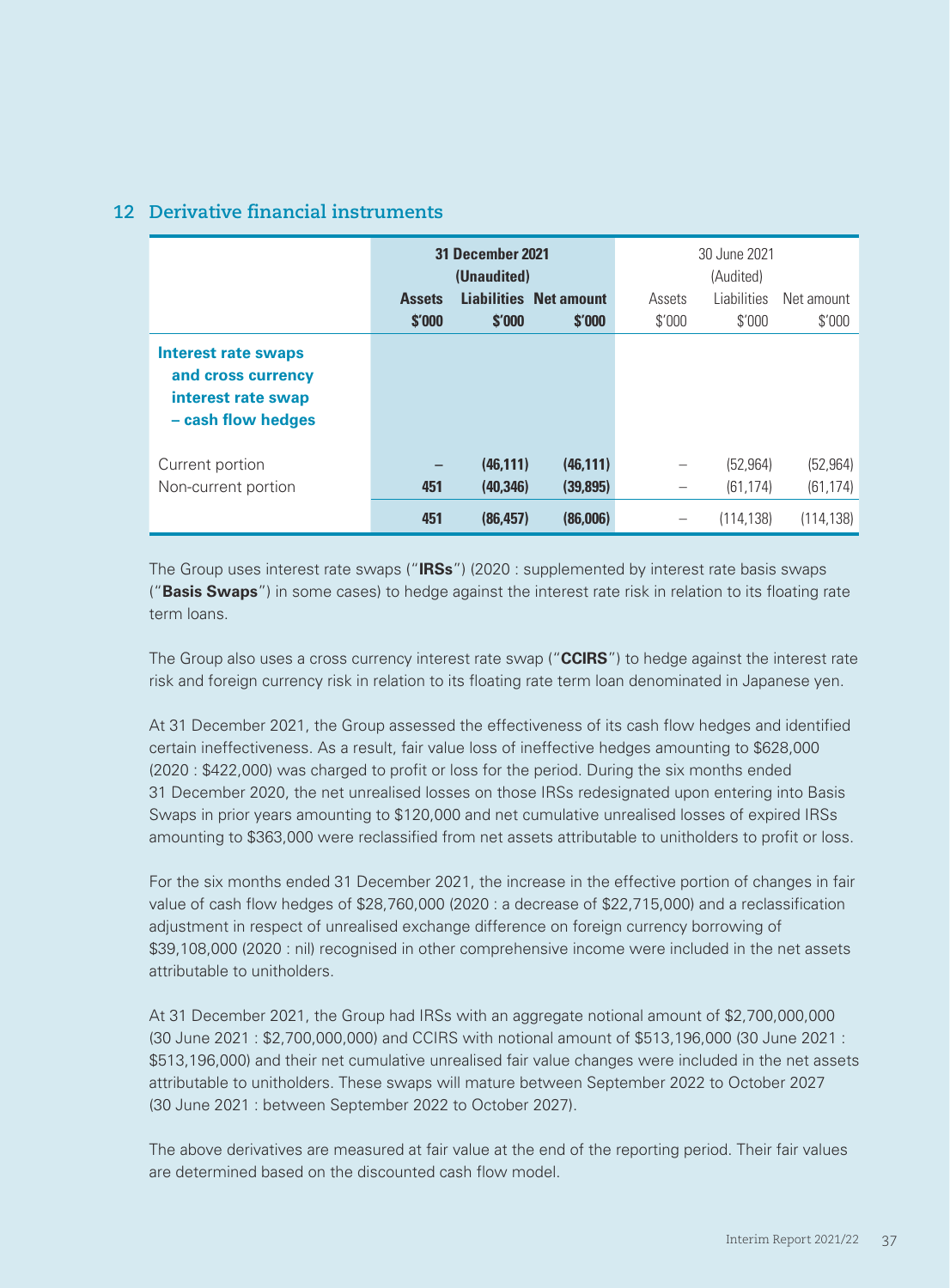# **Notes to the Condensed Interim Financial Statements (continued)**

**(Expressed in Hong Kong dollars)**

## **13 Other financial assets**

|                                                    | <b>31 December</b> | 30 June   |
|----------------------------------------------------|--------------------|-----------|
|                                                    | 2021               | 2021      |
|                                                    | (Unaudited)        | (Audited) |
|                                                    | \$'000             | \$'000    |
| <b>Financial assets measured at amortised cost</b> |                    |           |
| Debt securities                                    |                    |           |
| - Listed in Hong Kong                              | 40,593             | 79,262    |
| - Listed outside Hong Kong                         | 51,611             | 51,513    |
| - Unlisted                                         | 10,068             | 10,118    |
|                                                    | 102,272            | 140,893   |

#### **14 Other non-current assets**

The balance represented the amounts incurred relating to the progress billings for the improvement works carried out on certain investment properties of the Group which were in progress at the end of the reporting period and, if applicable, the acquisition of investment properties.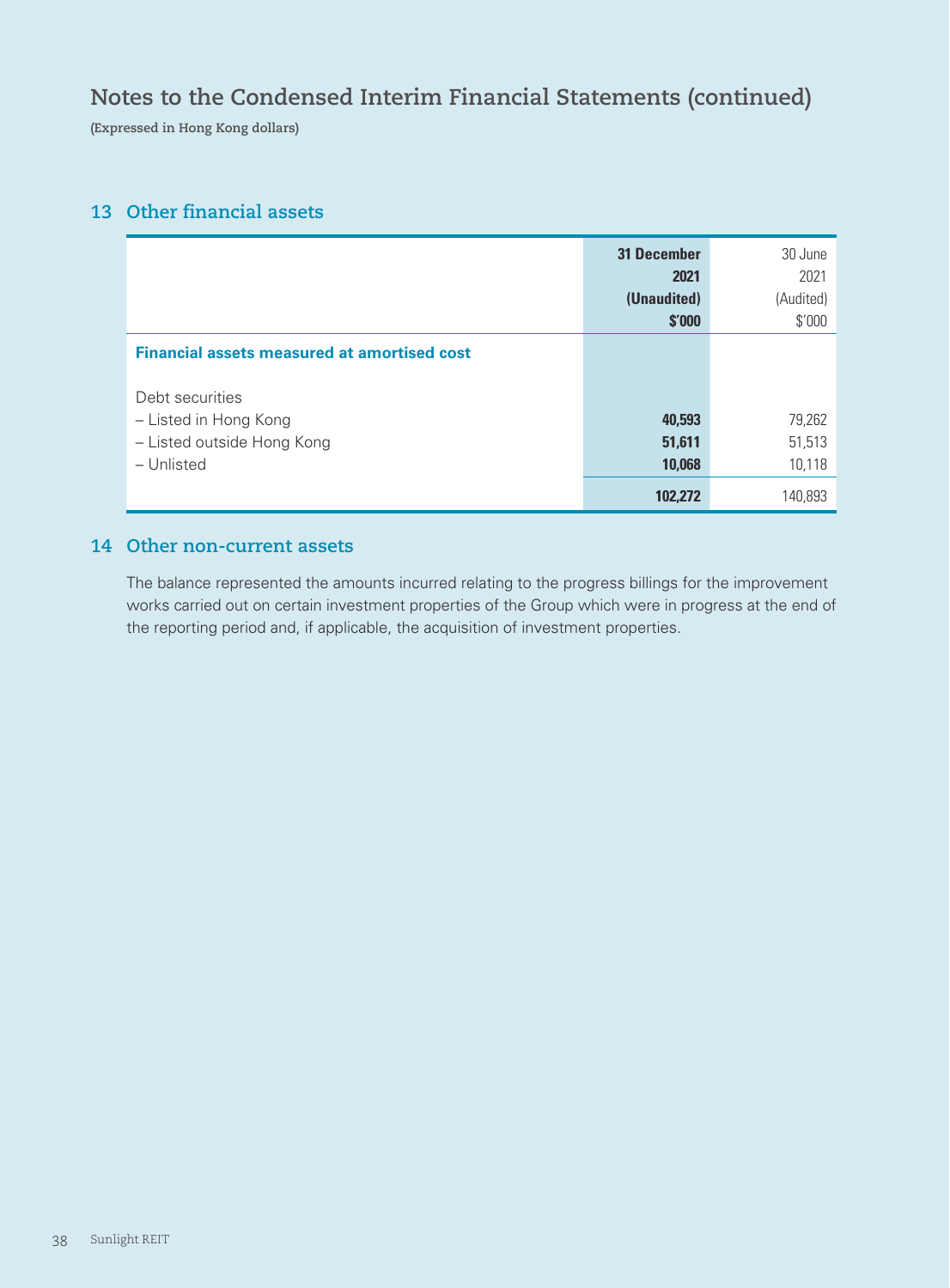### **15 Trade and other receivables**

|                                    | <b>31 December</b> | 30 June   |
|------------------------------------|--------------------|-----------|
|                                    | 2021               | 2021      |
|                                    | (Unaudited)        | (Audited) |
|                                    | \$'000             | \$'000    |
| Rental receivables                 | 41,744             | 46,569    |
| Deposits and prepayments           | 9,911              | 5,571     |
| Other receivables                  | 1,681              | 2,017     |
| Amounts due from related companies | 688                | 789       |
|                                    | 54,024             | 54,946    |

Included unamortised rent-free and rental concession, deposits and prepayment of \$32,599,000 (30 June 2021 : \$29,953,000) which are expected to be recovered or recognised as expenses after one year. Apart from the above, all of the balances are expected to be recovered or recognised as expenses within one year.

At the end of the reporting period, the ageing analysis of rental receivables, based on the date of revenue recognition and net of loss allowance, is as follows :

|                                               | <b>31 December</b> | 30 June   |
|-----------------------------------------------|--------------------|-----------|
|                                               | 2021               | 2021      |
|                                               | (Unaudited)        | (Audited) |
|                                               | \$'000             | \$'000    |
| Current                                       | 34,096             | 39,103    |
| Less than 1 month overdue                     | 4,240              | 4,033     |
| More than 1 month and up to 3 months overdue  | 2,201              | 1,697     |
| More than 3 months and up to 6 months overdue | 169                | 920       |
| More than 6 months overdue                    | 1,038              | 816       |
|                                               | 41,744             | 46,569    |

Provision for expected credit losses on rental receivables was assessed and made by the Manager on a case-by-case basis, based on the historical default experience and forward-looking information that may impact the tenants' ability to repay the outstanding rental receivables. In addition, the Group has collected rental deposits and/or guarantees from its tenants which the Manager considered adequate to cover the outstanding rental receivables.

The amounts due from related companies are unsecured, interest-free and have no fixed terms of repayment.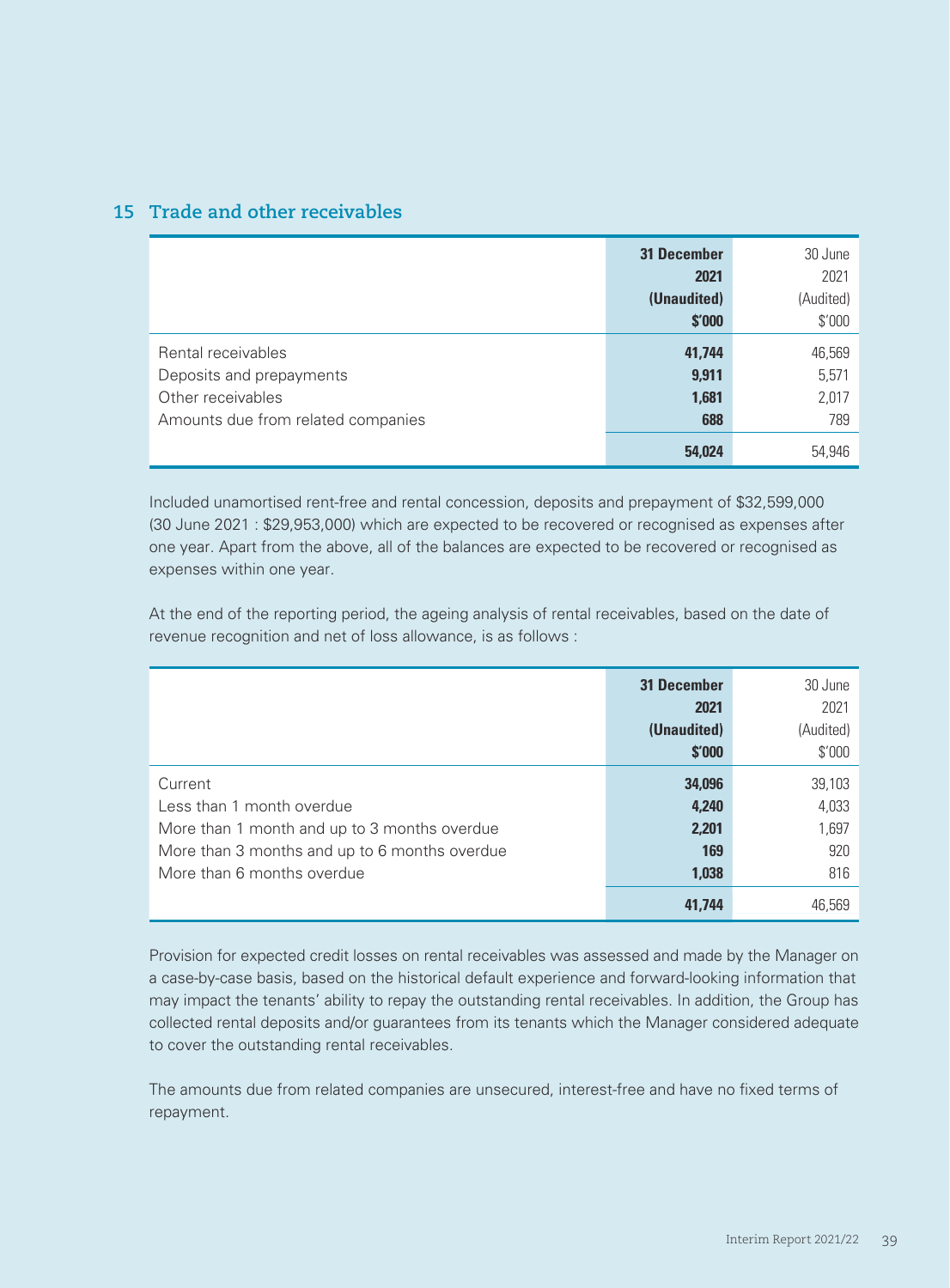# **Notes to the Condensed Interim Financial Statements (continued)**

**(Expressed in Hong Kong dollars)**

### **16 Cash and bank balances**

|                                                                                                                                     | <b>31 December</b><br>2021<br>(Unaudited)<br>\$'000 | 30 June<br>2021<br>(Audited)<br>\$'000 |
|-------------------------------------------------------------------------------------------------------------------------------------|-----------------------------------------------------|----------------------------------------|
| Deposits with original maturity within three months<br>Cash at bank and in hand                                                     | 451.191<br>40,561                                   | 194.843<br>38.530                      |
| Cash and cash equivalents in the condensed consolidated<br>cash flow statement<br>Deposits with original maturity over three months | 491.752<br>125,200                                  | 233.373<br>389,928                     |
| Cash and bank balances in the consolidated<br>statement of financial position                                                       | 616,952                                             | 623.301                                |

### **17 Trade and other payables**

|                                         | <b>31 December</b> | 30 June   |
|-----------------------------------------|--------------------|-----------|
|                                         | 2021               | 2021      |
|                                         | (Unaudited)        | (Audited) |
|                                         | \$'000             | \$'000    |
| Creditors and accrued charges           | 39,057             | 41,145    |
| Manager's fees payable (note 23(b)(ii)) | 23,236             | 22,102    |
| Amounts due to related companies        | 7,945              | 8,146     |
|                                         | 70,238             | 71,393    |

All creditors and accrued charges are due within one month or on demand and expected to be settled within one year.

Manager's fees payable is due within four months and payable in the form of cash and units.

The amounts due to related companies are unsecured, interest-free and have no fixed terms of repayment except for the amount due to the Trustee of \$1,149,000 (30 June 2021 : \$1,115,000) which is due within 30 days.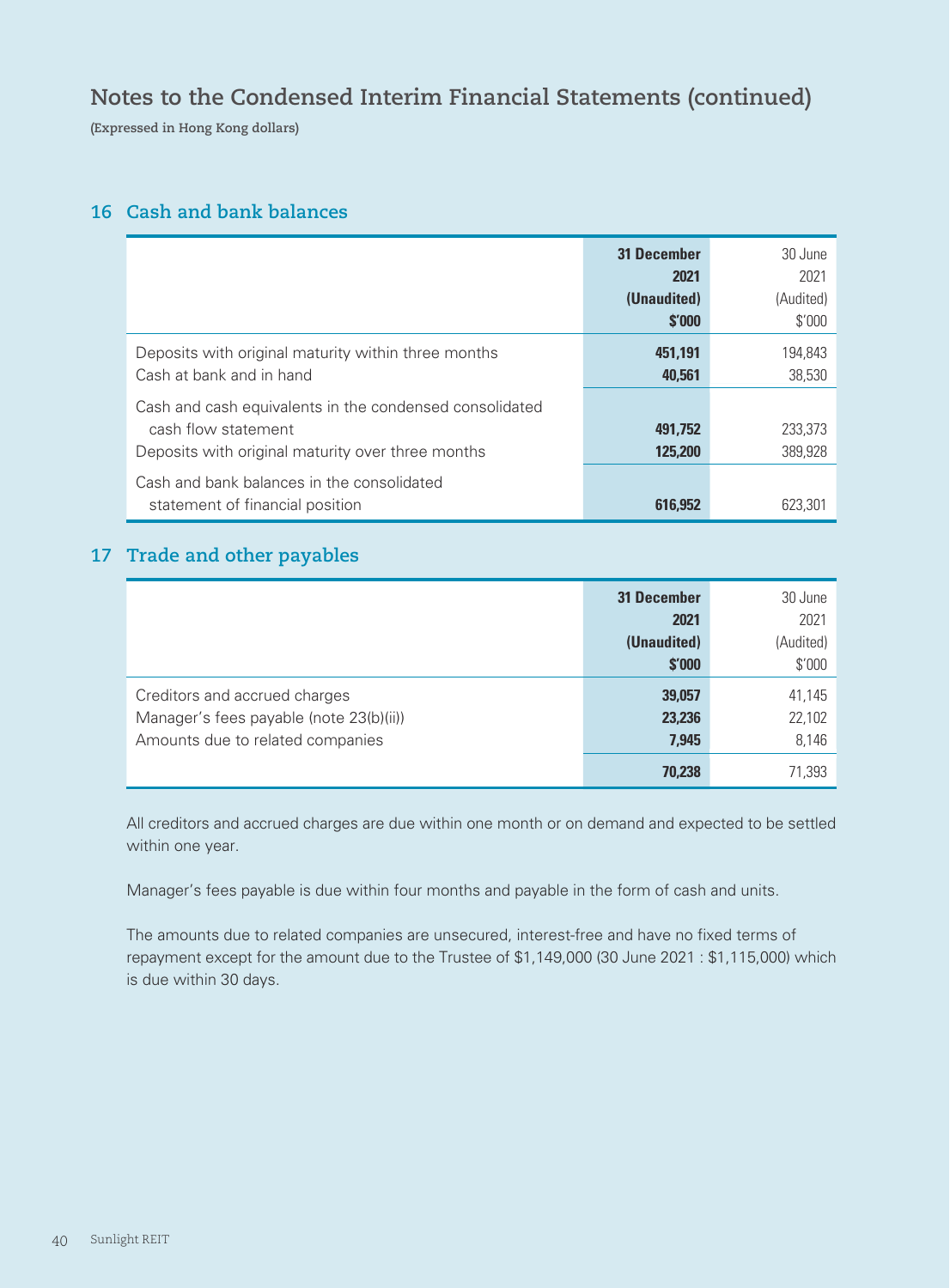#### **18 Bank and other borrowings**

|                                                                                      | <b>31 December</b><br>2021<br>(Unaudited)<br>\$'000 | 30 June<br>2021<br>(Audited)<br>\$'000 |
|--------------------------------------------------------------------------------------|-----------------------------------------------------|----------------------------------------|
| Bank loans (note (i))<br>- Secured<br>- Unsecured                                    | 1,948,366<br>2,120,992                              | 2,301,693<br>1,804,003                 |
| Medium term notes – unsecured (note (ii))                                            | 4,069,358<br>295,642<br>4,365,000                   | 4,105,696<br>295,094<br>4,400,790      |
| The bank and other borrowings were repayable as follows:                             |                                                     |                                        |
| Within 1 year                                                                        | 2,004,033                                           | 2,002,645                              |
| After 1 year but within 2 years<br>After 2 years but within 5 years<br>After 5 years | 598,387<br>1,291,813<br>470,767                     | 597,786<br>1,290,772<br>509,587        |
|                                                                                      | 2,360,967                                           | 2,398,145                              |
|                                                                                      | 4,365,000                                           | 4,400,790                              |

Notes :

(i) The Group entered into IRSs and CCIRS, details of which are set out in note 12.

All bank borrowings are guaranteed by the Trustee (in its capacity as trustee of Sunlight REIT), and in some cases together with Sunlight REIT Holding Limited, the holding company of all other subsidiaries of the Group, on a joint and several basis. In addition, the secured bank borrowings are secured by, among others, the following :

- mortgages over the investment properties with a fair value of \$10,413,500,000 at 31 December 2021 (30 June 2021 : \$10,445,300,000) (note 10); and
- first fixed charge over all present and future rights, title and interest in and to, all present and future shares in Sunlight REIT Finance Limited and Sunlight REIT Holding Limited, both being subsidiaries of the Group, and dividends and distributions thereof.
- (ii) The Group has a US\$1,000,000,000 (30 June 2021 : US\$1,000,000,000) Medium Term Note Programme ("**MTN programme**"). At 31 December 2021, notes with nominal amount of \$300,000,000 (30 June 2021 : \$300,000,000) were issued by Sunlight REIT MTN Limited under the MTN programme with fixed coupon rate of 2.00% (30 June 2021 : 2.00%) per annum. The notes are guaranteed by the Trustee (in its capacity as trustee of Sunlight REIT).
- (iii) The effective interest rate of the bank and other borrowings at the end of the reporting period was 2.11% per annum (30 June 2021 : 2.10% per annum).
- (iv) At 31 December 2021, the Group's committed revolving credit facility of \$245,000,000 (30 June 2021 : nil) and uncommitted revolving credit facilities of \$600,000,000 (30 June 2021 : \$600,000,000) remained undrawn.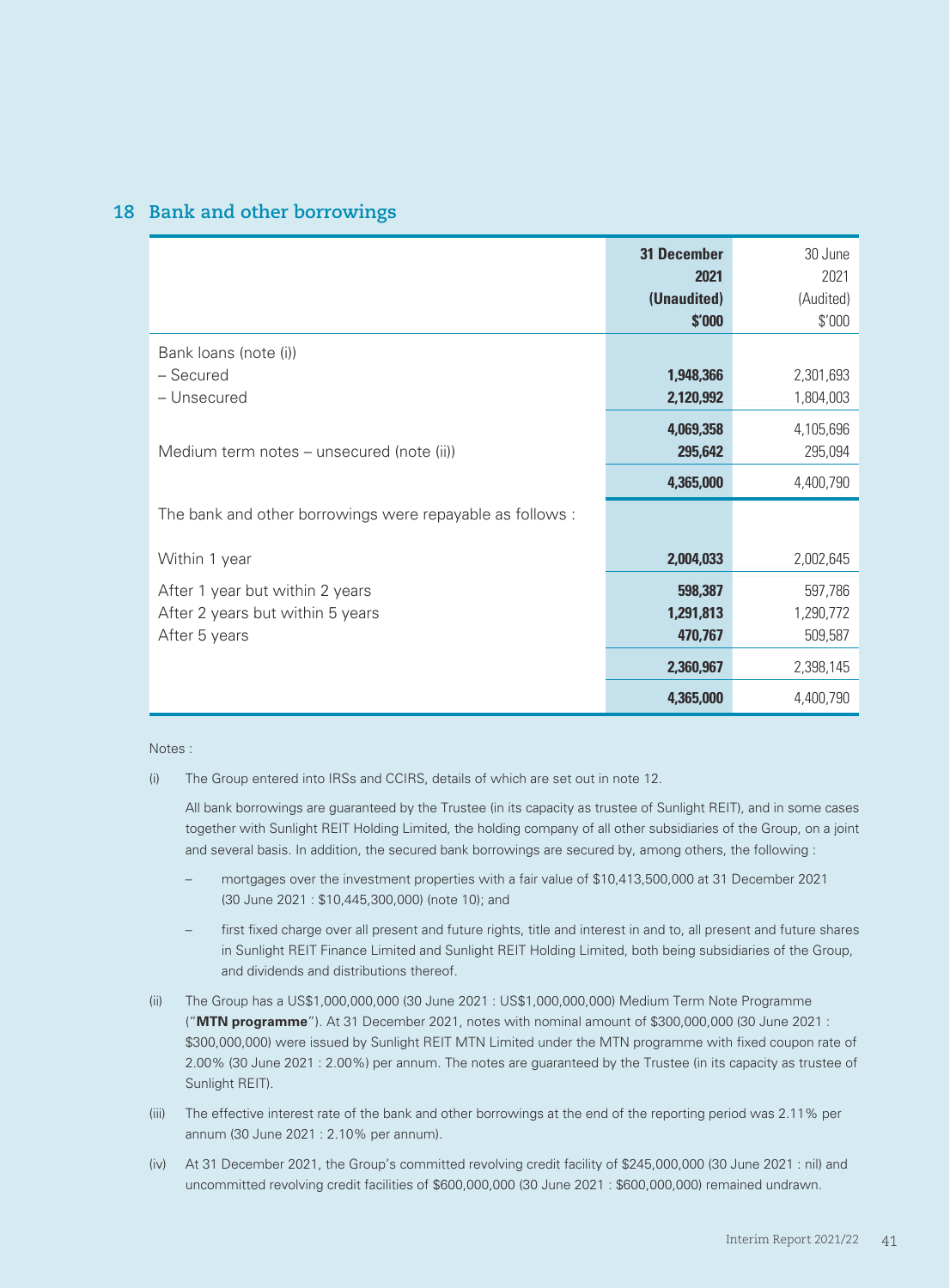# **Notes to the Condensed Interim Financial Statements (continued)**

**(Expressed in Hong Kong dollars)**

### **19 Units in issue**

|                                                                   | <b>Number of units</b> |               |
|-------------------------------------------------------------------|------------------------|---------------|
|                                                                   | <b>31 December</b>     | 30 June       |
|                                                                   | 2021                   | 2021          |
|                                                                   | (Unaudited)            | (Audited)     |
| At 1 July 2021 / 1 July 2020<br>Movement during the period / year | 1,672,133,484          | 1,661,429,036 |
| - Issuance of units                                               | 5,038,298              | 12,204,448    |
| - Units bought back                                               |                        | (1,500,000)   |
|                                                                   | 1,677,171,782          | 1,672,133,484 |

Details of units issued during the period / year as payment of the Manager's fees are as follows :

| <b>Payment of the Manager's fees for</b><br>the period / year | <b>Average issue</b><br>price per unit<br>determined<br>based on the<br><b>Trust Deed</b><br>S | Aggregate<br>amount of<br>units issued<br>\$′000 | <b>Number of</b><br>units issued |
|---------------------------------------------------------------|------------------------------------------------------------------------------------------------|--------------------------------------------------|----------------------------------|
| For the six months ended 31 December 2021                     |                                                                                                |                                                  |                                  |
| (Unaudited)<br>1 April 2021 to 30 June 2021                   | 4.542                                                                                          | 11,561                                           | 2,545,429                        |
| 1 July 2021 to 30 September 2021                              | 4.654                                                                                          | 11,602                                           | 2,492,869                        |
|                                                               |                                                                                                |                                                  |                                  |
|                                                               |                                                                                                | 23,163                                           | 5,038,298                        |
| For the year ended 30 June 2021 (Audited)                     |                                                                                                |                                                  |                                  |
| 1 April 2020 to 30 June 2020                                  | 3.922                                                                                          | 11,921                                           | 3,039,588                        |
| 1 July 2020 to 30 September 2020                              | 3.710                                                                                          | 11,869                                           | 3,199,200                        |
| 1 October 2020 to 31 December 2020                            | 3.756                                                                                          | 11,660                                           | 3,104,221                        |
| 1 January 2021 to 31 March 2021                               | 4.084                                                                                          | 11,686                                           | 2,861,439                        |
|                                                               |                                                                                                | 47.136                                           | 12.204.448                       |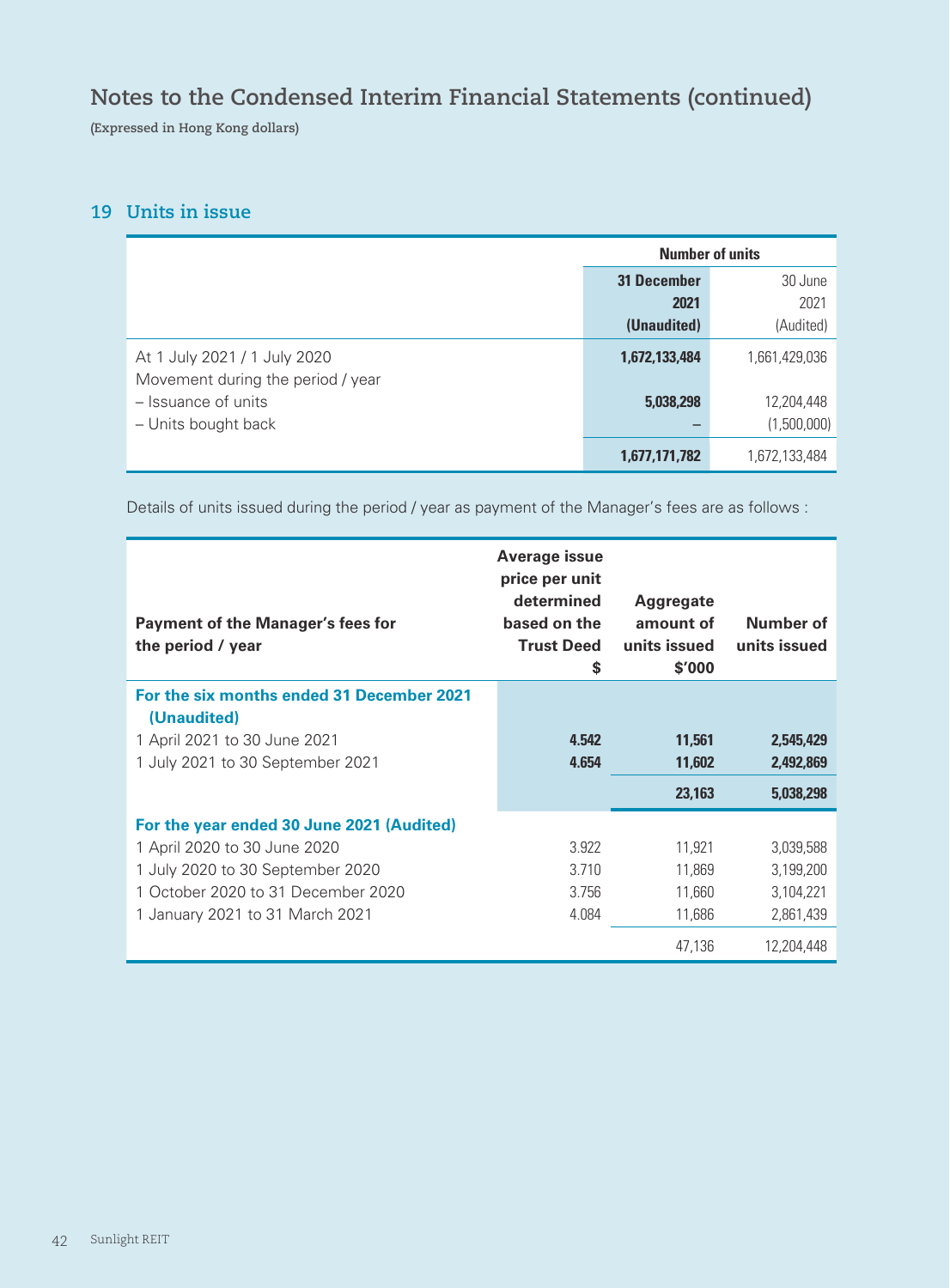### **19 Units in issue** (continued)

During the six months ended 31 December 2021, no unit was bought back by the Manager on behalf of Sunlight REIT.

For the year ended 30 June 2021, the Manager, pursuant to the general mandate granted to the Manager by unitholders, bought back on behalf of Sunlight REIT a total of 1,500,000 units on the SEHK at an aggregate consideration of \$5,937,000.

Details of the units buy-backs were as follows :

|                                              | <b>Number of</b><br>units |                |                |                             |
|----------------------------------------------|---------------------------|----------------|----------------|-----------------------------|
|                                              | bought back               |                | Price per unit | <b>Aggregate</b>            |
|                                              |                           | <b>Highest</b> |                | <b>Lowest consideration</b> |
|                                              |                           | \$             | \$             | \$'000                      |
| For the year ended 30 June 2021<br>(Audited) |                           |                |                |                             |
| <b>Month of buy-back</b>                     |                           |                |                |                             |
| November 2020                                | 800,000                   | 3.68           | 3.60           | 2,919                       |
| May 2021                                     | 700,000                   | 4.33           | 4.29           | 3,018                       |
|                                              | 1,500,000                 |                |                | 5,937                       |
| Total buy-back expenses                      |                           |                |                | 20                          |
|                                              |                           |                |                | 5,957                       |

All bought back units were cancelled during that year.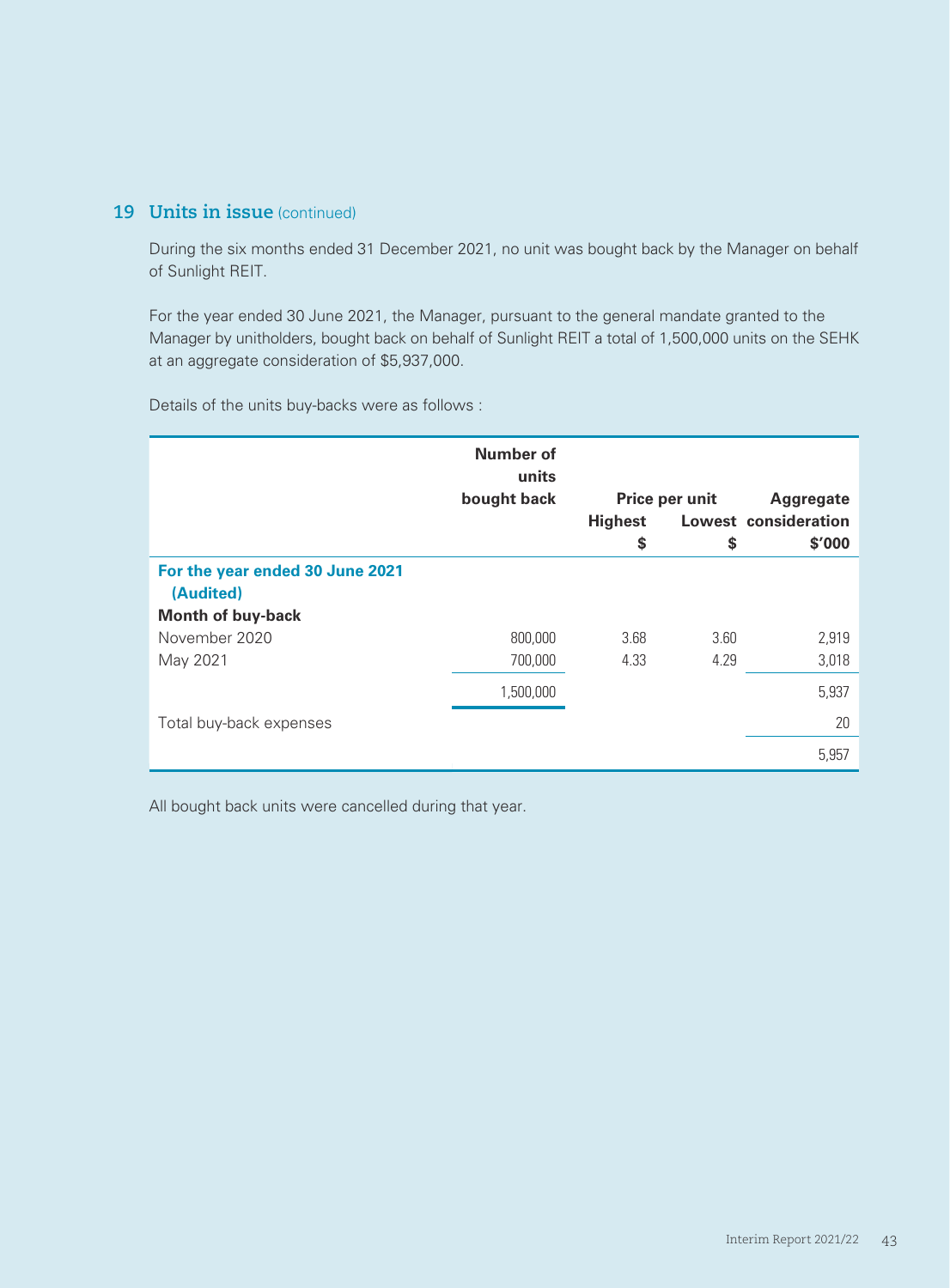# **Notes to the Condensed Interim Financial Statements (continued)**

**(Expressed in Hong Kong dollars)**

#### **20 Fair value measurement of financial instruments**

#### **(a) Financial assets and liabilities measured at fair value**

*(i) Fair value hierarchy*

HKFRS 13, *Fair value measurement*, requires the fair value of financial instruments measured at the end of the reporting period on a recurring basis to be categorised into the three-level fair value hierarchy as defined in HKFRS 13. The level into which a fair value measurement is classified is determined with reference to the observability and significance of the inputs used in the valuation technique as follows :

- Level 1 valuations : Fair value measured using only Level 1 inputs i.e. unadjusted quoted prices in active markets for identical assets or liabilities at the measurement date
- Level 2 valuations : Fair value measured using Level 2 inputs i.e. observable inputs which fail to meet Level 1, and not using significant unobservable inputs. Unobservable inputs are inputs for which market data are not available
- Level 3 valuations : Fair value measured using significant unobservable inputs

At 31 December 2021 and 30 June 2021, the Group's only financial instruments carried at fair value are the IRSs and CCIRS (see note 12), which fall under Level 2 of the fair value hierarchy described above.

During the six months ended 31 December 2021 and the year ended 30 June 2021, there were no transfers between Level 1 and Level 2, or transfers into or out of Level 3. The Group's policy is to recognise transfers between levels of fair value hierarchy at the end of the reporting period in which they occur.

*(ii) Valuation techniques and inputs used in Level 2 fair value measurements*

The fair value of IRSs and CCIRS is the estimated amount that the Group would receive or pay to terminate the swap at the end of the reporting period, taking into account current interest rates and the current creditworthiness of the swap counterparties.

#### **(b) Fair values of financial assets and liabilities carried at other than fair value**

The carrying amounts of the Group's financial instruments carried at amortised cost are not materially different from their fair values at 31 December 2021 and 30 June 2021.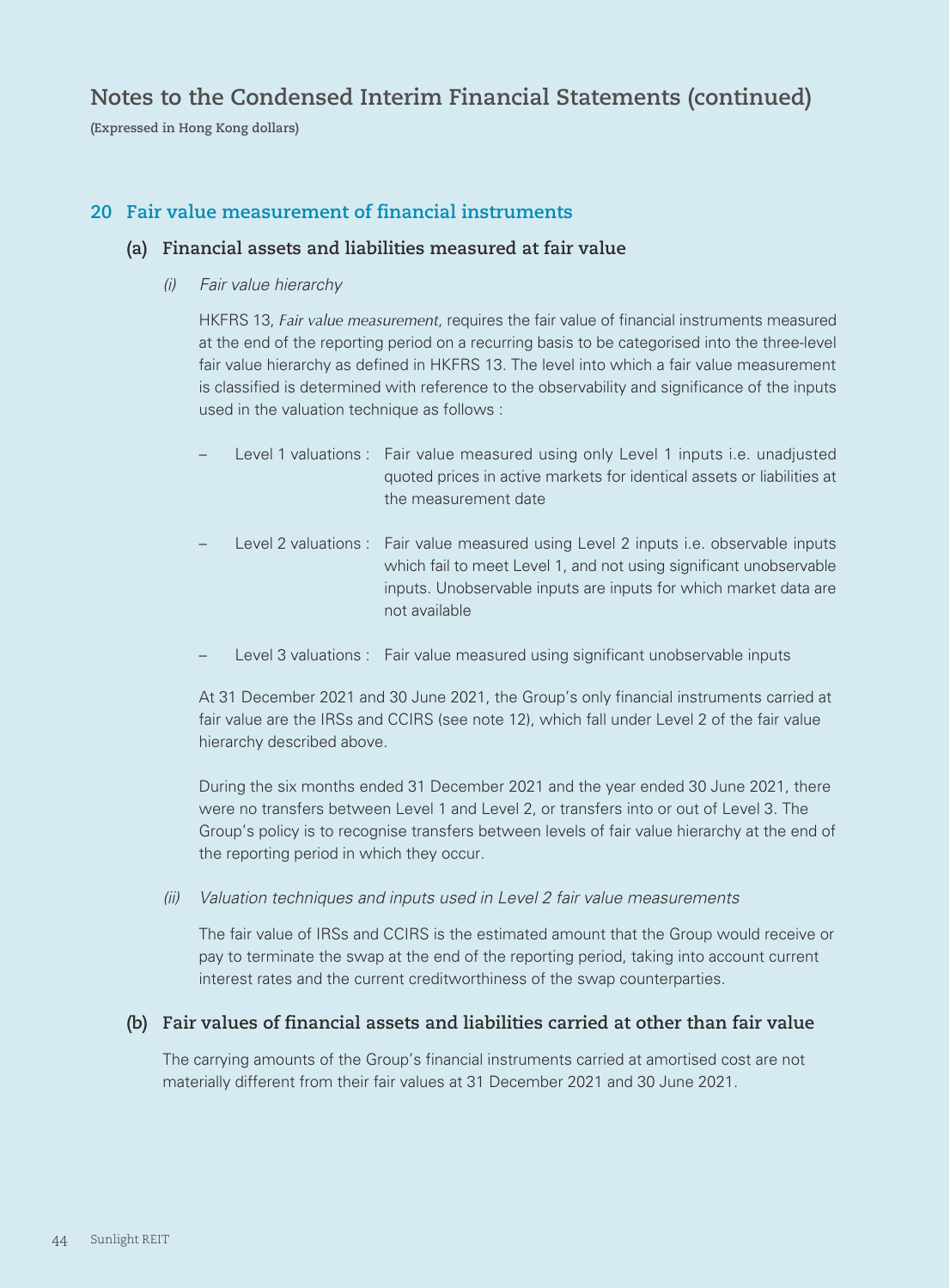### **21 Capital commitments**

Capital commitments outstanding at 31 December 2021 not provided for in the condensed interim financial statements are as follows :

|                                   | <b>31 December</b> | 30 June   |
|-----------------------------------|--------------------|-----------|
|                                   | 2021               | 2021      |
|                                   | (Unaudited)        | (Audited) |
|                                   | \$'000             | \$'000    |
| Contracted for                    | 6,148              | 6,175     |
| Authorised but not contracted for | 15,432             | 17,378    |
|                                   | 21,580             | 23,553    |

## **22 Contingent liabilities**

At 30 June 2021, the Group provided a guarantee to a commercial bank for its issuance of bank guarantees in lieu of deposit to electricity companies in the total amount of \$4,585,000. The guarantee was not recognised in the Group's consolidated statement of financial position as its fair value is considered immaterial and initial transaction price was nil. During the six months ended 31 December 2021, the guarantee has been cancelled as the deposits to electricity companies were paid in cash.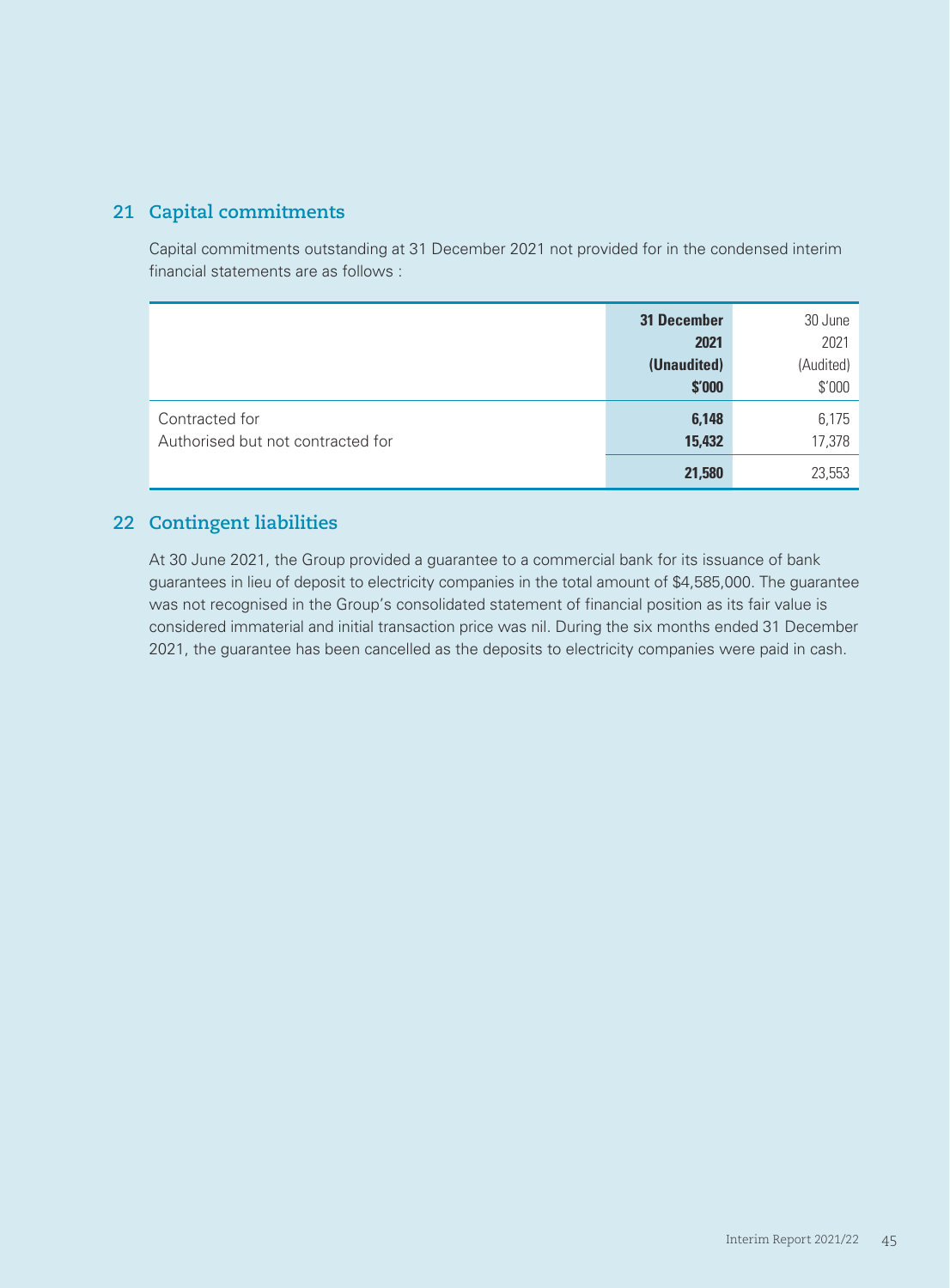# **Notes to the Condensed Interim Financial Statements (continued)**

**(Expressed in Hong Kong dollars)**

### **23 Connected party transactions and material related party transactions**

In addition to the transactions and balances disclosed elsewhere in the condensed interim financial statements, the Group entered into the following transactions with certain connected persons and related parties, as defined under the REIT Code and HKAS 24 (Revised), *Related party disclosures*, during the period :

| Connected person / related party                                                                                                      | <b>Relationship with the Group</b>                                 |
|---------------------------------------------------------------------------------------------------------------------------------------|--------------------------------------------------------------------|
| SKFE and other members of its group                                                                                                   | Substantial holders of Sunlight REIT                               |
| (collectively referred to as "SKFE Group")                                                                                            | and their associates                                               |
| HLD and other members of its group                                                                                                    | Substantial holders of Sunlight REIT                               |
| (collectively referred to as "HLD Group")                                                                                             | and their associates                                               |
| <b>HSBC Institutional Trust Services (Asia) Limited</b><br>(the "Trustee")                                                            | The Trustee of Sunlight REIT                                       |
| The Hongkong and Shanghai Banking Corporation Limited<br>and other members of its group<br>(collectively referred to as "HSBC Group") | Associates of the Trustee                                          |
| Henderson Sunlight Asset Management Limited<br>(the "Manager")                                                                        | The Manager of Sunlight REIT and<br>a member of HLD Group          |
| Henderson Sunlight Property Management Limited<br>(the "Property Manager")                                                            | The Property Manager of Sunlight REIT<br>and a member of HLD Group |
| Colliers and other members of its group                                                                                               | The previous principal valuer of                                   |
| (collectively referred to as "Colliers Group")                                                                                        | Sunlight REIT and                                                  |
|                                                                                                                                       | its associates (note (v))                                          |

### **(a) Nature of relationship with connected persons / related parties**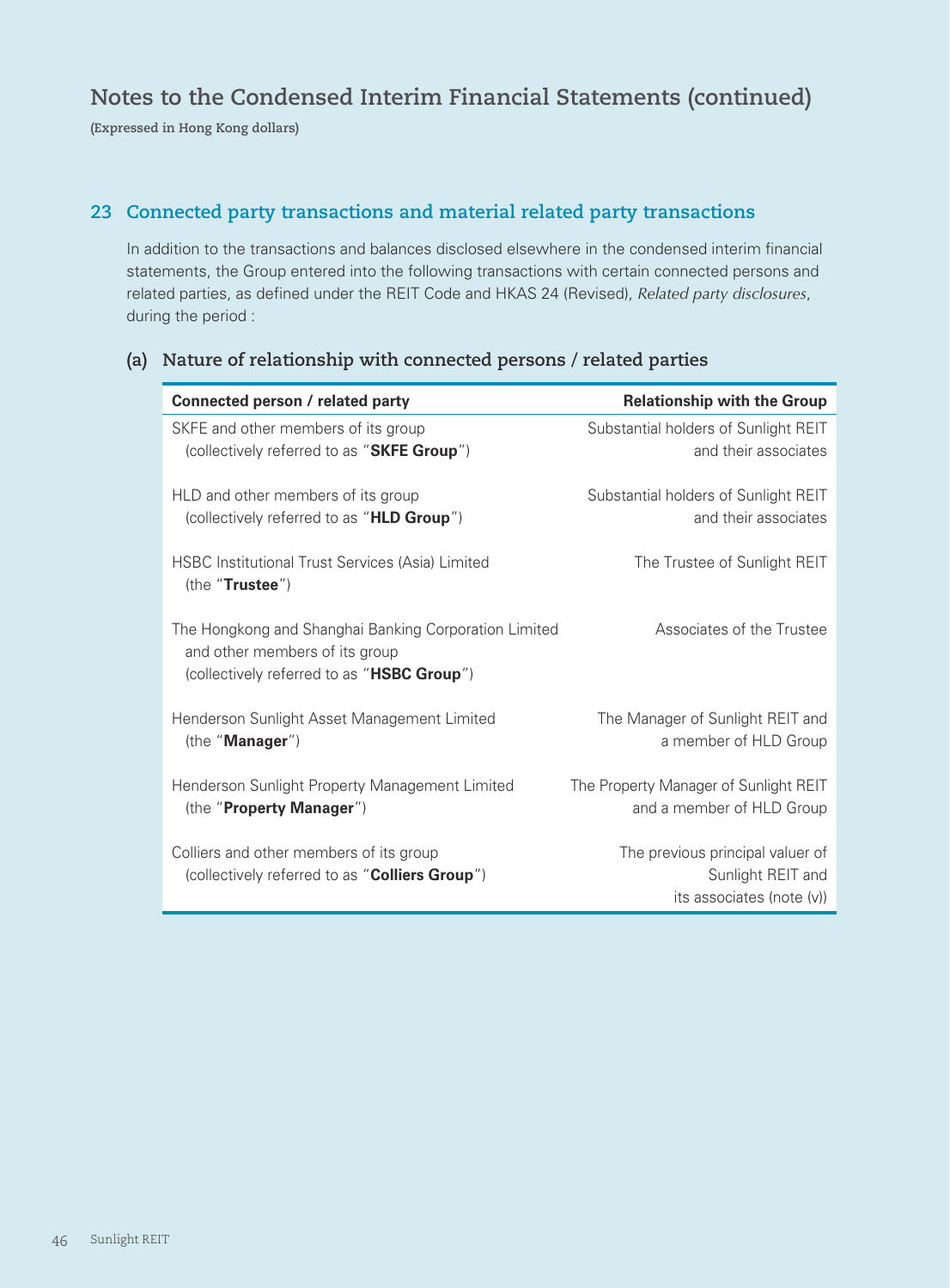# **23 Connected party transactions and material related party transactions** (continued)

# **(b) Transactions with connected persons / related parties**

|                                                                                                                                    | <b>Six months ended 31 December</b> |             |  |
|------------------------------------------------------------------------------------------------------------------------------------|-------------------------------------|-------------|--|
|                                                                                                                                    | 2021                                | 2020        |  |
|                                                                                                                                    | (Unaudited)                         | (Unaudited) |  |
|                                                                                                                                    | \$'000                              | \$'000      |  |
| Rental and rental related income received / receivable<br>from (note (i)) :                                                        |                                     |             |  |
| - HLD Group                                                                                                                        | 5,223                               | 5,470       |  |
| - HSBC Group                                                                                                                       | 9,642                               | 11,123      |  |
| Property management expenses paid / payable to (note (i)) :<br>- HLD Group                                                         | (6, 943)                            | (8,048)     |  |
| Facilities leasing expenses paid / payable to (note (i)) :<br>- HLD Group                                                          | (60)                                | (60)        |  |
| Manager's fees (note (ii))                                                                                                         | (46, 440)                           | (47,057)    |  |
| Property Manager's fees (note (iii))                                                                                               | (23, 748)                           | (22, 125)   |  |
| Trustee's remuneration and charges (note (iv))                                                                                     | (2,310)                             | (2, 339)    |  |
| Interest expenses and security trustee fees on bank<br>borrowings and other charges paid / payable to (note (i)) :<br>- HSBC Group | (2,278)                             | (6,030)     |  |
| Net interest expenses on IRSs paid / payable to (note (i)) :<br>- HSBC Group                                                       | (12, 719)                           | (9,609)     |  |
| Interest income on bank deposits received / receivable<br>from (note (i)) :<br>- HSBC Group                                        |                                     | 519         |  |
|                                                                                                                                    |                                     |             |  |
| Valuation fee paid / payable to (notes (i) and (v)) :<br>- Colliers Group                                                          |                                     | (176)       |  |
| Promotional income received / receivable from (note (i)) :<br>- HLD Group                                                          | 1,785                               | 1,411       |  |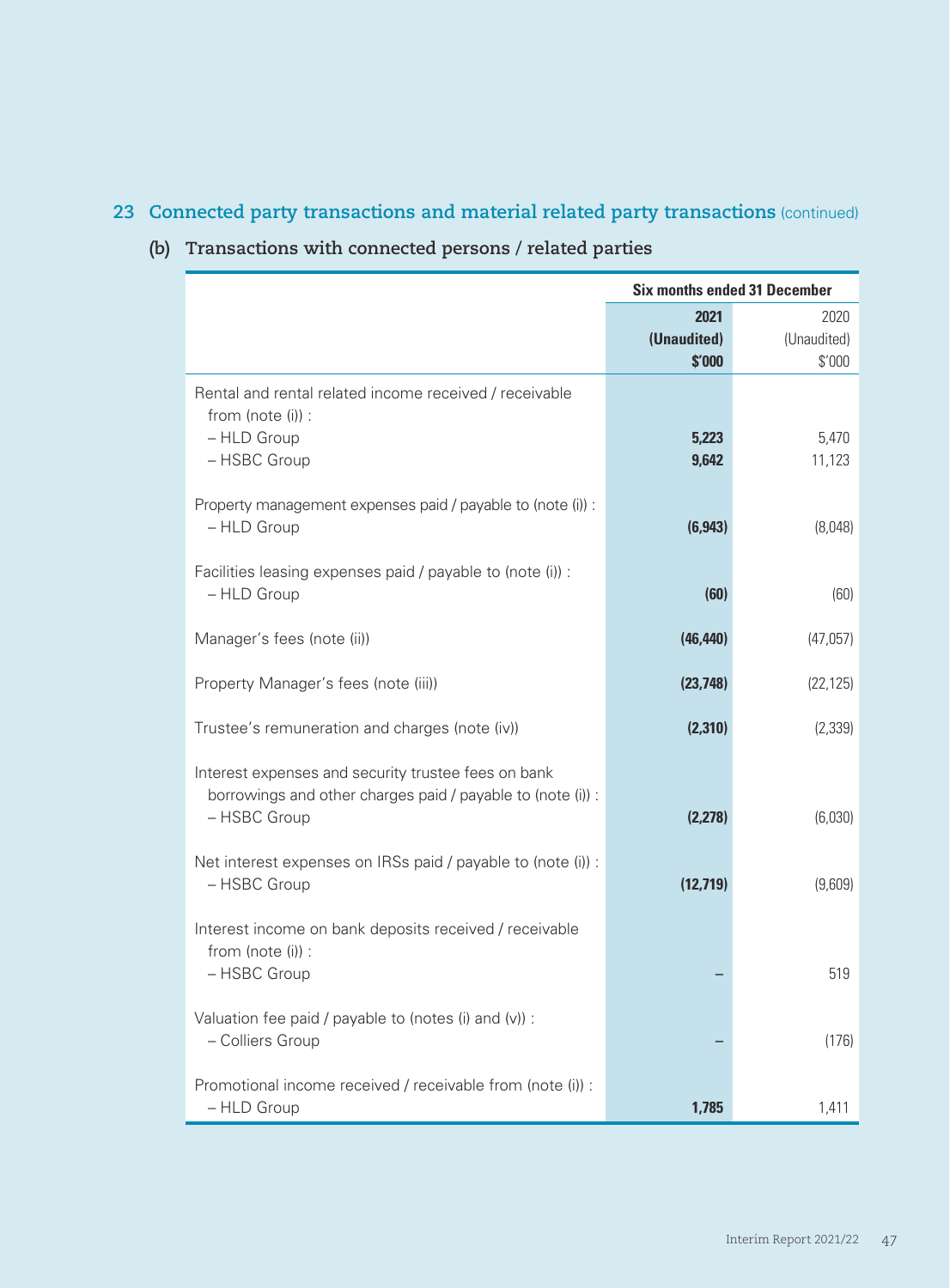# **Notes to the Condensed Interim Financial Statements (continued)**

**(Expressed in Hong Kong dollars)**

### **23 Connected party transactions and material related party transactions** (continued)

#### **(b) Transactions with connected persons / related parties** (continued)

Notes :

- (i) In the opinion of the Manager, these transactions were carried out on normal commercial terms and in the ordinary course of business.
- (ii) The Manager's fees are calculated as the aggregate of a base fee of 0.4% per annum of the value of all the properties of the Group and a variable fee of 3% per annum of the Group's Net Property Income (as defined in the Trust Deed).

Pursuant to the Trust Deed, the Manager is entitled to make an election for the payment of the Manager's fees, only to the extent that it is related to the Group's Properties (as defined in the Trust Deed), to be made in the form of cash and/or units.

On 16 June 2020, the Manager made an election for the base fee and the variable fee for the financial year ended 30 June 2021 to be paid 50% in the form of cash and 50% in the form of units. On 12 July 2021, the Manager has elected to keep the split unchanged for the financial year ending 30 June 2022.

(iii) Under the property management agreement entered into between the Manager and the Property Manager dated 29 November 2006 (as subsequently renewed on amended terms and conditions by five supplemental agreements) (the "**Property Management Agreement**"), the Property Manager is entitled to receive a fee not exceeding 3% per annum of the Gross Property Revenue (as defined in the Property Management Agreement).

The Property Manager is also entitled to receive a commission equivalent to :

- one month's base rent or licence fee for securing a tenancy or licence of three years or more;
- one-half month's base rent or licence fee for securing a tenancy or licence of less than three years;
- one-half month's base rent or licence fee for securing a renewal of tenancy or licence irrespective of the duration of the renewal term;
- an amount not exceeding the lower of one-half month's base rent or licence fee, or 10% (or a lower percentage as mutually agreed between the Manager and the Property Manager from time to time) of the total rent or licence fee for securing a tenancy, licence or renewal of tenancy or licence for a duration of less than 12 months; and
- one-fourth month's base rent or licence fee (as reviewed), for handling each rent or licence review during the term of a tenancy or licence provided for in the tenancy or licence agreement.

In addition to the above fees, the Property Manager is also reimbursed by relevant property companies for staff costs incurred for the management of properties of the Group.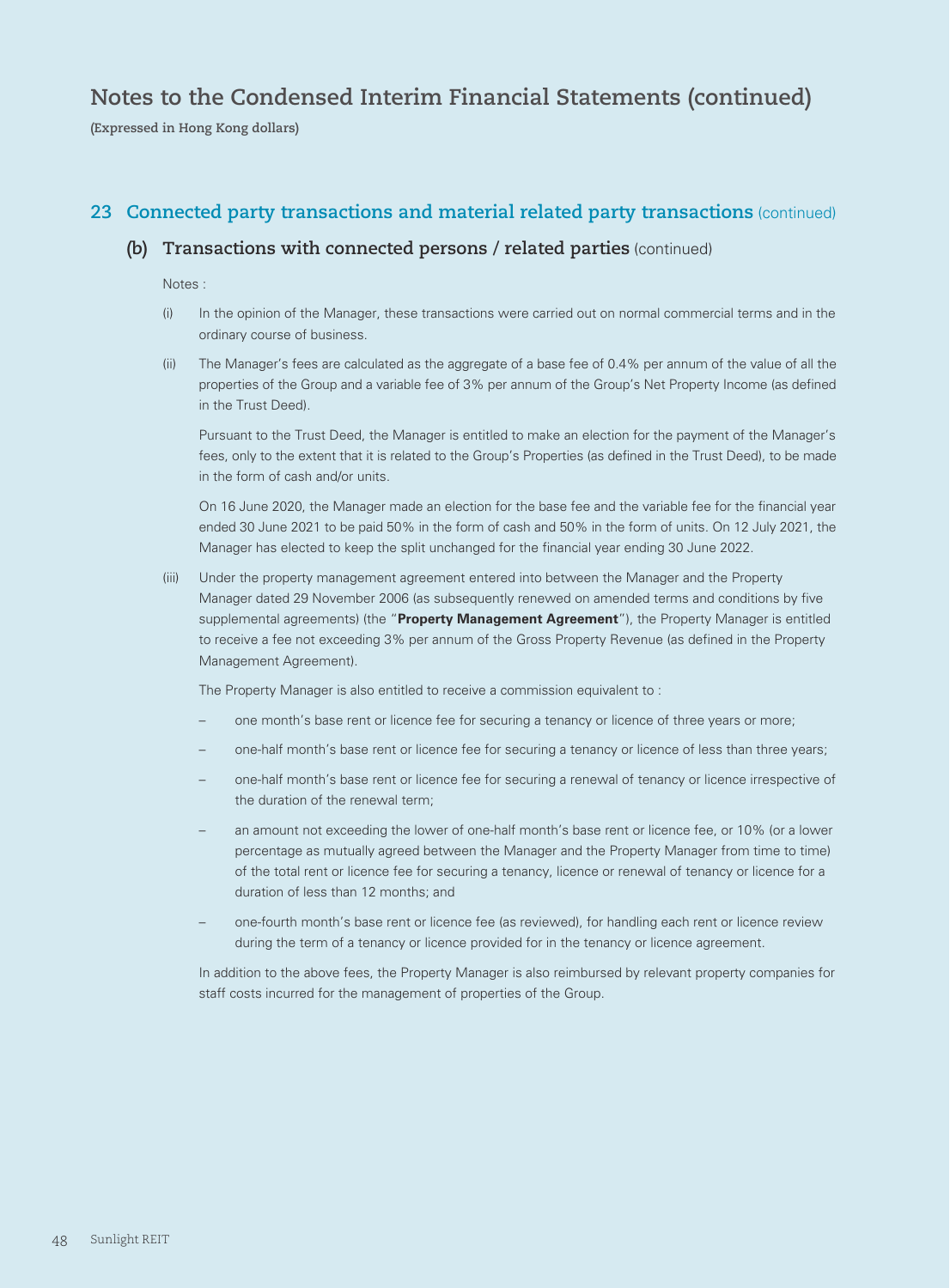### **23 Connected party transactions and material related party transactions** (continued)

### **(b) Transactions with connected persons / related parties** (continued)

#### Notes : (continued)

Under the fifth supplemental agreements to the Property Management Agreement, with effect from 1 July 2021, one of the Property Manager's entitlements has been amended as follows :

- The Manager and the Property Manager may mutually agree in writing from time to time to revise the rate of the commission payable to the Property Manager for the marketing services provided that the revised rate shall not exceed the relevant rate as stated above.
- (iv) The Trustee's remuneration is calculated at rates ranging from 0.02% per annum to 0.03% per annum on the total assets of the Group, subject to minimum fees of \$50,000 per month. In accordance with the Trust Deed, the Trustee's remuneration may be increased, without obtaining unitholders' approval subject to one month's written notice to unitholders, to a maximum of 0.06% per annum of the total assets of the Group.

The Trustee is also entitled to charge additional fees for duties undertaken by the Trustee which are of an exceptional nature or otherwise outside the scope of the Trustee's normal duties in the ordinary and normal course of business of Sunlight REIT, including but not limited to any services in relation to the acquisition of real estate by Sunlight REIT.

(v) On 4 December 2020, principal valuer is no longer connected person of the Group as defined under the REIT Code when its amendments became effective on the same date. The valuation fee paid to Colliers Group, the previous principal valuer, from 1 July 2020 to 3 December 2020 was \$176,000.

#### **(c) Balances with connected persons / related parties are as follows :**

|                                                                                                                          | <b>31 December</b><br>2021<br>(Unaudited)<br>\$'000 | 30 June<br>2021<br>(Audited)<br>\$'000 |
|--------------------------------------------------------------------------------------------------------------------------|-----------------------------------------------------|----------------------------------------|
| Net amount due to:<br>- HLD Group<br>- HSBC Group (note)                                                                 | (31, 145)<br>(517, 028)                             | (30, 354)<br>(518, 935)                |
| Note:<br>Deposits and cash placed with HSBC Group<br>Bank borrowings and interest payable to HSBC Group<br><b>Others</b> | 40,190<br>(550, 678)<br>(6,540)                     | 38,207<br>(550, 631)<br>(6, 511)       |
|                                                                                                                          | (517, 028)                                          | (518, 935)                             |

### **24 Non-adjusting event after the reporting period**

After the end of the reporting period, the Board of Directors of the Manager declared an interim distribution. Further details are disclosed in the "Distribution statement" of the condensed interim financial statements.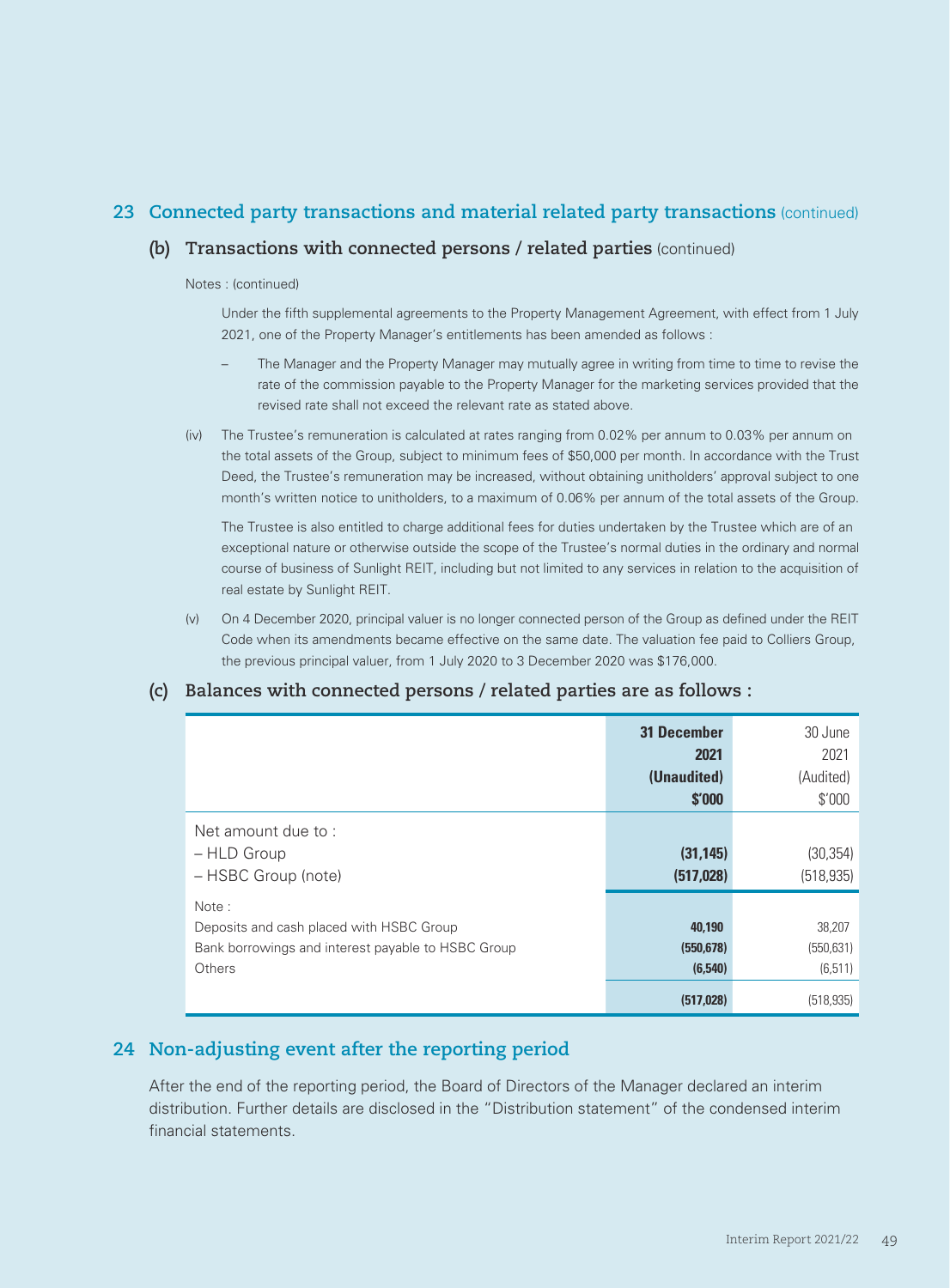# **Auditor's Review Report**



### **Independent review report to the Board of Directors of Henderson Sunlight Asset Management Limited (the "Manager")**

#### **Introduction**

We have reviewed the condensed interim financial statements set out on pages 20 to 49 which comprises the consolidated statement of financial position of Sunlight Real Estate Investment Trust as of 31 December 2021 and the related consolidated statement of profit or loss, consolidated statement of profit or loss and other comprehensive income, consolidated statement of changes in net assets attributable to unitholders, distribution statement and condensed consolidated cash flow statement for the six-month period then ended and explanatory notes. The Rules Governing the Listing of Securities on The Stock Exchange of Hong Kong Limited require the preparation of condensed interim financial statements to be in compliance with the relevant provisions thereof and Hong Kong Accounting Standard 34, *Interim financial reporting*, issued by the Hong Kong Institute of Certified Public Accountants. The Manager is responsible for the preparation and presentation of the condensed interim financial statements in accordance with Hong Kong Accounting Standard 34.

Our responsibility is to form a conclusion, based on our review, on the condensed interim financial statements and to report our conclusion solely to you, as a body, in accordance with our agreed terms of engagement, and for no other purpose. We do not assume responsibility towards or accept liability to any other person for the contents of this report.

#### **Scope of review**

We conducted our review in accordance with Hong Kong Standard on Review Engagements 2410, *Review of interim financial information performed by the independent auditor of the entity*, issued by the Hong Kong Institute of Certified Public Accountants. A review of the condensed interim financial statements consists of making enquiries, primarily of persons responsible for financial and accounting matters, and applying analytical and other review procedures. A review is substantially less in scope than an audit conducted in accordance with Hong Kong Standards on Auditing and consequently does not enable us to obtain assurance that we would become aware of all significant matters that might be identified in an audit. Accordingly, we do not express an audit opinion.

### **Conclusion**

Based on our review, nothing has come to our attention that causes us to believe that the condensed interim financial statements as at 31 December 2021 is not prepared, in all material respects, in accordance with Hong Kong Accounting Standard 34, *Interim financial reporting*.

#### **KPMG**

*Certified Public Accountants* 8th Floor, Prince's Building 10 Chater Road Central, Hong Kong

15 February 2022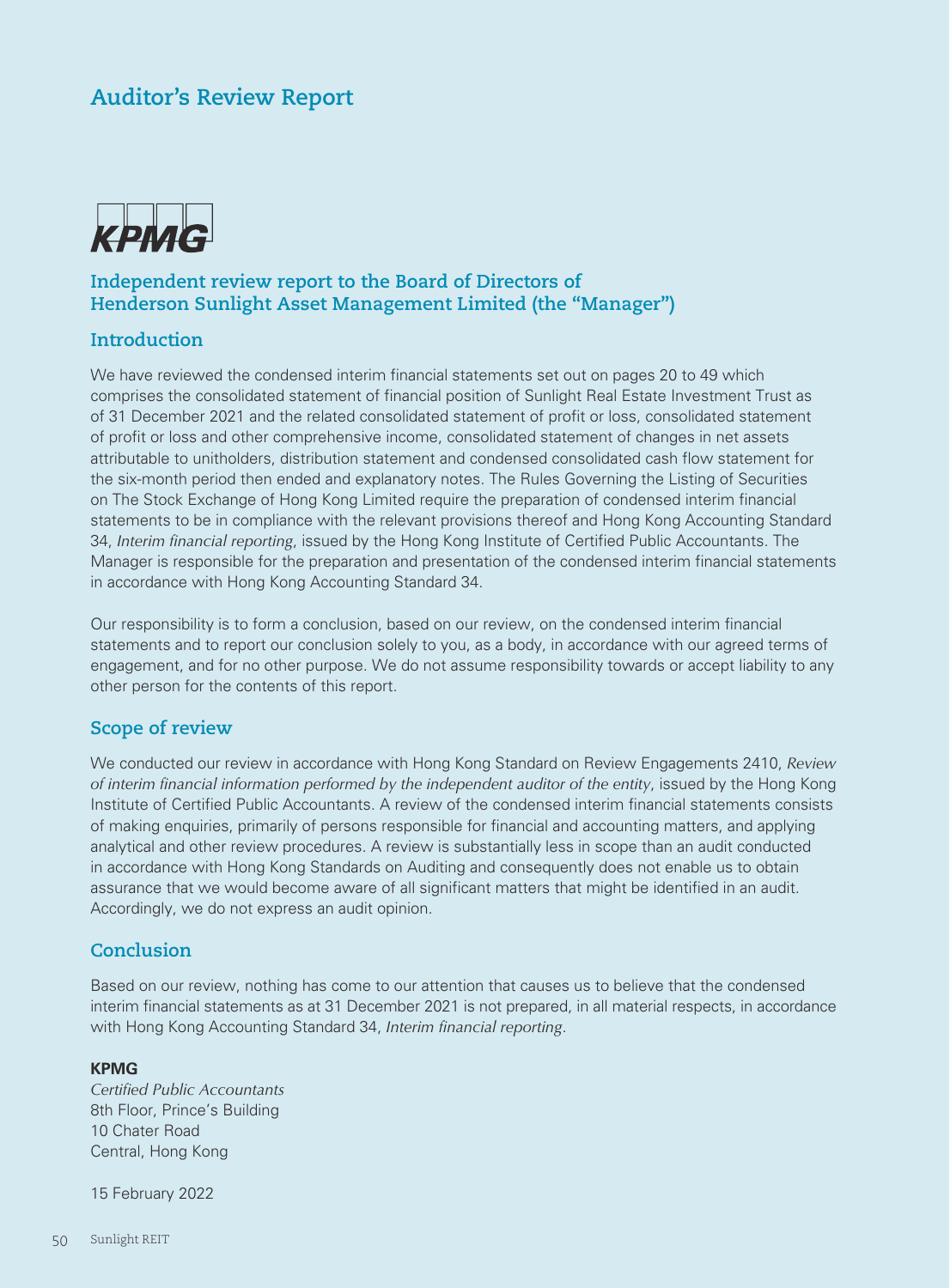# **Performance Table**

**(Expressed in Hong Kong dollars, unless otherwise specified)**

|                                                 | Note           | 2021   | 2020   | 2019   | 2018   | 2017   |
|-------------------------------------------------|----------------|--------|--------|--------|--------|--------|
| At 31 December:                                 |                |        |        |        |        |        |
| Net asset value (\$ million)                    |                | 14,230 | 14,350 | 15,839 | 15,476 | 14,526 |
| Net asset value per unit                        |                | 8.48   | 8.61   | 9.56   | 9.40   | 8.85   |
| Market capitalisation (\$ million)              |                | 7,279  | 6,284  | 8,348  | 8,269  | 8,800  |
| For the six months ended<br>31 December :       |                |        |        |        |        |        |
| Highest traded unit price                       |                | 5.07   | 4.19   | 6.35   | 5.55   | 5.57   |
| Highest premium of the<br>traded unit price to  |                |        |        |        |        |        |
| net asset value per unit                        | 1              | N/A    | N/A    | N/A    | N/A    | N/A    |
| Lowest traded unit price                        |                | 4.11   | 3.29   | 4.84   | 4.66   | 4.98   |
| Highest discount of the<br>traded unit price to |                |        |        |        |        |        |
| net asset value per unit (%)                    |                | 51.5   | 61.8   | 49.4   | 50.4   | 43.7   |
| Closing unit price                              |                | 4.34   | 3.77   | 5.04   | 5.02   | 5.36   |
| Distribution per unit (cents)                   |                | 12.2   | 12.5   | 13.2   | 13.2   | 12.6   |
| Payout ratio (%)                                |                | 94.2   | 94.7   | 93.6   | 93.9   | 96.6   |
| Distribution yield per unit (%)                 | $\overline{2}$ | 2.8    | 3.3    | 2.6    | 2.6    | 2.4    |
| Annualised distribution yield<br>per unit (%)   | $\mathbf{2}$   | 5.6    | 6.6    | 5.2    | 5.3    | 4.7    |

#### Notes :

1. The highest traded unit price is lower than the net asset value per unit at the end of each period.

2. Interim / annualised distribution yield per unit is calculated by dividing the interim / annualised distribution per unit by the closing unit price of the period.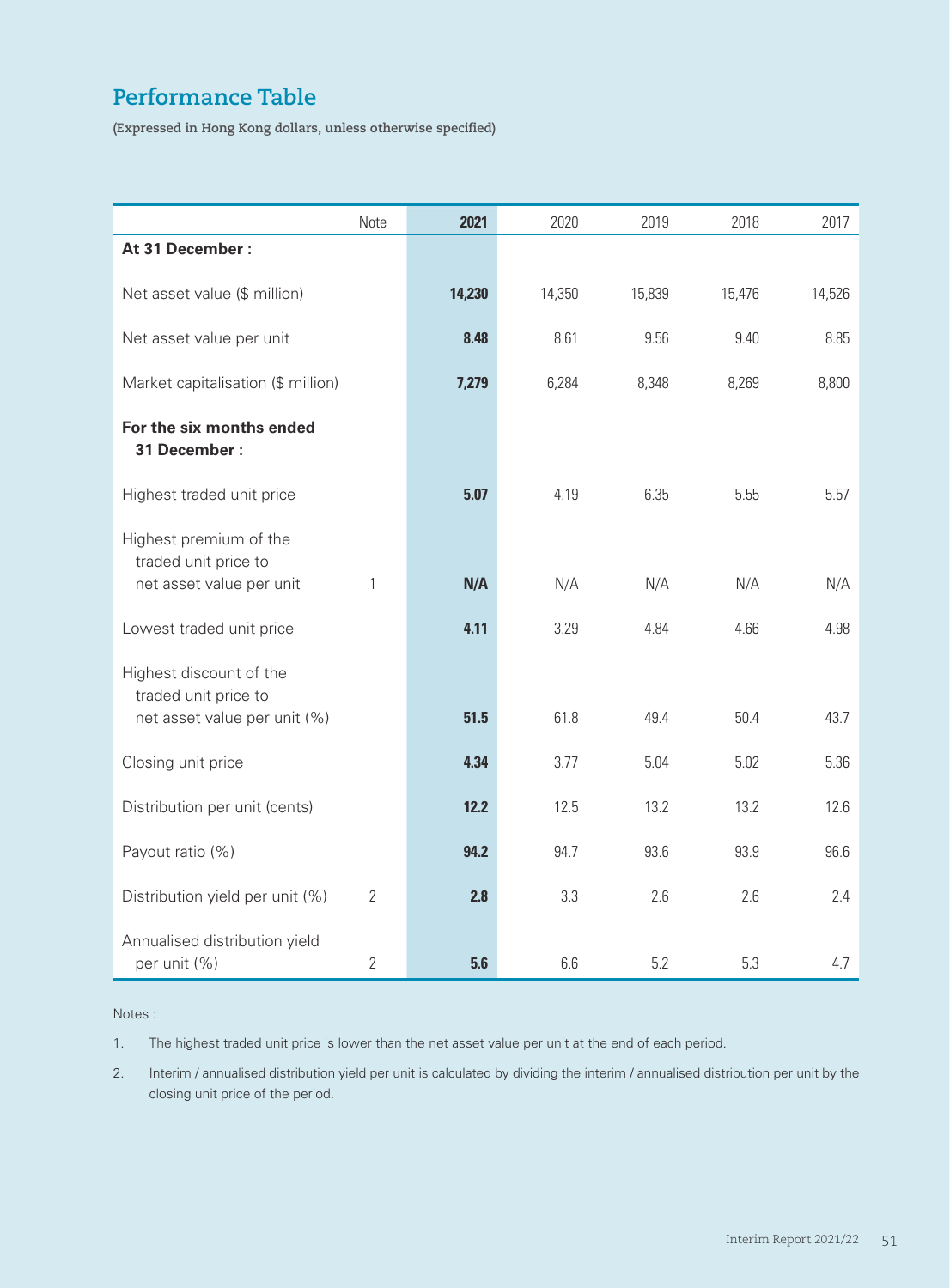# **Corporate Information**

#### **Board of Directors of the Manager**

**Chairman and Non-Executive Director** AU Siu Kee, Alexander

**Chief Executive Officer and Executive Director** WU Shiu Kee, Keith

**Non-Executive Director** KWOK Ping Ho

#### **Independent Non-Executive Directors**

KWAN Kai Cheong TSE Kwok Sang KWOK Tun Ho, Chester

#### **Responsible Officers of the Manager**

LO Yuk Fong, Phyllis SHUM Chung Wah, Yulanda WONG Chi Ming WU Shiu Kee, Keith YIP May Ling, Vivian

#### **Company Secretary of the Manager**

CHUNG Siu Wah

#### **Registered Office of the Manager**

30th Floor, Dah Sing Financial Centre, 248 Queen's Road East, Wan Chai, Hong Kong

#### **Investor Relations**

Tel : (852) 3669 2880 Fax : (852) 2285 9980 Email : ir@HendersonSunlight.com **Trustee** HSBC Institutional Trust Services (Asia) Limited

#### **Auditor**

KPMG *Certified Public Accountants and Registered Public Interest Entity Auditor*

## **Principal Valuer**

CBRE Limited

**Legal Adviser** Woo Kwan Lee & Lo

#### **Principal Bankers**

Bank of China (Hong Kong) Limited Dah Sing Bank, Limited DBS Bank Ltd., Hong Kong Branch The Hongkong and Shanghai Banking Corporation Limited MUFG Bank, Ltd. Sumitomo Mitsui Banking Corporation

#### **Unit Registrar**

Tricor Investor Services Limited Level 54, Hopewell Centre, 183 Queen's Road East, Hong Kong

#### **Website**

www.sunlightreit.com

## **Financial Calendar**

(in respect of FY2021/22 interim results)

| Interim results announcement                                                  | 15 February 2022                                     |
|-------------------------------------------------------------------------------|------------------------------------------------------|
| Issuance of interim report                                                    | 1 March 2022                                         |
| Ex-distribution date<br>for interim distribution                              | 2 March 2022                                         |
| Closure of register of unitholders<br>for entitlement of interim distribution | 4 March 2022 to 8 March 2022,<br>both days inclusive |
| Interim distribution payable<br>HK 12.2 cents per unit                        | 16 March 2022                                        |